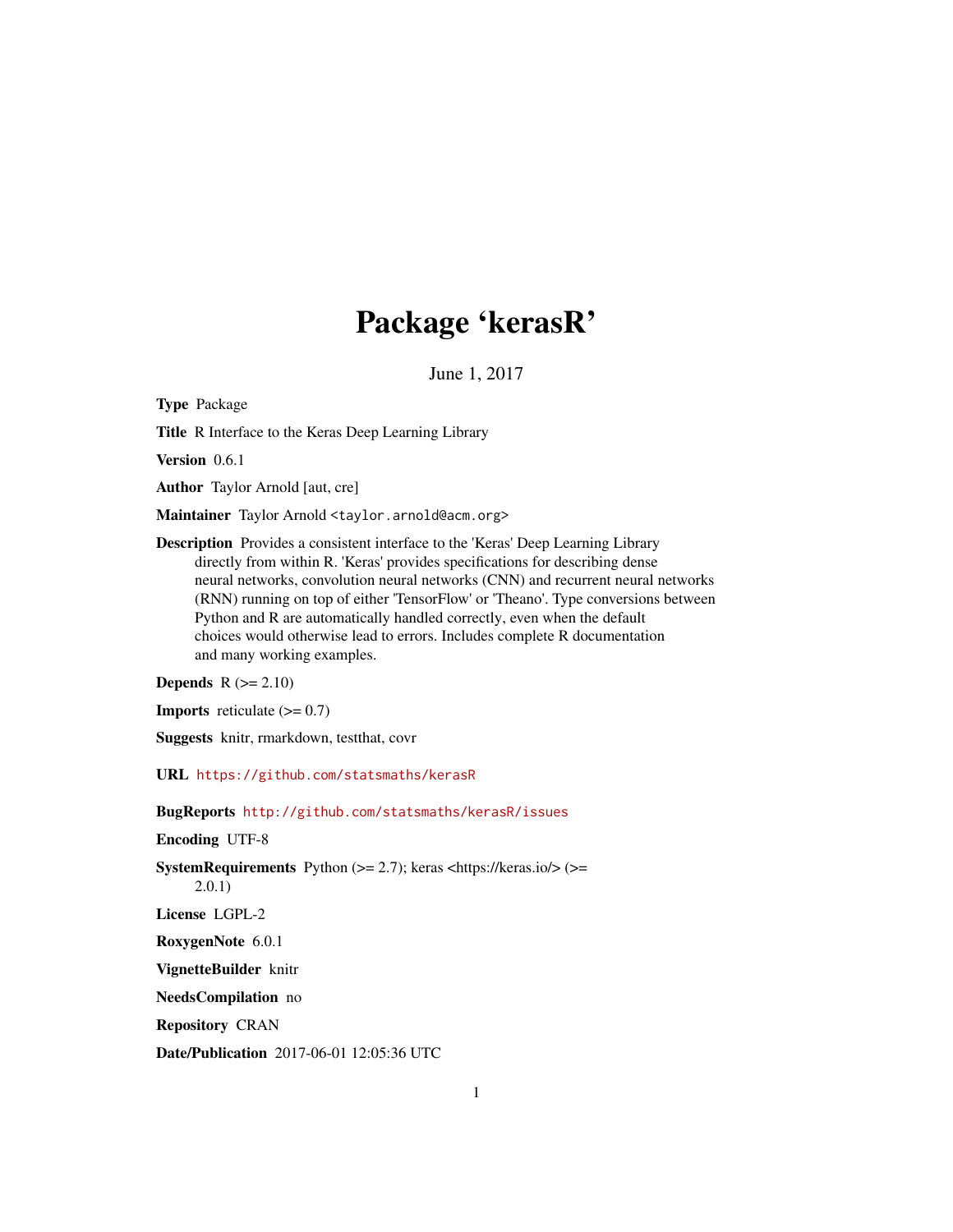# R topics documented:

|                   | 3              |
|-------------------|----------------|
|                   | $\overline{4}$ |
|                   | 5              |
|                   | 7              |
|                   | 8              |
|                   | 9              |
|                   | 10             |
|                   | 11             |
|                   | 14             |
|                   | 15             |
|                   | 16             |
|                   | 17             |
|                   | 18             |
|                   | 20             |
|                   | 21             |
|                   | 22             |
|                   | 23             |
|                   | 24             |
|                   | 25             |
|                   | 27             |
|                   | 27             |
|                   | 28             |
|                   | 30             |
|                   | 30             |
|                   | 31             |
|                   | 33             |
|                   | 34             |
|                   | 35             |
|                   | 36             |
|                   | 37             |
|                   | 38             |
|                   | 40             |
|                   | 41             |
|                   | 42             |
|                   | 43             |
|                   | 44             |
|                   | 45             |
|                   | 47             |
| Permute           | 48             |
| plot_model        | 48             |
|                   | 49             |
| preprocess input  | 50             |
| ReduceLROnPlateau | 51             |
|                   | 52             |
|                   | 53             |
|                   | 54             |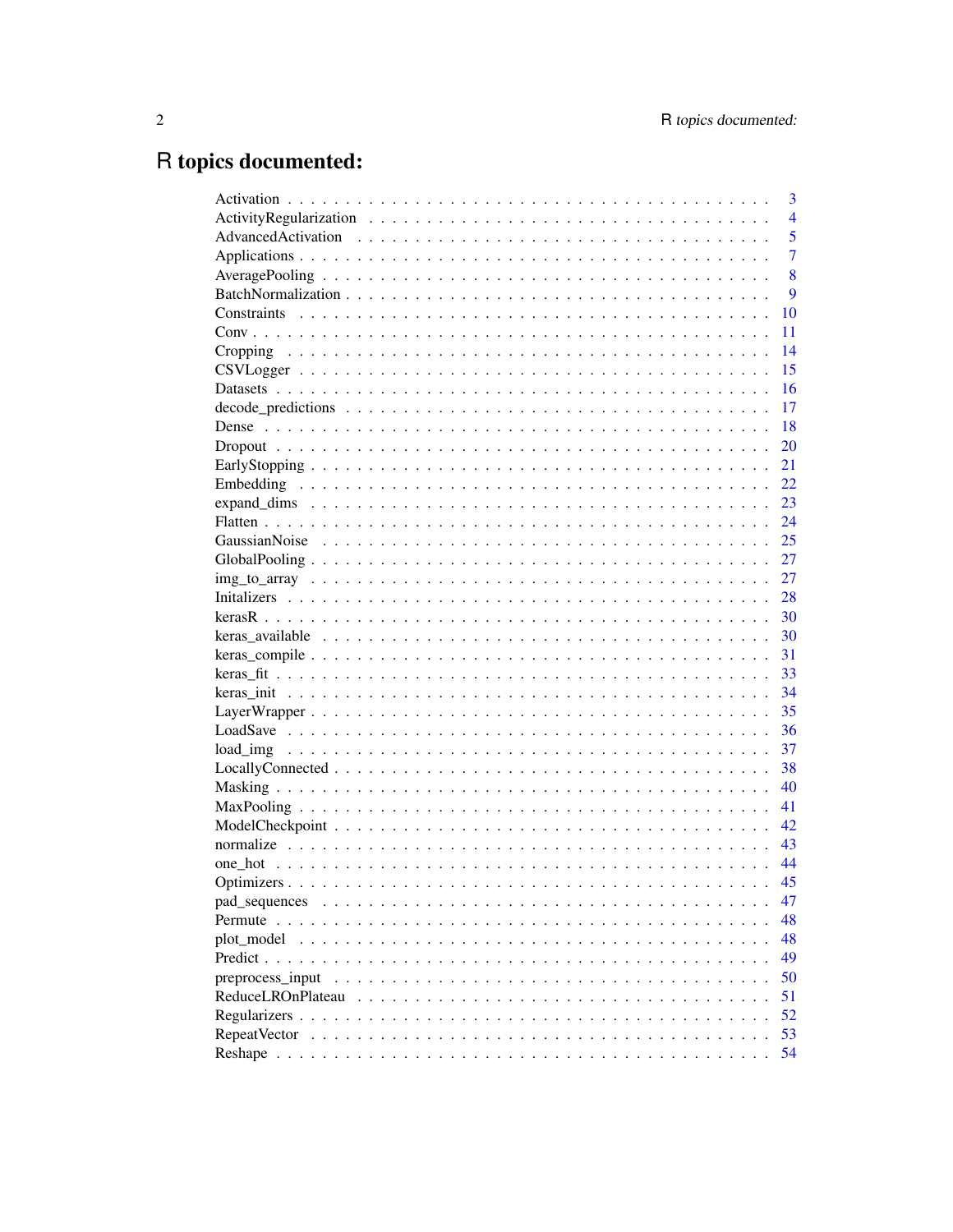#### <span id="page-2-0"></span>Activation 3

| Index | 64 |
|-------|----|

<span id="page-2-1"></span>Activation *Applies an activation function to an output.*

### Description

Applies an activation function to an output.

### Usage

Activation(activation, input\_shape = NULL)

#### Arguments

| activation  | name of activation function to use. See Details for possible options.   |
|-------------|-------------------------------------------------------------------------|
| input_shape | only need when first layer of a model; sets the input shape of the data |

### Details

Possible activations include 'softmax', 'elu', 'softplus', 'softsign', 'relu', 'tanh', 'sigmoid', 'hard\_sigmoid', linear'. You may also set this equal to any of the outputs from an [AdvancedActivation.](#page-4-1)

#### Author(s)

Taylor B. Arnold, <taylor.arnold@acm.org>

### References

Chollet, Francois. 2015. [Keras: Deep Learning library for Theano and TensorFlow.](https://keras.io/)

### See Also

Other layers: [ActivityRegularization](#page-3-1), [AdvancedActivation](#page-4-1), [BatchNormalization](#page-8-1), [Conv](#page-10-1), [Dense](#page-17-1), [Dropout](#page-19-1), [Embedding](#page-21-1), [Flatten](#page-23-1), [GaussianNoise](#page-24-1), [LayerWrapper](#page-34-1), [LocallyConnected](#page-37-1), [Masking](#page-39-1), [MaxPooling](#page-40-1), [Permute](#page-47-1), [RNN](#page-54-1), [RepeatVector](#page-52-1), [Reshape](#page-53-1), [Sequential](#page-56-1)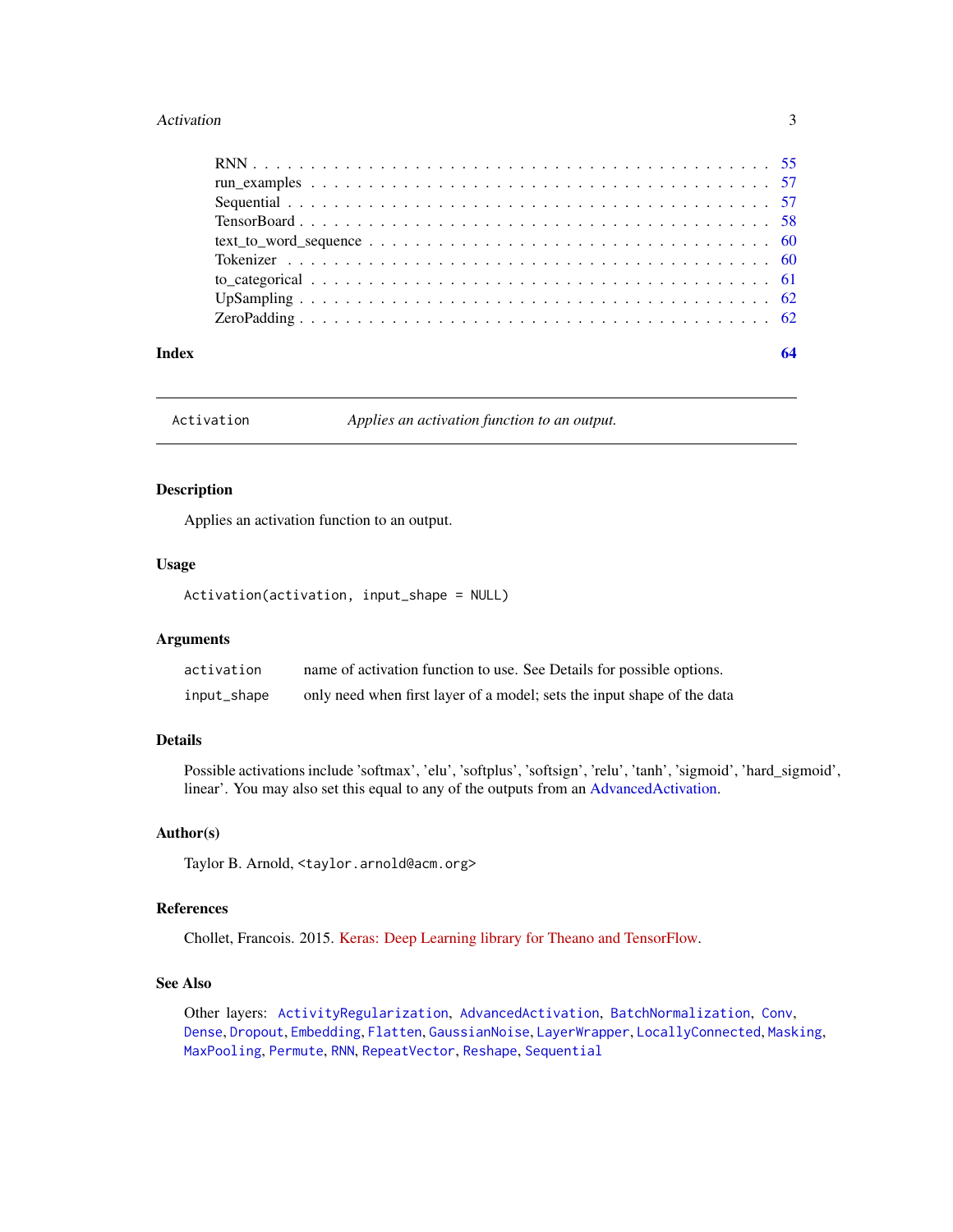#### Examples

```
if(keras_available()) {
 X_train <- matrix(rnorm(100 * 10), nrow = 100)
 Y_train <- to_categorical(matrix(sample(0:2, 100, TRUE), ncol = 1), 3)
 mod <- Sequential()
 mod$add(Dense(units = 50, input_shape = dim(X_train)[2]))
 mod$add(Dropout(rate = 0.5))mod$add(Activation("relu"))
 mod$add(Dense(units = 3))
 mod$add(ActivityRegularization(l1 = 1))
 mod$add(Activation("softmax"))
 keras_compile(mod, loss = 'categorical_crossentropy', optimizer = RMSprop())
 keras_fit(mod, X_train, Y_train, batch_size = 32, epochs = 5,
           verbose = 0, validation_split = 0.2)
}
if(keras_available()) {
 X_train <- matrix(rnorm(100 * 10), nrow = 100)
 Y_train <- to_categorical(matrix(sample(0:2, 100, TRUE), ncol = 1), 3)
 mod <- Sequential()
 mod$add(Dense(units = 50, input_shape = dim(X_train)[2]))
 mod$add(Dropout(rate = 0.5))
 mod$add(Activation("relu"))
 mod$add(Dense(units = 3))
 mod$add(ActivityRegularization(l1 = 1))
 mod$add(Activation("softmax"))
 keras_compile(mod, loss = 'categorical_crossentropy', optimizer = RMSprop())
 keras_fit(mod, X_train, Y_train, batch_size = 32, epochs = 5,
           verbose = 0, validation_split = 0.2)
}
```
<span id="page-3-1"></span>ActivityRegularization

*Layer that applies an update to the cost function based input activity.*

### Description

Layer that applies an update to the cost function based input activity.

#### Usage

```
ActivityRegularization(11 = 0, 12 = 0, input_shape = NULL)
```
<span id="page-3-0"></span>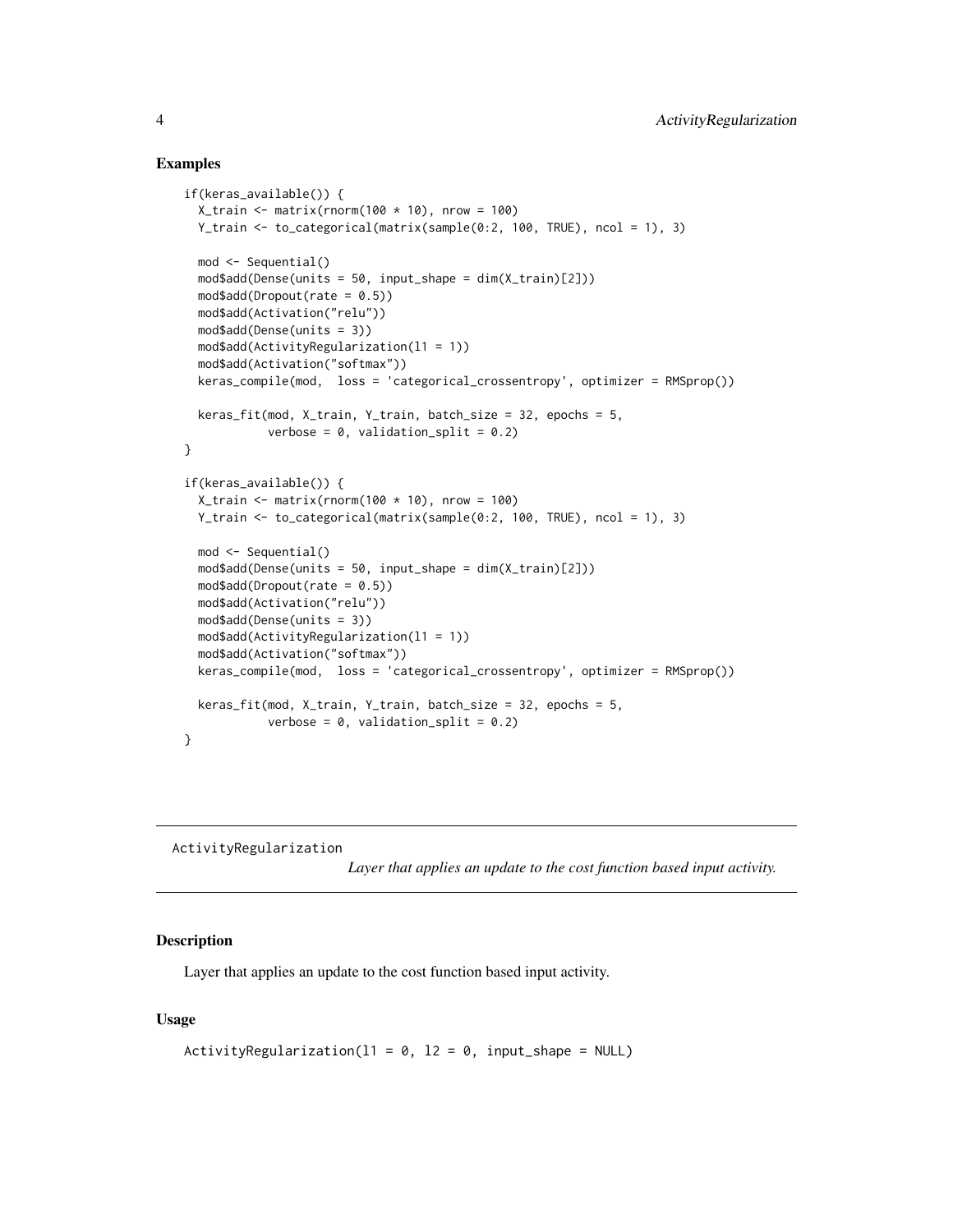#### <span id="page-4-0"></span>**Arguments**

| 11          | L1 regularization factor (positive float).                              |
|-------------|-------------------------------------------------------------------------|
| 12          | L2 regularization factor (positive float).                              |
| input_shape | only need when first layer of a model; sets the input shape of the data |

### Author(s)

Taylor B. Arnold, <taylor.arnold@acm.org>

### References

Chollet, Francois. 2015. [Keras: Deep Learning library for Theano and TensorFlow.](https://keras.io/)

### See Also

Other layers: [Activation](#page-2-1), [AdvancedActivation](#page-4-1), [BatchNormalization](#page-8-1), [Conv](#page-10-1), [Dense](#page-17-1), [Dropout](#page-19-1), [Embedding](#page-21-1), [Flatten](#page-23-1), [GaussianNoise](#page-24-1), [LayerWrapper](#page-34-1), [LocallyConnected](#page-37-1), [Masking](#page-39-1), [MaxPooling](#page-40-1), [Permute](#page-47-1), [RNN](#page-54-1), [RepeatVector](#page-52-1), [Reshape](#page-53-1), [Sequential](#page-56-1)

#### Examples

```
if(keras_available()) {
 X_train <- matrix(rnorm(100 * 10), nrow = 100)
 Y_train <- to_categorical(matrix(sample(0:2, 100, TRUE), ncol = 1), 3)
 mod <- Sequential()
 mod$add(Dense(units = 50, input_shape = dim(X_train)[2]))
 mod$add(Dropout(rate = 0.5))mod$add(Activation("relu"))
 mod$add(Dense(units = 3))
 mod$add(ActivityRegularization(l1 = 1))
 mod$add(Activation("softmax"))
 keras_compile(mod, loss = 'categorical_crossentropy', optimizer = RMSprop())
 keras_fit(mod, X_train, Y_train, batch_size = 32, epochs = 5,
           verbose = 0, validation_split = 0.2)
}
```
<span id="page-4-1"></span>AdvancedActivation *Advanced activation layers*

### <span id="page-4-2"></span>Description

Advanced activation layers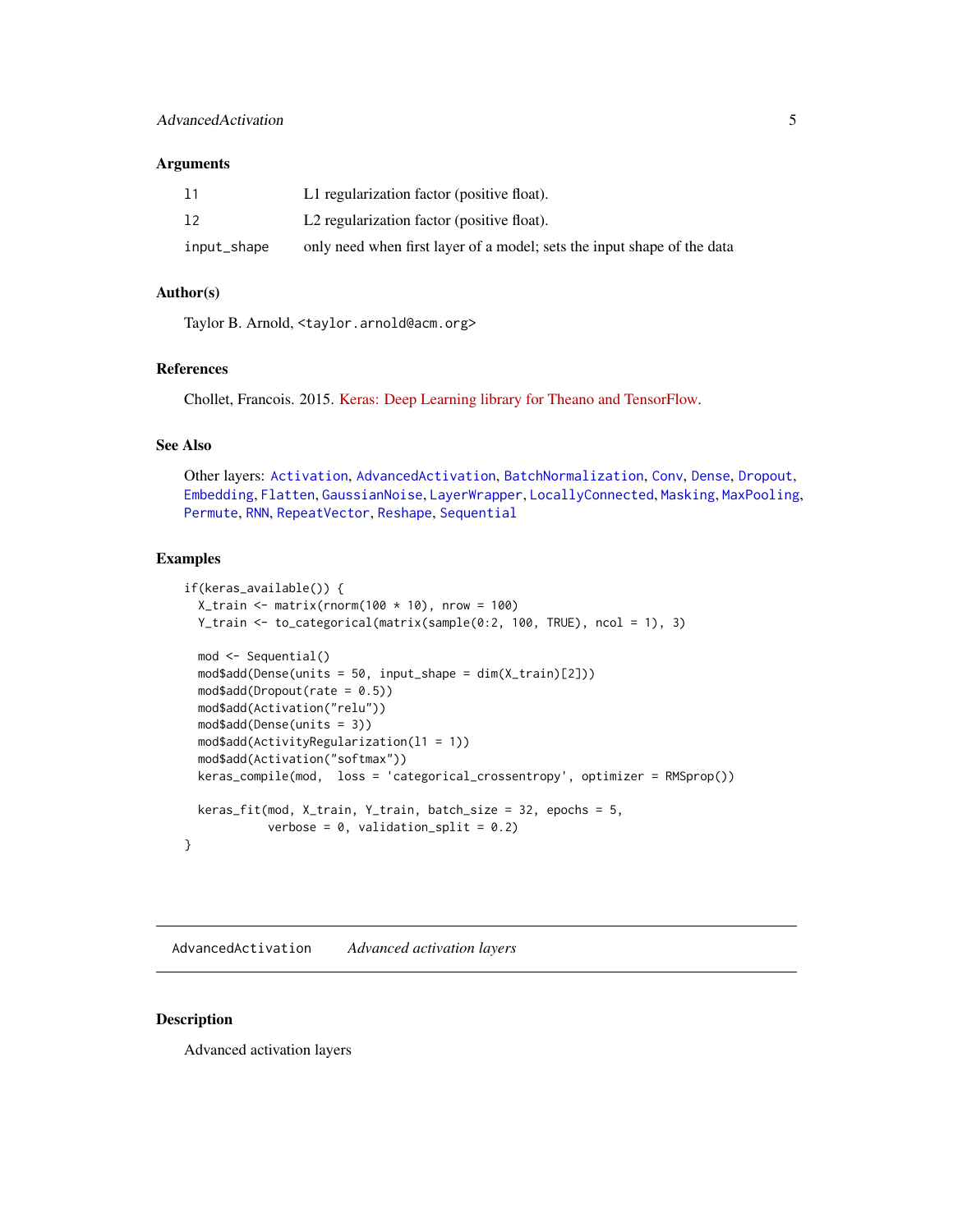#### <span id="page-5-0"></span>Usage

```
LeakyReLU(alpha = 0.3, input_shape = NULL)
PReLU(input_shape = NULL)
ELU(alpha = 1, input.shape = NULL)
```

```
ThresholdedReLU(theta = 1, input.shape = NULL)
```
#### **Arguments**

| alpha       | float $\ge$ = 0. Negative slope coefficient in LeakyReLU and scale for the negative<br>factor in ELU. |
|-------------|-------------------------------------------------------------------------------------------------------|
| input_shape | only need when first layer of a model; sets the input shape of the data                               |
| theta       | float $\geq 0$ . Threshold location of activation in ThresholdedReLU.                                 |
|             |                                                                                                       |

#### Author(s)

Taylor B. Arnold, <taylor.arnold@acm.org>

### References

Chollet, Francois. 2015. [Keras: Deep Learning library for Theano and TensorFlow.](https://keras.io/)

#### See Also

Other layers: [Activation](#page-2-1), [ActivityRegularization](#page-3-1), [BatchNormalization](#page-8-1), [Conv](#page-10-1), [Dense](#page-17-1), [Dropout](#page-19-1), [Embedding](#page-21-1), [Flatten](#page-23-1), [GaussianNoise](#page-24-1), [LayerWrapper](#page-34-1), [LocallyConnected](#page-37-1), [Masking](#page-39-1), [MaxPooling](#page-40-1), [Permute](#page-47-1), [RNN](#page-54-1), [RepeatVector](#page-52-1), [Reshape](#page-53-1), [Sequential](#page-56-1)

#### Examples

```
if(keras_available()) {
 X_train \leq matrix(rnorm(100 \star 10), nrow = 100)
 Y_train <- to_categorical(matrix(sample(0:2, 100, TRUE), ncol = 1), 3)
 mod <- Sequential()
 mod$add(Dense(units = 50, input_shape = dim(X_train)[2]))
 mod$add(LeakyReLU(alpha = 0.4))
 mod$add(Dense(units = 50))
 mod4add(ELU(alpha = 0.5))
 mod$add(Dense(units = 50))
 mod$add(ThresholdedReLU(theta = 1.1))
 mod$add(Dense(units = 3))
 mod$add(Activation("softmax"))
 keras_compile(mod, loss = 'categorical_crossentropy', optimizer = RMSprop())
 keras_fit(mod, X_train, Y_train, batch_size = 32, epochs = 5, verbose = 0)
}
```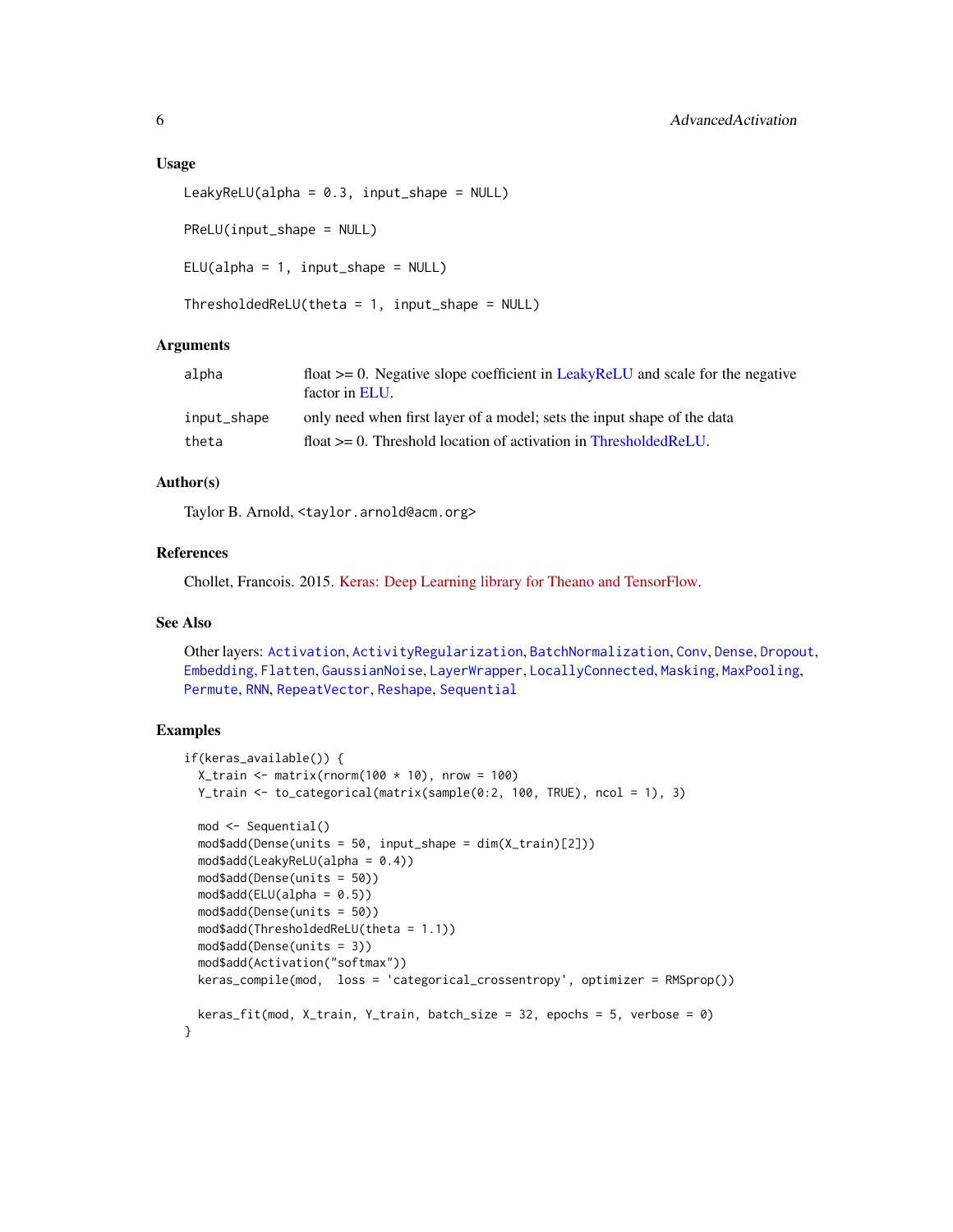<span id="page-6-0"></span>

### Description

These models can be used for prediction, feature extraction, and fine-tuning. Weights are downloaded automatically when instantiating a model.

### Usage

```
Xception(include_top = TRUE, weights = "imagenet", input_tensor = NULL,
  input_shape = NULL, pooling = NULL, classes = 1000)
VGG16(include_top = TRUE, weights = "imagenet", input_tensor = NULL,
  input_shape = NULL, pooling = NULL, classes = 1000)
VGG19(include_top = TRUE, weights = "imagenet", input_tensor = NULL,
  input_shape = NULL, pooling = NULL, classes = 1000)
ResNet50(include_top = TRUE, weights = "imagenet", input_tensor = NULL,
  input_shape = NULL, pooling = NULL, classes = 1000)
InceptionV3(include_top = TRUE, weights = "imagenet", input_tensor = NULL,
  input_shape = NULL, pooling = NULL, classes = 1000)
```
#### **Arguments**

| include_top  | whether to include the fully-connected layer at the top of the network.                                                                                                                                                                                                                                                                                                                                  |
|--------------|----------------------------------------------------------------------------------------------------------------------------------------------------------------------------------------------------------------------------------------------------------------------------------------------------------------------------------------------------------------------------------------------------------|
| weights      | one of NULL (random initialization) or "imagenet" (pre-training on ImageNet).                                                                                                                                                                                                                                                                                                                            |
| input_tensor | optional Keras tensor (i.e. output of layers. Input()) to use as image input for the<br>model.                                                                                                                                                                                                                                                                                                           |
| input_shape  | optional shape tuple, only to be specified if include top is False                                                                                                                                                                                                                                                                                                                                       |
| pooling      | optional pooling mode for feature extraction when include top is False. None<br>means that the output of the model will be the 4D tensor output of the last con-<br>volutional layer, avg means that global average pooling will be applied to the<br>output of the last convolutional layer, and thus the output of the model will be a<br>2D tensor max means that global max pooling will be applied. |
| classes      | optional number of classes to classify images into, only to be specified if in-<br>clude_top is True, and if no weights argument is specified.                                                                                                                                                                                                                                                           |

#### Author(s)

Taylor B. Arnold, <taylor.arnold@acm.org>

#### References

Chollet, Francois. 2015. [Keras: Deep Learning library for Theano and TensorFlow.](https://keras.io/)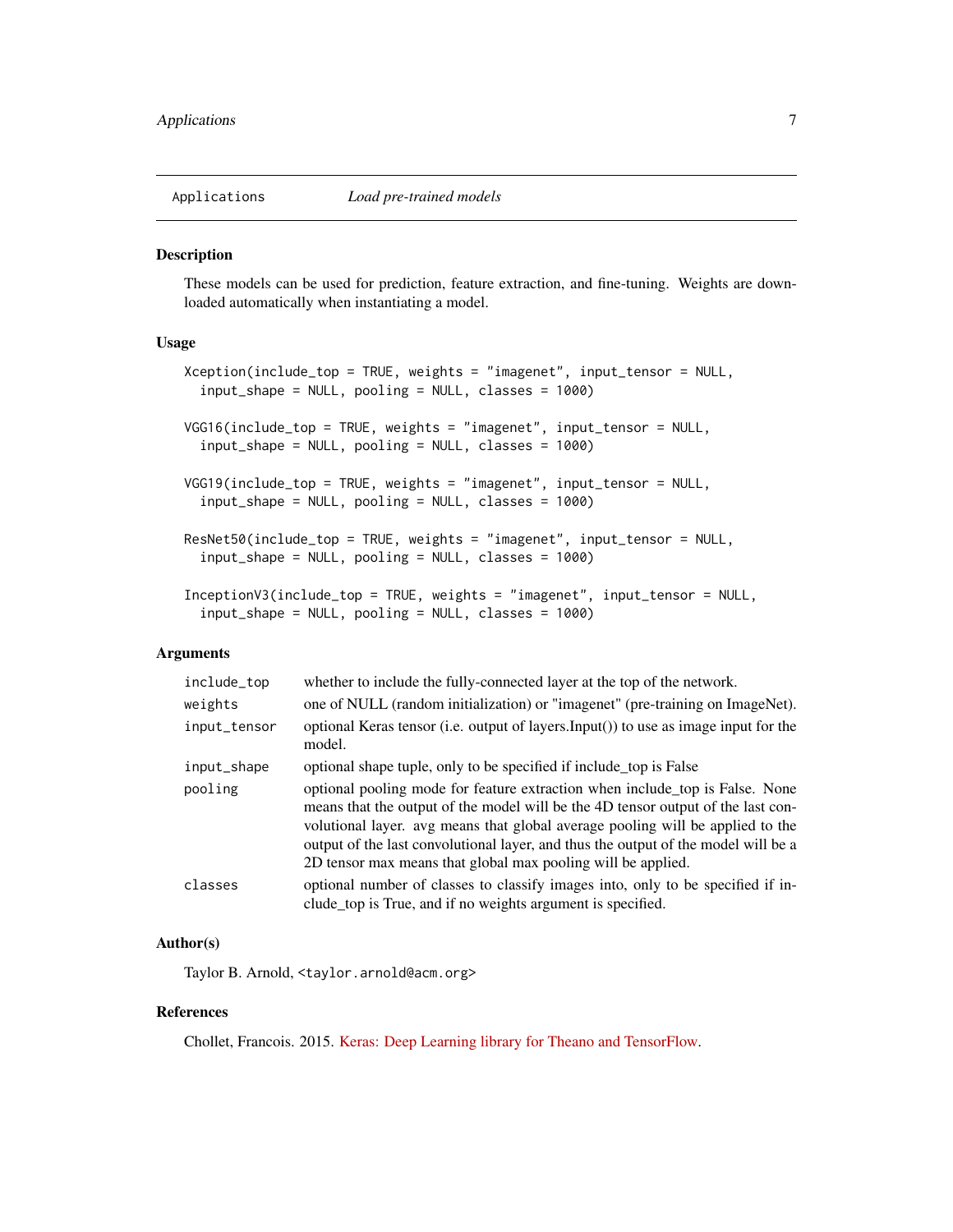<span id="page-7-0"></span>AveragePooling *Average pooling operation*

### Description

Average pooling operation

#### Usage

```
AveragePooling1D(pool_size = 2, strides = NULL, padding = "valid",
  input_shape = NULL)
AveragePooling2D(pool_size = c(2, 2), strides = NULL, padding = "valid",
  data_format = NULL, input_shape = NULL)
AveragePooling3D(pool_size = c(2, 2, 2), strides = NULL,
 padding = "valid", data_format = NULL, input_shape = NULL)
```
### Arguments

| pool_size   | Integer or pair of integers; size(s) of the max pooling windows.                                                                            |
|-------------|---------------------------------------------------------------------------------------------------------------------------------------------|
| strides     | Integer, pair of integers, or None. Factor(s) by which to downscale. E.g. 2 will<br>halve the input. If NULL, it will default to pool_size. |
| padding     | One of "valid" or "same" (case-insensitive).                                                                                                |
| input_shape | nD tensor with shape: (batch_size, , input_dim). The most common<br>situation would be a 2D input with shape (batch_size, input_dim).       |
| data_format | A string, one of channels_last (default) or channels_first                                                                                  |

### Author(s)

Taylor B. Arnold, <taylor.arnold@acm.org>

### References

Chollet, Francois. 2015. [Keras: Deep Learning library for Theano and TensorFlow.](https://keras.io/)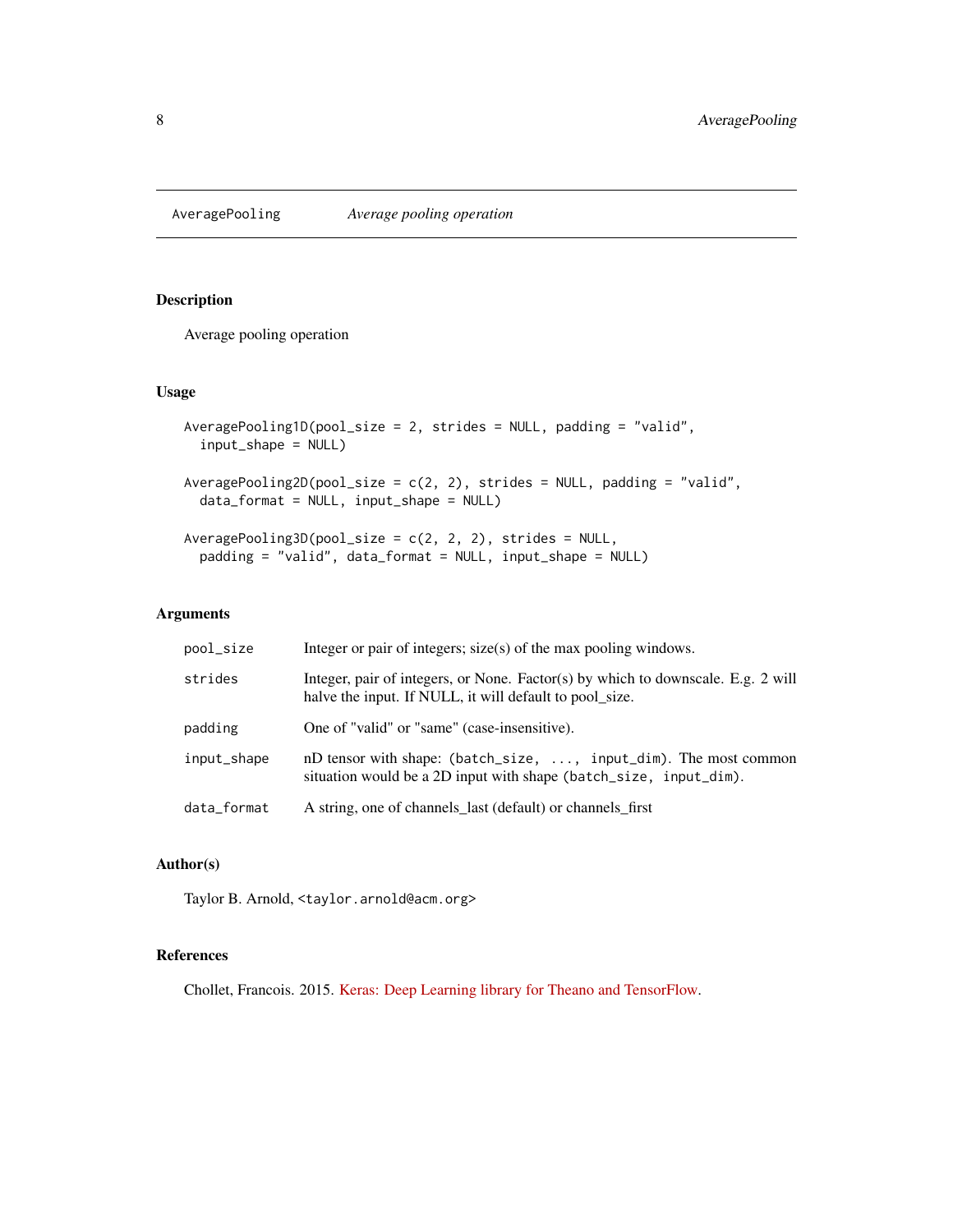<span id="page-8-1"></span><span id="page-8-0"></span>BatchNormalization *Batch normalization layer*

### Description

Batch normalization layer

### Usage

```
BatchNormalization(axis = -1, momentum = 0.99, epsilon = 0.001,
  center = TRUE, scale = TRUE, beta_initializer = "zeros",
  gamma_initializer = "ones", moving_mean_initializer = "zeros",
 moving_variance_initializer = "ones", beta_regularizer = NULL,
 gamma_regularizer = NULL, beta_constraint = NULL,
  gamma_constraint = NULL, input_shape = NULL)
```
### Arguments

| axis                        | Integer, the axis that should be normalized (typically the features axis).                                                                                                               |
|-----------------------------|------------------------------------------------------------------------------------------------------------------------------------------------------------------------------------------|
| momentum                    | Momentum for the moving average.                                                                                                                                                         |
| epsilon                     | Small float added to variance to avoid dividing by zero.                                                                                                                                 |
| center                      | If True, add offset of beta to normalized tensor. If False, beta is ignored.                                                                                                             |
| scale                       | If True, multiply by gamma. If False, gamma is not used. When the next layer<br>is linear (also e.g. nn.relu), this can be disabled since the scaling will be done<br>by the next layer. |
| beta_initializer            |                                                                                                                                                                                          |
|                             | Initializer for the beta weight.                                                                                                                                                         |
| gamma_initializer           |                                                                                                                                                                                          |
|                             | Initializer for the gamma weight.                                                                                                                                                        |
| moving_mean_initializer     |                                                                                                                                                                                          |
|                             | Initializer for the moving mean.                                                                                                                                                         |
| moving_variance_initializer |                                                                                                                                                                                          |
|                             | Initializer for the moving variance.                                                                                                                                                     |
| beta_regularizer            |                                                                                                                                                                                          |
|                             | Optional regularizer for the beta weight.                                                                                                                                                |
| gamma_regularizer           |                                                                                                                                                                                          |
|                             | Optional regularizer for the gamma weight.                                                                                                                                               |
| beta_constraint             |                                                                                                                                                                                          |
|                             | Optional constraint for the beta weight.                                                                                                                                                 |
| gamma_constraint            |                                                                                                                                                                                          |
|                             | Optional constraint for the gamma weight.                                                                                                                                                |
| input_shape                 | only need when first layer of a model; sets the input shape of the data                                                                                                                  |
|                             |                                                                                                                                                                                          |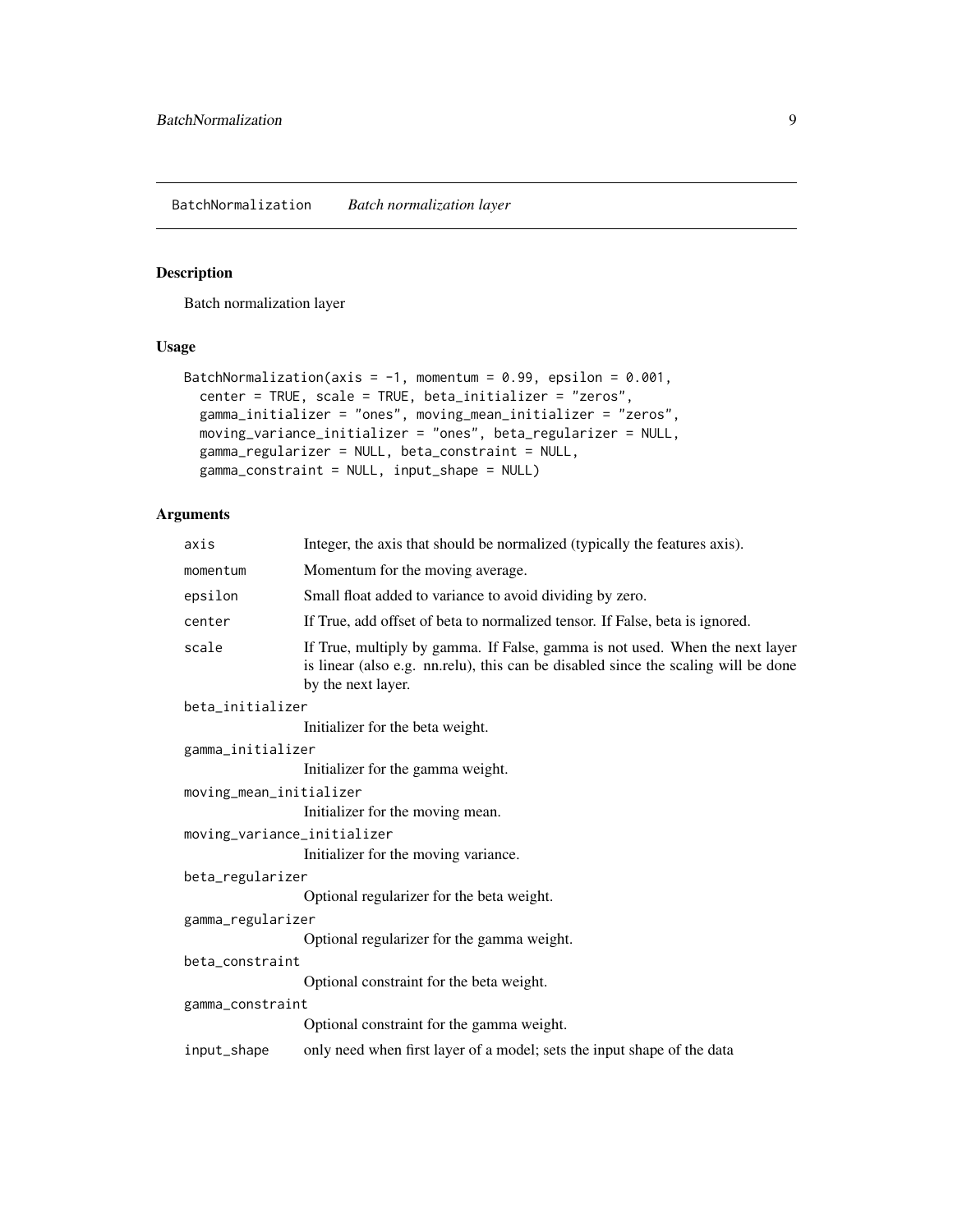<span id="page-9-0"></span>10 Constraints **Constraints** 

#### Author(s)

Taylor B. Arnold, <taylor.arnold@acm.org>

### References

Chollet, Francois. 2015. [Keras: Deep Learning library for Theano and TensorFlow.](https://keras.io/)

### See Also

Other layers: [Activation](#page-2-1), [ActivityRegularization](#page-3-1), [AdvancedActivation](#page-4-1), [Conv](#page-10-1), [Dense](#page-17-1), [Dropout](#page-19-1), [Embedding](#page-21-1), [Flatten](#page-23-1), [GaussianNoise](#page-24-1), [LayerWrapper](#page-34-1), [LocallyConnected](#page-37-1), [Masking](#page-39-1), [MaxPooling](#page-40-1), [Permute](#page-47-1), [RNN](#page-54-1), [RepeatVector](#page-52-1), [Reshape](#page-53-1), [Sequential](#page-56-1)

#### Examples

```
if(keras_available()) {
 X_train <- matrix(rnorm(100 * 10), nrow = 100)
 Y_train <- to_categorical(matrix(sample(0:2, 100, TRUE), ncol = 1), 3)
 mod <- Sequential()
 mod$add(Dense(units = 50, input_shape = dim(X_train)[2]))
 mod4add(Dropout(rate = 0.5))
 mod$add(Activation("relu"))
 mod$add(BatchNormalization())
 mod$add(Dense(units = 3))
 mod$add(ActivityRegularization(l1 = 1))
 mod$add(Activation("softmax"))
 keras_compile(mod, loss = 'categorical_crossentropy', optimizer = RMSprop())
 keras_fit(mod, X_train, Y_train, batch_size = 32, epochs = 5,
            verbose = 0, validation_split = 0.2)
}
```
Constraints *Apply penalties on layer parameters*

#### **Description**

Regularizers allow to apply penalties on layer parameters or layer activity during optimization. These penalties are incorporated in the loss function that the network optimizes.

### Usage

```
max\_norm(max\_value = 2, axis = 0)non_neg()
unit_norm()
```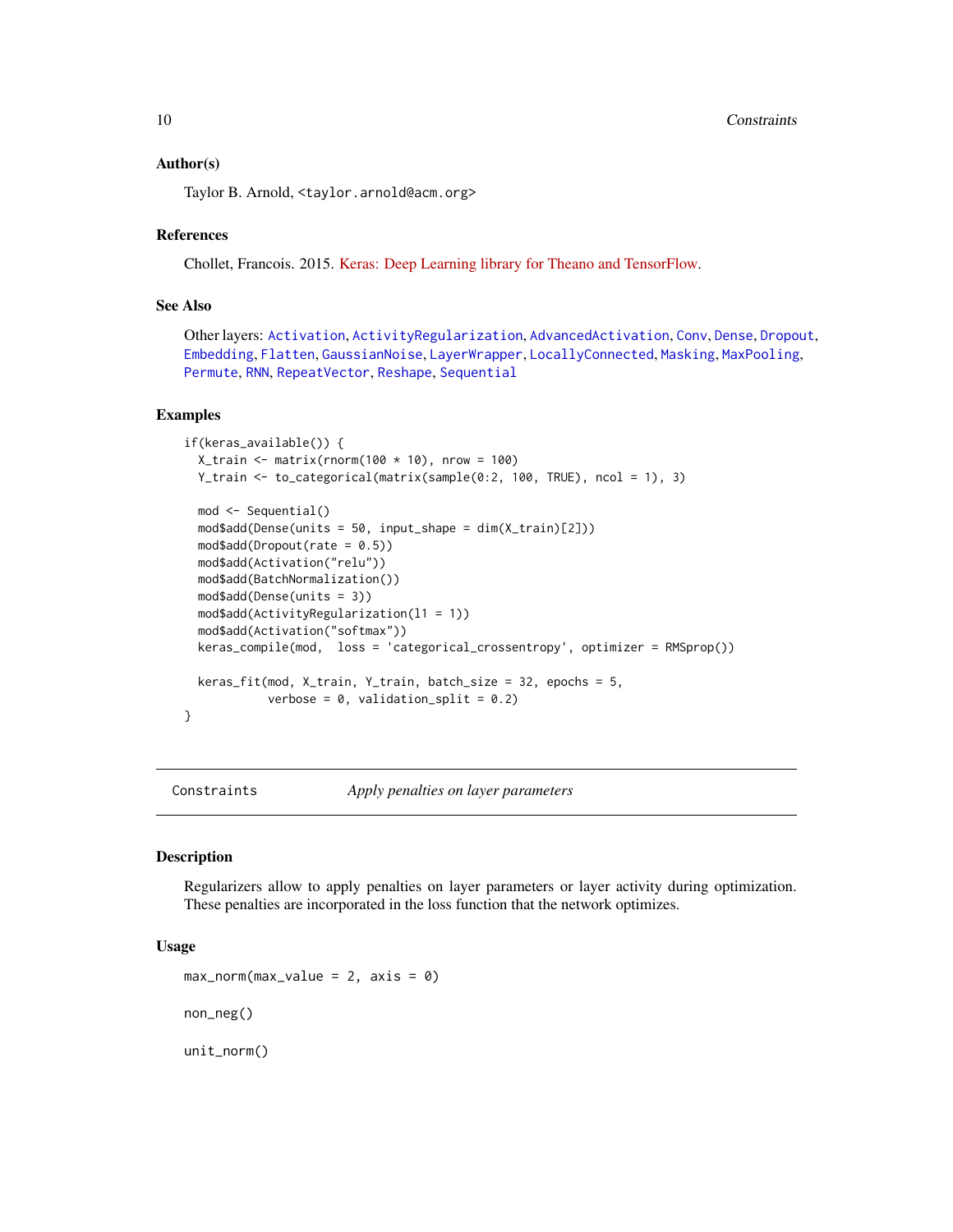<span id="page-10-0"></span>Conv 11

#### **Arguments**

| max_value | maximum value to allow for the value (max_norm only) |
|-----------|------------------------------------------------------|
| axis      | axis over which to apply constraint (max_norm only)  |

### Details

The penalties are applied on a per-layer basis. The exact API will depend on the layer, but the layers Dense, Conv1D, Conv2D and Conv3D have a unified API.

### Author(s)

Taylor B. Arnold, <taylor.arnold@acm.org>

#### References

Chollet, Francois. 2015. [Keras: Deep Learning library for Theano and TensorFlow.](https://keras.io/)

### Examples

```
if(keras_available()) {
 X_train <- matrix(rnorm(100 * 10), nrow = 100)
 Y_train <- to_categorical(matrix(sample(0:2, 100, TRUE), ncol = 1), 3)
 mod <- Sequential()
 mod$add(Dense(units = 50, input_shape = dim(X_train)[2]))
 mod$add(Activation("relu"))
 mod$add(Dense(units = 3, kernel_constraint = max_norm(),
               bias_{constraint} = non_{neg}())mod$add(Dense(units = 3, kernel_constraint = unit_norm()))
 mod$add(Activation("softmax"))
 keras_compile(mod, loss = 'categorical_crossentropy', optimizer = RMSprop())
 keras_fit(mod, X_train, Y_train, batch_size = 32, epochs = 5, verbose = 0)
}
```
<span id="page-10-1"></span>Conv *Convolution layers*

### Description

Convolution layers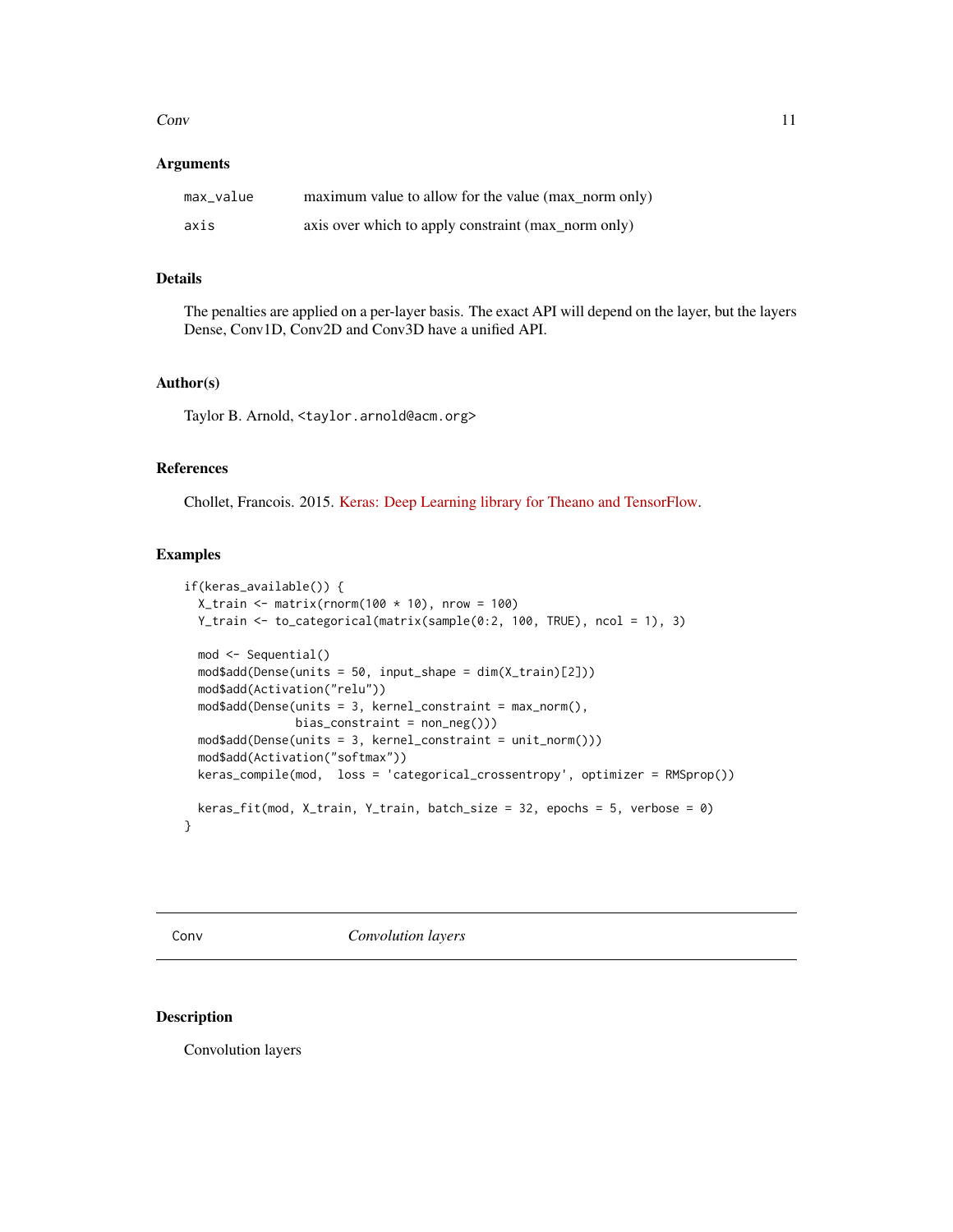#### Usage

```
Conv1D(filters, kernel_size, strides = 1, padding = "valid",
  dilation_rate = 1, activation = NULL, use_bias = TRUE,
  kernel_initializer = "glorot_uniform", bias_initializer = "zeros",
  kernel_regularizer = NULL, bias_regularizer = NULL,
  activity_regularizer = NULL, kernel_constraint = NULL,
 bias_constraint = NULL, input_shape = NULL)
Conv2D(filters, kernel_size, strides = c(1, 1), padding = "valid",
  data_format = NULL, dilation_rate = c(1, 1), activation = NULL,
  use_bias = TRUE, kernel_initializer = "glorot_uniform",
  bias_initializer = "zeros", kernel_regularizer = NULL,
 bias_regularizer = NULL, activity_regularizer = NULL,
  kernel_constraint = NULL, bias_constraint = NULL, input_shape = NULL)
SeparableConv2D(filters, kernel_size, strides = c(1, 1), padding = "valid",
  data_format = NULL, depth_multiplier = 1, dilation_rate = c(1, 1),
  activation = NULL, use_bias = TRUE,
 kernel_initializer = "glorot_uniform", bias_initializer = "zeros",
  kernel_regularizer = NULL, bias_regularizer = NULL,
  activity_regularizer = NULL, kernel_constraint = NULL,
 bias_constraint = NULL, input_shape = NULL)
Conv2DTranspose(filters, kernel_size, strides = c(1, 1), padding = "valid",
  data_format = NULL, dilation_rate = c(1, 1), activation = NULL,
  use_bias = TRUE, kernel_initializer = "glorot_uniform",
  bias_initializer = "zeros", kernel_regularizer = NULL,
  bias_regularizer = NULL, activity_regularizer = NULL,
  kernel_constraint = NULL, bias_constraint = NULL, input_shape = NULL)
Conv3D(filters, kernel_size, strides = c(1, 1, 1), padding = "valid",
  data_format = NULL, dilation_rate = c(1, 1, 1), activation = NULL,
  use_bias = TRUE, kernel_initializer = "glorot_uniform",
  bias_initializer = "zeros", kernel_regularizer = NULL,
  bias_regularizer = NULL, activity_regularizer = NULL,
  kernel_constraint = NULL, bias_constraint = NULL, input_shape = NULL)
```
#### Arguments

| filters       | Integer, the dimensionality of the output space ( <i>i.e.</i> the number output of filters<br>in the convolution). |
|---------------|--------------------------------------------------------------------------------------------------------------------|
| kernel_size   | A pair of integers specifying the dimensions of the 2D convolution window.                                         |
| strides       | A pair of integers specifying the stride length of the convolution.                                                |
| padding       | One of "valid", "causal" or "same" (case-insensitive).                                                             |
| dilation_rate | A pair of integers specifying the dilation rate to use for dilated convolution                                     |
| activation    | Activation function to use                                                                                         |
| use_bias      | Boolean, whether the layer uses a bias vector.                                                                     |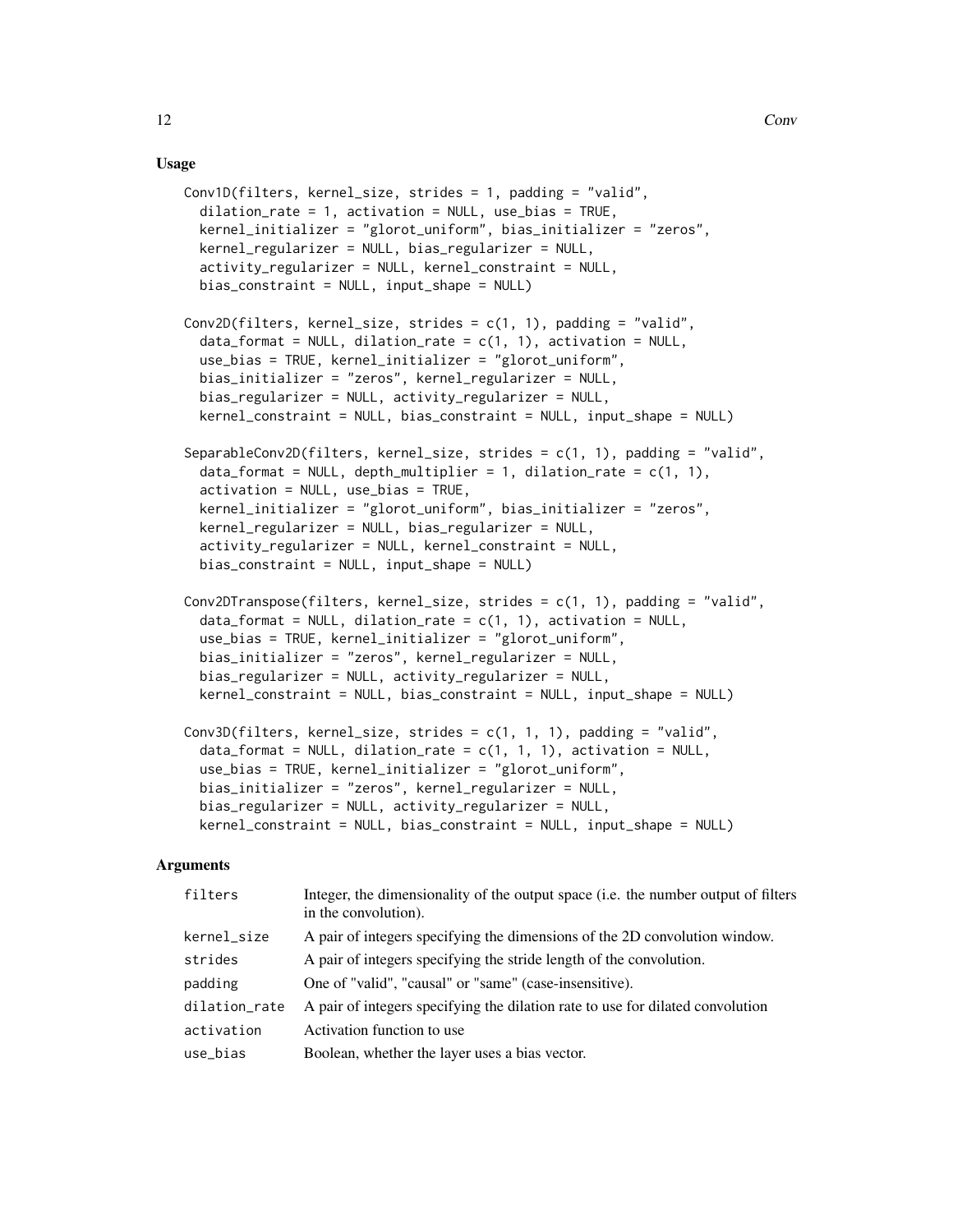#### <span id="page-12-0"></span> $Conv$  13

| kernel_initializer   |                                                                                                               |
|----------------------|---------------------------------------------------------------------------------------------------------------|
|                      | Initializer for the kernel weights matrix                                                                     |
| bias_initializer     |                                                                                                               |
|                      | Initializer for the bias vector                                                                               |
| kernel_regularizer   |                                                                                                               |
|                      | Regularizer function applied to the kernel weights matrix                                                     |
| bias_regularizer     |                                                                                                               |
|                      | Regularizer function applied to the bias vector                                                               |
| activity_regularizer |                                                                                                               |
|                      | Regularizer function applied to the output of the layer (its "activation").                                   |
| kernel_constraint    |                                                                                                               |
|                      | Constraint function applied to the kernel matrix                                                              |
| bias_constraint      |                                                                                                               |
|                      | Constraint function applied to the bias vector                                                                |
| input_shape          | only need when first layer of a model; sets the input shape of the data                                       |
| data_format          | A string, one of channels_last (default) or channels_first. The ordering of the<br>dimensions in the inputs.  |
| depth_multiplier     |                                                                                                               |
|                      | The number of depthwise convolution output channels for each input channel.                                   |
|                      | The total number of depthwise convolution output channels will be equal to<br>filterss_in * depth_multiplier. |

### Author(s)

Taylor B. Arnold, <taylor.arnold@acm.org>

#### References

Chollet, Francois. 2015. [Keras: Deep Learning library for Theano and TensorFlow.](https://keras.io/)

#### See Also

Other layers: [Activation](#page-2-1), [ActivityRegularization](#page-3-1), [AdvancedActivation](#page-4-1), [BatchNormalization](#page-8-1), [Dense](#page-17-1), [Dropout](#page-19-1), [Embedding](#page-21-1), [Flatten](#page-23-1), [GaussianNoise](#page-24-1), [LayerWrapper](#page-34-1), [LocallyConnected](#page-37-1), [Masking](#page-39-1), [MaxPooling](#page-40-1), [Permute](#page-47-1), [RNN](#page-54-1), [RepeatVector](#page-52-1), [Reshape](#page-53-1), [Sequential](#page-56-1)

### Examples

```
if(keras_available()) {
 X_train <- array(rnorm(100 * 28 * 28), dim = c(100, 28, 28, 1))
 Y_train <- to_categorical(matrix(sample(0:2, 100, TRUE), ncol = 1), 3)
 mod <- Sequential()
 mod4add(Conv2D(filters = 2, kernel_size = c(2, 2),
                input\_shape = c(28, 28, 1))mod$add(Activation("relu"))
 mod$add(MaxPooling2D(pool_size=c(2, 2)))
 mod$add(LocallyConnected2D(filters = 2, kernel_size = c(2, 2)))
 mod$add(Activation("relu"))
```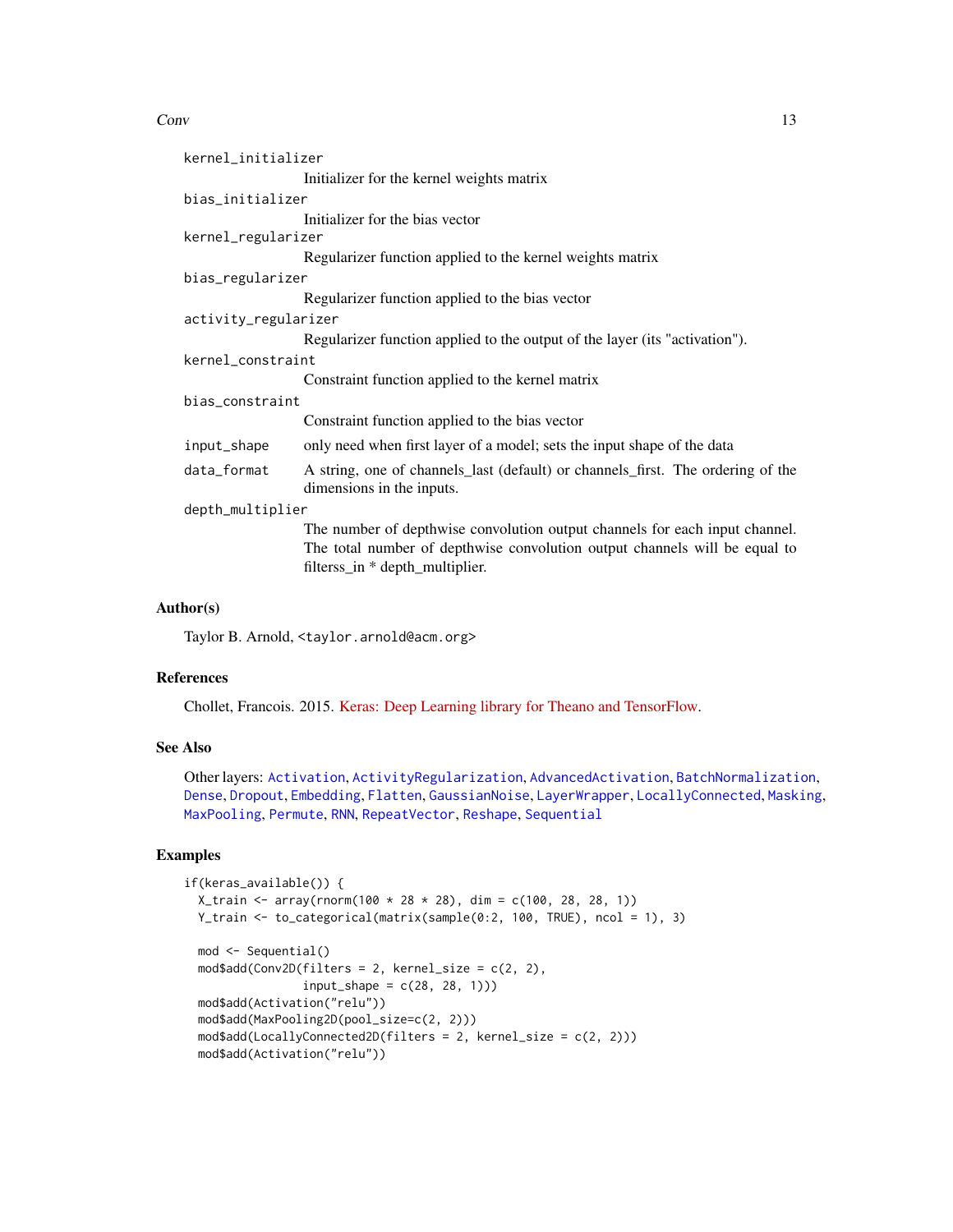#### <span id="page-13-0"></span>14 Cropping

```
mod$add(MaxPooling2D(pool_size=c(2, 2)))
 mod$add(Dropout(0.25))
 mod$add(Flatten())
 mod$add(Dropout(0.5))
 mod$add(Dense(3, activation='softmax'))
 keras_compile(mod, loss='categorical_crossentropy', optimizer=RMSprop())
 keras_fit(mod, X_train, Y_train, verbose = 0)
}
```
Cropping *Cropping layers for 1D input (e.g. temporal sequence).*

### Description

It crops along the time dimension (axis 1).

#### Usage

```
Cropping1D(cropping = c(1, 1), input.shape = NULL)Cropping2D(cropping = 0, data_format = NULL, input_shape = NULL)
Cropping3D(cropping = 0, data_format = NULL, input_shape = NULL)
```
### Arguments

| cropping    | integer or pair of integers. How many units should be trimmed off at the begin-<br>ning and end of the cropping dimension (axis 1). If a single value is provided,<br>the same value will be used for both. |
|-------------|-------------------------------------------------------------------------------------------------------------------------------------------------------------------------------------------------------------|
| input_shape | only need when first layer of a model; sets the input shape of the data                                                                                                                                     |
| data format | A string, one of channels last (default) or channels first.                                                                                                                                                 |

### Author(s)

Taylor B. Arnold, <taylor.arnold@acm.org>

### References

Chollet, Francois. 2015. [Keras: Deep Learning library for Theano and TensorFlow.](https://keras.io/)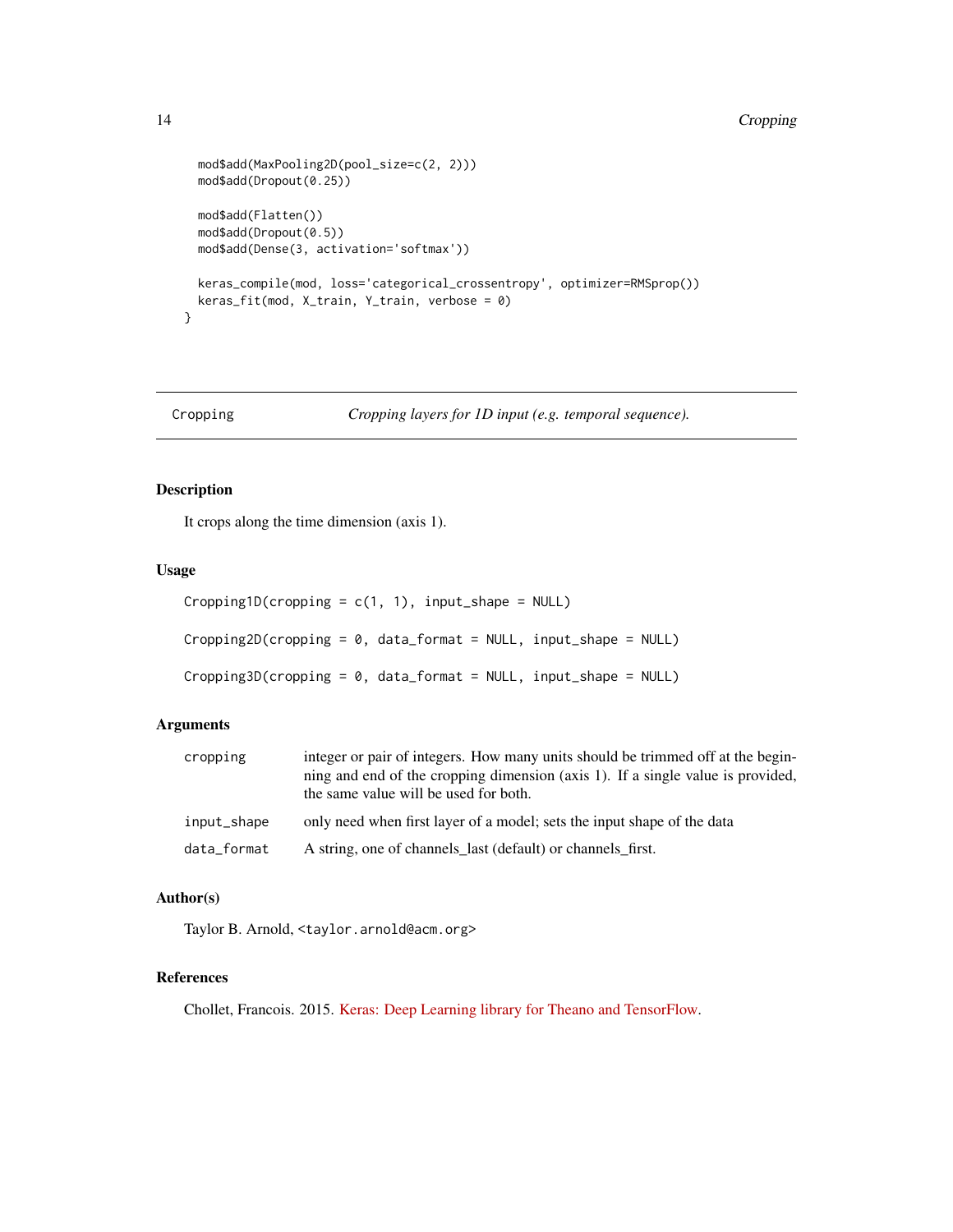<span id="page-14-1"></span><span id="page-14-0"></span>

#### Description

Supports all values that can be represented as a string, including 1D iterables such as np.ndarray.

### Usage

CSVLogger(filename, separator = ",", append = FALSE)

### Arguments

| filename  | filename of the csv file, e.g. 'run/log.csv'.                                                    |
|-----------|--------------------------------------------------------------------------------------------------|
| separator | string used to separate elements in the csy file.                                                |
| append    | True: append if file exists (useful for continuing training). False: overwrite<br>existing file, |

#### Author(s)

Taylor B. Arnold, <taylor.arnold@acm.org>

#### References

Chollet, Francois. 2015. [Keras: Deep Learning library for Theano and TensorFlow.](https://keras.io/)

### See Also

Other callbacks: [EarlyStopping](#page-20-1), [ModelCheckpoint](#page-41-1), [ReduceLROnPlateau](#page-50-1), [TensorBoard](#page-57-1)

### Examples

```
if(keras_available()) {
 X_train <- matrix(rnorm(100 * 10), nrow = 100)
 Y_train <- to_categorical(matrix(sample(0:2, 100, TRUE), ncol = 1), 3)
 mod <- Sequential()
 mod$add(Dense(units = 50, input_shape = dim(X_train)[2]))
 mod$add(Activation("relu"))
 mod$add(Dense(units = 3))
 mod$add(Activation("softmax"))
 keras_compile(mod, loss = 'categorical_crossentropy', optimizer = RMSprop())
 callbacks <- list(CSVLogger(tempfile()),
                    EarlyStopping(),
                    ReduceLROnPlateau(),
                    TensorBoard(tempfile()))
```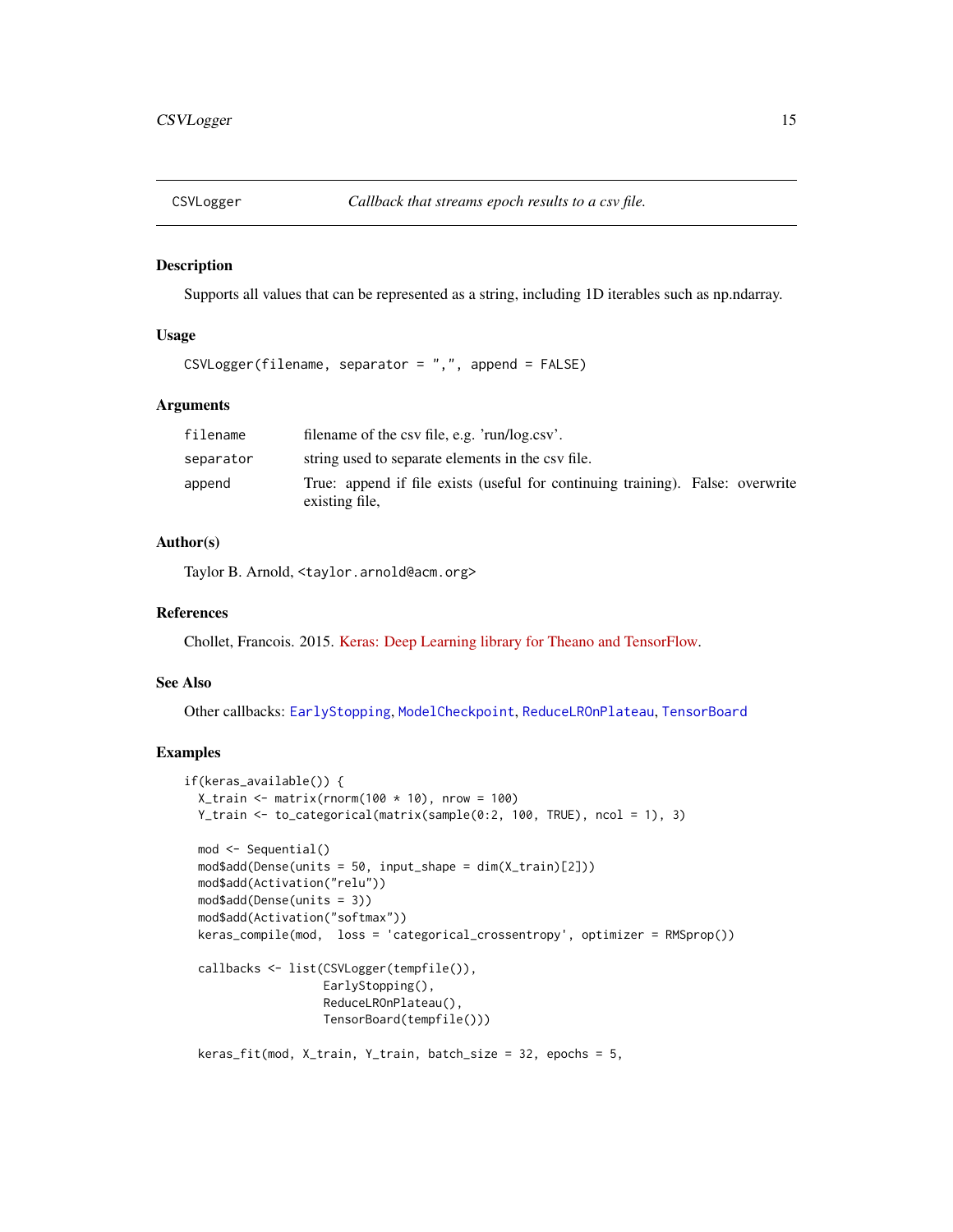<span id="page-15-0"></span>16 Datasets **Datasets** 

```
verbose = 0, callbacks = callbacks, validation_split = 0.2)
```
Datasets *Load datasets*

### <span id="page-15-1"></span>Description

These functions all return a named list with elements X\_train, X\_test, Y\_train, and Y\_test. The first time calling this function will download the datasets locally; thereafter they will be loaded from the keras cache directory.

#### Usage

load\_cifar10() load\_cifar100(label\_mode = "fine") load\_imdb(num\_words = NULL, skip\_top = 0, maxlen = NULL, seed = 113,  $start_{char} = 1$ ,  $oov_{char} = 2$ ,  $index_{form} = 3)$ load\_reuters(num\_words = NULL, skip\_top = 0, maxlen = 1000,  $test\_split = 0.2$ , seed = 113, start\_char = 1, oov\_char = 2, index\_from = 3)

load\_mnist()

load\_boston\_housing()

### Arguments

| label_mode | either "fine" or "coarse"; how to construct labels for <u>load</u> _cifar100.                                                |
|------------|------------------------------------------------------------------------------------------------------------------------------|
| num_words  | integer or NULL. Top most frequent words to consider. Any less frequent word<br>will appear as 0 in the sequence data.       |
| skip_top   | integer. Top most frequent words to ignore (they will appear as 0s in the se-<br>quence data).                               |
| maxlen     | integer. Maximum sequence length. Any longer sequence will be truncated.                                                     |
| seed       | integer. Seed for reproducible data shuffling.                                                                               |
| start char | integer. The start of a sequence will be marked with this character. Set to 1<br>because 0 is usually the padding character. |
| oov char   | integer. words that were cut out because of the num_words or skip_top limit<br>will be replaced with this character.         |
| index_from | integer. Index actual words with this index and higher.                                                                      |
| test_split | float. Fraction of the dataset to use for testing.                                                                           |

}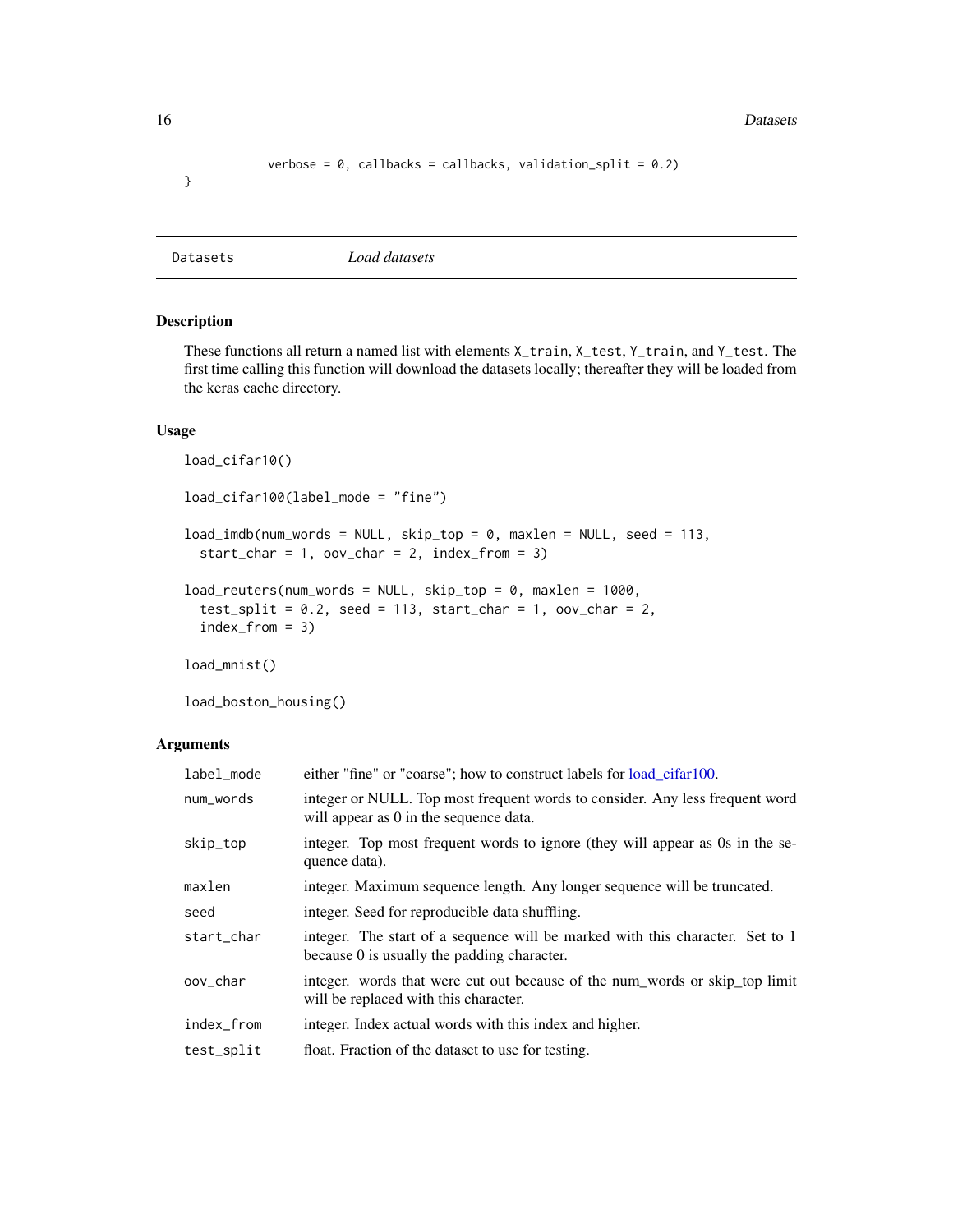#### <span id="page-16-0"></span>Author(s)

Taylor B. Arnold, <taylor.arnold@acm.org>

#### References

Chollet, Francois. 2015. [Keras: Deep Learning library for Theano and TensorFlow.](https://keras.io/)

### Examples

```
if (keras_available()) {
 boston <- load_boston_housing()
 X_train <- normalize(boston$X_train, 0)
 Y_train <- boston$Y_train
 X_test <- normalize(boston$X_test, 0)
 Y_test <- boston$Y_test
 mod <- Sequential()
 mod$add(Dense(units = 200, input_shape = 13))
 mod$add(Activation("relu"))
 mod$add(Dense(units = 200))
 mod$add(Activation("relu"))
 mod$add(Dense(units = 1))
 keras_compile(mod, loss = 'mse', optimizer = SGD())
 keras_fit(mod, scale(X_train), Y_train,
            batch_size = 32, epochs = 20,
            verbose = 1, validation_split = 0.1)
}
```
decode\_predictions *Decode predictions from pre-defined imagenet networks*

#### Description

These map the class integers to the actual class names in the pre-defined models.

#### Usage

```
decode_predictions(pred, model = c("Xception", "VGG16", "VGG19", "ResNet50",
  "InceptionV3"), top = 5)
```
#### Arguments

| pred  | the output of predictions from the specified model |
|-------|----------------------------------------------------|
| model | the model you wish to preprocess to                |
| top   | integer, how many top-guesses to return.           |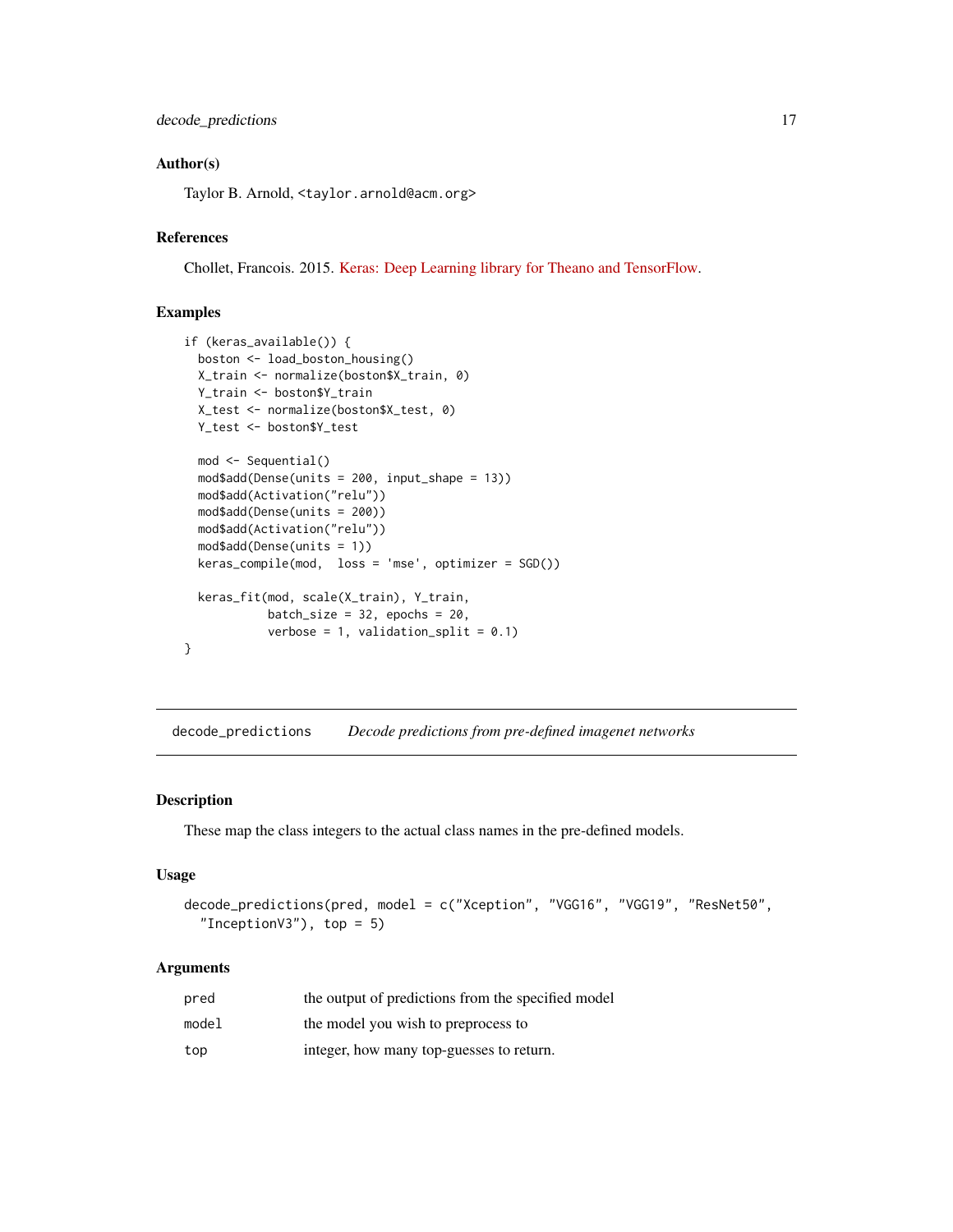### <span id="page-17-0"></span>Author(s)

Taylor B. Arnold, <taylor.arnold@acm.org>

#### References

Chollet, Francois. 2015. [Keras: Deep Learning library for Theano and TensorFlow.](https://keras.io/)

<span id="page-17-1"></span>Dense *Regular, densely-connected NN layer.*

### Description

Dense implements the operation: output =  $activation(dot(input, kernet) + bias)$  where activation is the element-wise activation function passed as the activation argument, kernel is a weights matrix created by the layer, and bias is a bias vector created by the layer (only applicable if use\_bias is True). Note: if the input to the layer has a rank greater than 2, then it is flattened prior to the initial dot product with kernel.

### Usage

```
Dense(units, activation = "linear", use_bias = TRUE,
  kernel_initializer = "glorot_uniform", bias_initializer = "zeros",
 kernel_regularizer = NULL, bias_regularizer = NULL,
  activity_regularizer = NULL, kernel_constraint = NULL,
  bias_constraint = NULL, input_shape = NULL)
```
### **Arguments**

| units                | Positive integer, dimensionality of the output space.                       |
|----------------------|-----------------------------------------------------------------------------|
| activation           | The activation function to use.                                             |
| use_bias             | Boolean, whether the layer uses a bias vector.                              |
| kernel_initializer   |                                                                             |
|                      | Initializer for the kernel weights matrix                                   |
| bias_initializer     |                                                                             |
|                      | Initializer for the bias vector                                             |
| kernel_regularizer   |                                                                             |
|                      | Regularizer function applied to the kernel weights matrix                   |
| bias_regularizer     |                                                                             |
|                      | Regularizer function applied to the bias vector                             |
| activity_regularizer |                                                                             |
|                      | Regularizer function applied to the output of the layer (its "activation"). |
| kernel_constraint    |                                                                             |
|                      | Constraint function applied to the                                          |
| bias_constraint      |                                                                             |
|                      | Constraint function applied to the bias vector                              |
| input_shape          | only need when first layer of a model; sets the input shape of the data     |
|                      |                                                                             |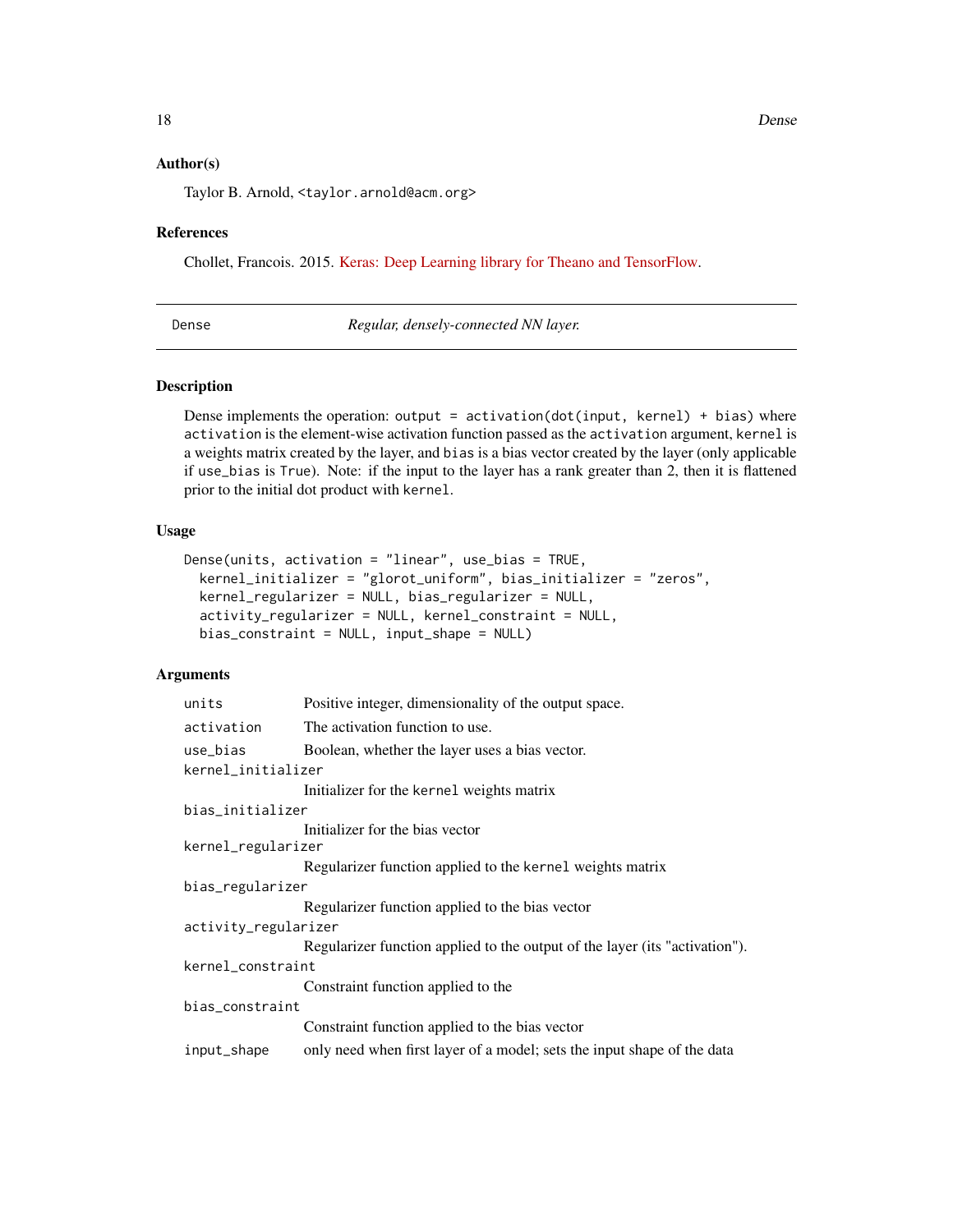#### <span id="page-18-0"></span>Dense and the set of the set of the set of the set of the set of the set of the set of the set of the set of the set of the set of the set of the set of the set of the set of the set of the set of the set of the set of the

### Author(s)

Taylor B. Arnold, <taylor.arnold@acm.org>

### References

Chollet, Francois. 2015. [Keras: Deep Learning library for Theano and TensorFlow.](https://keras.io/)

#### See Also

Other layers: [Activation](#page-2-1), [ActivityRegularization](#page-3-1), [AdvancedActivation](#page-4-1), [BatchNormalization](#page-8-1), [Conv](#page-10-1), [Dropout](#page-19-1), [Embedding](#page-21-1), [Flatten](#page-23-1), [GaussianNoise](#page-24-1), [LayerWrapper](#page-34-1), [LocallyConnected](#page-37-1), [Masking](#page-39-1), [MaxPooling](#page-40-1), [Permute](#page-47-1), [RNN](#page-54-1), [RepeatVector](#page-52-1), [Reshape](#page-53-1), [Sequential](#page-56-1)

#### Examples

```
if(keras_available()) {
 X_train <- matrix(rnorm(100 * 10), nrow = 100)
 Y_train <- to_categorical(matrix(sample(0:2, 100, TRUE), ncol = 1), 3)
 mod <- Sequential()
 mod$add(Dense(units = 50, input_shape = dim(X_train)[2]))
 mod$add(Dropout(rate = 0.5))mod$add(Activation("relu"))
 mod$add(Dense(units = 3))
 mod$add(ActivityRegularization(l1 = 1))
 mod$add(Activation("softmax"))
 keras_compile(mod, loss = 'categorical_crossentropy', optimizer = RMSprop())
 keras_fit(mod, X_train, Y_train, batch_size = 32, epochs = 5,
           verbose = 0, validation_split = 0.2)
}
if(keras_available()) {
 X_train <- matrix(rnorm(100 * 10), nrow = 100)
 Y_train <- to_categorical(matrix(sample(0:2, 100, TRUE), ncol = 1), 3)
 mod <- Sequential()
 mod$add(Dense(units = 50, input.shape = dim(X_train)[2]))mod$add(Dropout(rate = 0.5))
 mod$add(Activation("relu"))
 mod$add(Dense(units = 3))
 mod$add(ActivityRegularization(l1 = 1))
 mod$add(Activation("softmax"))
 keras_compile(mod, loss = 'categorical_crossentropy', optimizer = RMSprop())
 keras_fit(mod, X_train, Y_train, batch_size = 32, epochs = 5,
           verbose = 0, validation_split = 0.2)
}
```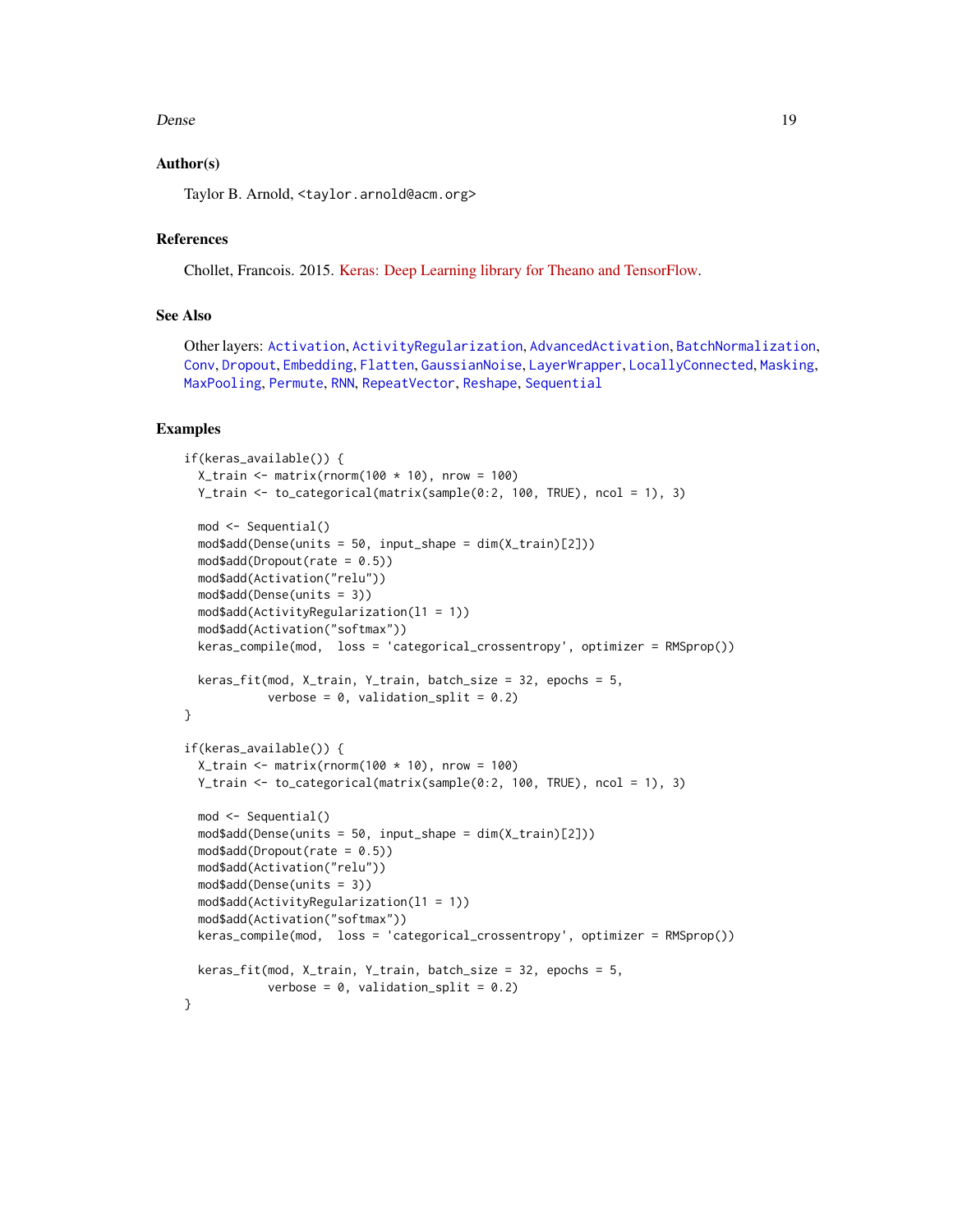<span id="page-19-1"></span><span id="page-19-0"></span>

#### Description

Applies Dropout to the input.

### Usage

```
Dropout(rate, noise_shape = NULL, seed = NULL, input_shape = NULL)
```
### Arguments

| rate        | float between 0 and 1. Fraction of the input units to drop.             |
|-------------|-------------------------------------------------------------------------|
| noise_shape | 1D integer tensor representing the shape of the the input.              |
| seed        | A Python integer to use as random seed.                                 |
| input_shape | only need when first layer of a model; sets the input shape of the data |

### Author(s)

Taylor B. Arnold, <taylor.arnold@acm.org>

### References

Chollet, Francois. 2015. [Keras: Deep Learning library for Theano and TensorFlow.](https://keras.io/)

### See Also

Other layers: [Activation](#page-2-1), [ActivityRegularization](#page-3-1), [AdvancedActivation](#page-4-1), [BatchNormalization](#page-8-1), [Conv](#page-10-1), [Dense](#page-17-1), [Embedding](#page-21-1), [Flatten](#page-23-1), [GaussianNoise](#page-24-1), [LayerWrapper](#page-34-1), [LocallyConnected](#page-37-1), [Masking](#page-39-1), [MaxPooling](#page-40-1), [Permute](#page-47-1), [RNN](#page-54-1), [RepeatVector](#page-52-1), [Reshape](#page-53-1), [Sequential](#page-56-1)

### Examples

```
if (keras_available()) {
 X_{\text{train}} < -\arctan(100 \times 28 \times 28), \text{ dim} = c(100, 28, 28, 1))Y_train <- to_categorical(matrix(sample(0:2, 100, TRUE), ncol = 1), 3)
 mod <- Sequential()
 mod4add(Conv2D(filters = 2, kernel_size = c(2, 2),
                 input\_shape = c(28, 28, 1))mod$add(Activation("relu"))
 mod$add(MaxPooling2D(pool_size=c(2, 2)))
 mod$add(LocallyConnected2D(filters = 2, kernel_size = c(2, 2)))
 mod$add(Activation("relu"))
 mod$add(MaxPooling2D(pool_size=c(2, 2)))
 mod$add(Dropout(0.25))
```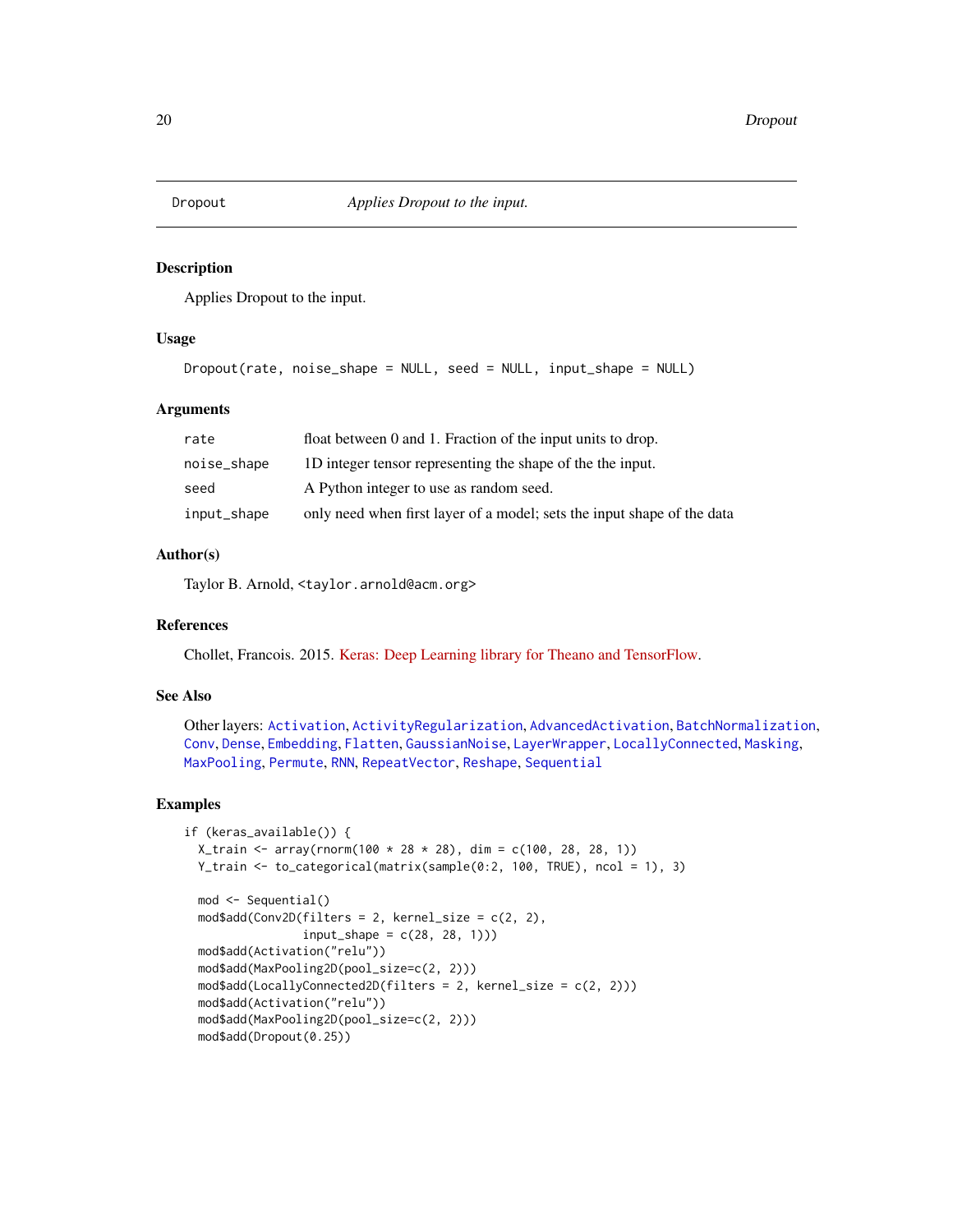### <span id="page-20-0"></span>EarlyStopping 21

```
mod$add(Flatten())
mod$add(Dropout(0.5))
mod$add(Dense(3, activation='softmax'))
keras_compile(mod, loss='categorical_crossentropy', optimizer=RMSprop())
keras_fit(mod, X_train, Y_train, verbose = 0)
```
<span id="page-20-1"></span>EarlyStopping *Stop training when a monitored quantity has stopped improving.*

### Description

}

Stop training when a monitored quantity has stopped improving.

### Usage

```
EarlyStopping(monitor = "val_loss", min_delta = 0, patience = 0,
  verbose = 0, mode = "auto")
```
#### Arguments

| monitor   | quantity to be monitored.                                                                                                                                                                                                                                                                             |
|-----------|-------------------------------------------------------------------------------------------------------------------------------------------------------------------------------------------------------------------------------------------------------------------------------------------------------|
| min_delta | minimum change in the monitored quantity to qualify as an improvement, i.e.<br>an absolute change of less than min_delta, will count as no improvement.                                                                                                                                               |
| patience  | number of epochs with no improvement after which training will be stopped.                                                                                                                                                                                                                            |
| verbose   | verbosity mode.                                                                                                                                                                                                                                                                                       |
| mode      | one of auto, min, max. In min mode, training will stop when the quantity moni-<br>tored has stopped decreasing; in max mode it will stop when the quantity mon-<br>itored has stopped increasing; in auto mode, the direction is automatically in-<br>ferred from the name of the monitored quantity. |

### Author(s)

Taylor B. Arnold, <taylor.arnold@acm.org>

#### References

Chollet, Francois. 2015. [Keras: Deep Learning library for Theano and TensorFlow.](https://keras.io/)

### See Also

Other callbacks: [CSVLogger](#page-14-1), [ModelCheckpoint](#page-41-1), [ReduceLROnPlateau](#page-50-1), [TensorBoard](#page-57-1)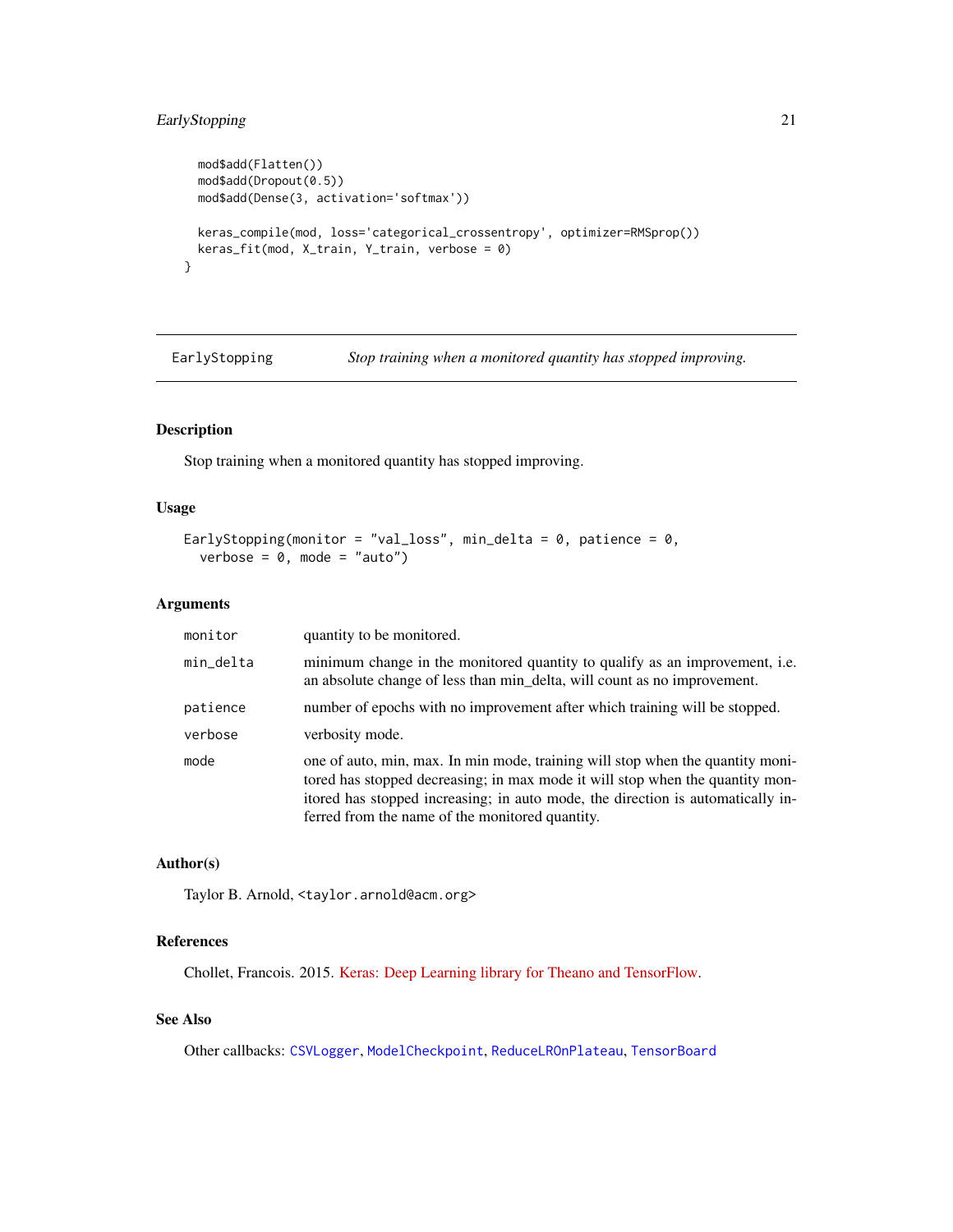### Examples

```
if(keras_available()) {
 X_train <- matrix(rnorm(100 * 10), nrow = 100)
 Y_train <- to_categorical(matrix(sample(0:2, 100, TRUE), ncol = 1), 3)
 mod <- Sequential()
 mod$add(Dense(units = 50, input_shape = dim(X_train)[2]))
 mod$add(Activation("relu"))
 mod$add(Dense(units = 3))
 mod$add(Activation("softmax"))
 keras_compile(mod, loss = 'categorical_crossentropy', optimizer = RMSprop())
 callbacks <- list(CSVLogger(tempfile()),
                   EarlyStopping(),
                    ReduceLROnPlateau(),
                    TensorBoard(tempfile()))
 keras_fit(mod, X_train, Y_train, batch_size = 32, epochs = 5,
            verbose = 0, callbacks = callbacks, validation_split = 0.2)
}
```
<span id="page-21-1"></span>

```
Embedding Embedding layer
```
### Description

Turns positive integers (indexes) into dense vectors of fixed size.

#### Usage

```
Embedding(input_dim, output_dim, embeddings_initializer = "uniform",
  embeddings_regularizer = NULL, embeddings_constraint = NULL,
 mask_zero = FALSE, input_length = NULL, input_shape = NULL)
```
#### **Arguments**

| input_dim              | $int > 0$ . Size of the vocabulary, ie. 1 + maximum integer index occurring in the<br>input data.  |  |
|------------------------|----------------------------------------------------------------------------------------------------|--|
| output_dim             | $int \ge 0$ . Dimension of the dense embedding.                                                    |  |
| embeddings_initializer |                                                                                                    |  |
|                        | Initializer for the embeddings matrix                                                              |  |
| embeddings_regularizer |                                                                                                    |  |
|                        | Regularizer function applied to the embeddings matrix                                              |  |
| embeddings_constraint  |                                                                                                    |  |
|                        | Constraint function applied to the embeddings matrix                                               |  |
| mask_zero              | Whether or not the input value $\theta$ is a special "padding" value that should be<br>masked out. |  |
|                        |                                                                                                    |  |

<span id="page-21-0"></span>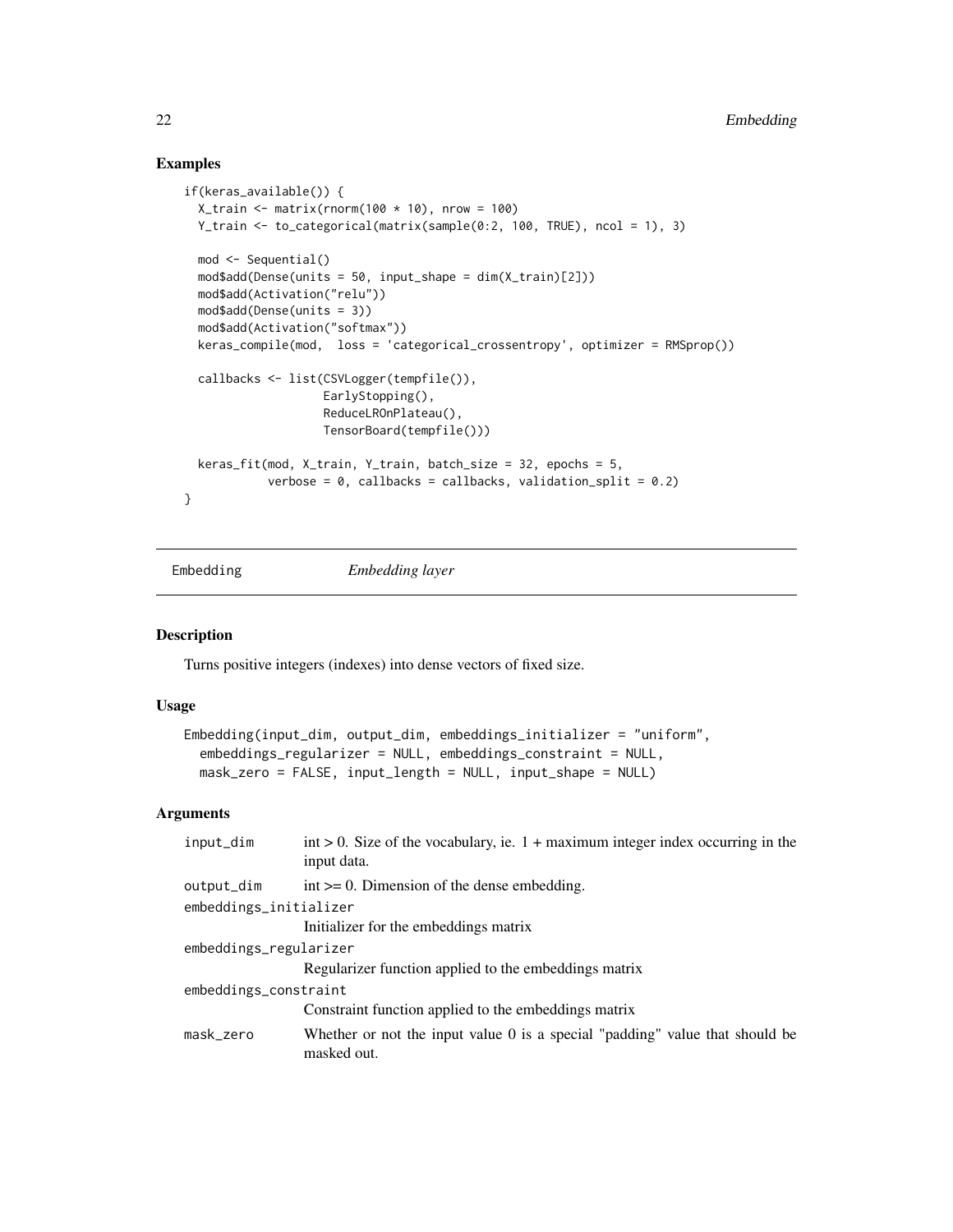### <span id="page-22-0"></span>expand\_dims 23

| input_length | Length of input sequences, when it is constant.                         |
|--------------|-------------------------------------------------------------------------|
| input_shape  | only need when first layer of a model; sets the input shape of the data |

#### Author(s)

Taylor B. Arnold, <taylor.arnold@acm.org>

### References

Chollet, Francois. 2015. [Keras: Deep Learning library for Theano and TensorFlow.](https://keras.io/)

#### See Also

Other layers: [Activation](#page-2-1), [ActivityRegularization](#page-3-1), [AdvancedActivation](#page-4-1), [BatchNormalization](#page-8-1), [Conv](#page-10-1), [Dense](#page-17-1), [Dropout](#page-19-1), [Flatten](#page-23-1), [GaussianNoise](#page-24-1), [LayerWrapper](#page-34-1), [LocallyConnected](#page-37-1), [Masking](#page-39-1), [MaxPooling](#page-40-1), [Permute](#page-47-1), [RNN](#page-54-1), [RepeatVector](#page-52-1), [Reshape](#page-53-1), [Sequential](#page-56-1)

#### Examples

```
if(keras_available()) {
 X_train <- matrix(sample(0:19, 100 * 100, TRUE), ncol = 100)
 Y_train <- rnorm(100)
 mod <- Sequential()
 mod$add(Embedding(input_dim = 20, output_dim = 10,
                    input_length = 100))
 mod$add(Dropout(0.5))
 mod$add(GRU(16))
 mod$add(Dense(1))
 mod$add(Activation("sigmoid"))
 keras_compile(mod, loss = "mse", optimizer = RMSprop())
 keras_fit(mod, X_train, Y_train, epochs = 3, verbose = 0)
}
```
<span id="page-22-1"></span>expand\_dims *Expand dimensions of an array*

#### Description

Expand the shape of an array by inserting a new axis, corresponding to a given position in the array shape. Useful when predicting a model based on a single input.

#### Usage

expand\_dims(a,  $axis = 0$ )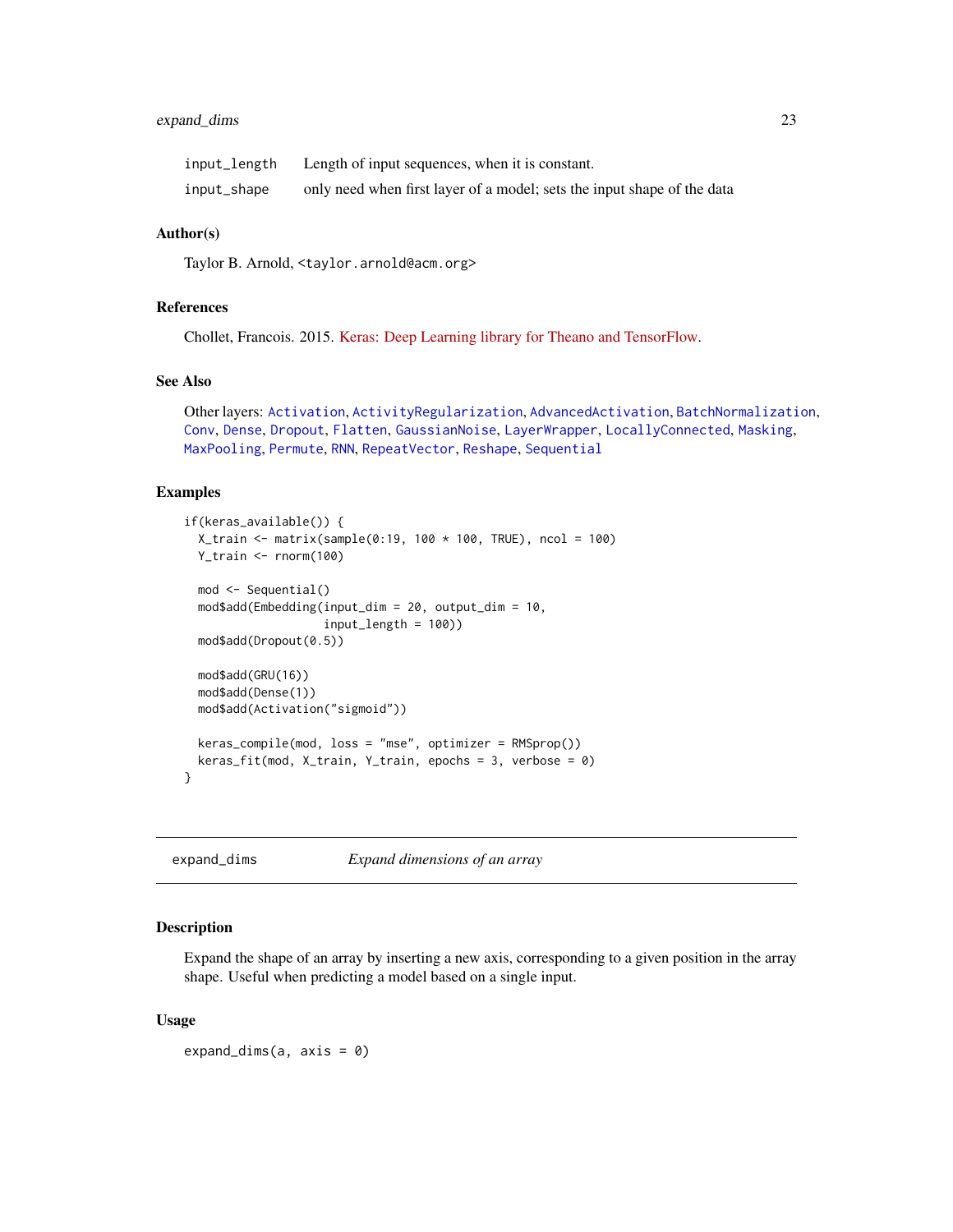#### <span id="page-23-0"></span>24 **Flatten**

#### **Arguments**

|      | array to expand                                           |
|------|-----------------------------------------------------------|
| axis | position (amongst axes) where new axis is to be inserted. |

### Author(s)

Taylor B. Arnold, <taylor.arnold@acm.org>

### References

Chollet, Francois. 2015. [Keras: Deep Learning library for Theano and TensorFlow.](https://keras.io/)

#### See Also

Other preprocessing: [Tokenizer](#page-59-1), [img\\_to\\_array](#page-26-1), [load\\_img](#page-36-1), [one\\_hot](#page-43-1), [pad\\_sequences](#page-46-1), [text\\_to\\_word\\_sequence](#page-59-2)

<span id="page-23-1"></span>Flatten *Flattens the input. Does not affect the batch size.*

#### Description

Flattens the input. Does not affect the batch size.

#### Usage

Flatten(input\_shape = NULL)

#### Arguments

input\_shape only need when first layer of a model; sets the input shape of the data

### Author(s)

Taylor B. Arnold, <taylor.arnold@acm.org>

#### References

Chollet, Francois. 2015. [Keras: Deep Learning library for Theano and TensorFlow.](https://keras.io/)

### See Also

Other layers: [Activation](#page-2-1), [ActivityRegularization](#page-3-1), [AdvancedActivation](#page-4-1), [BatchNormalization](#page-8-1), [Conv](#page-10-1), [Dense](#page-17-1), [Dropout](#page-19-1), [Embedding](#page-21-1), [GaussianNoise](#page-24-1), [LayerWrapper](#page-34-1), [LocallyConnected](#page-37-1), [Masking](#page-39-1), [MaxPooling](#page-40-1), [Permute](#page-47-1), [RNN](#page-54-1), [RepeatVector](#page-52-1), [Reshape](#page-53-1), [Sequential](#page-56-1)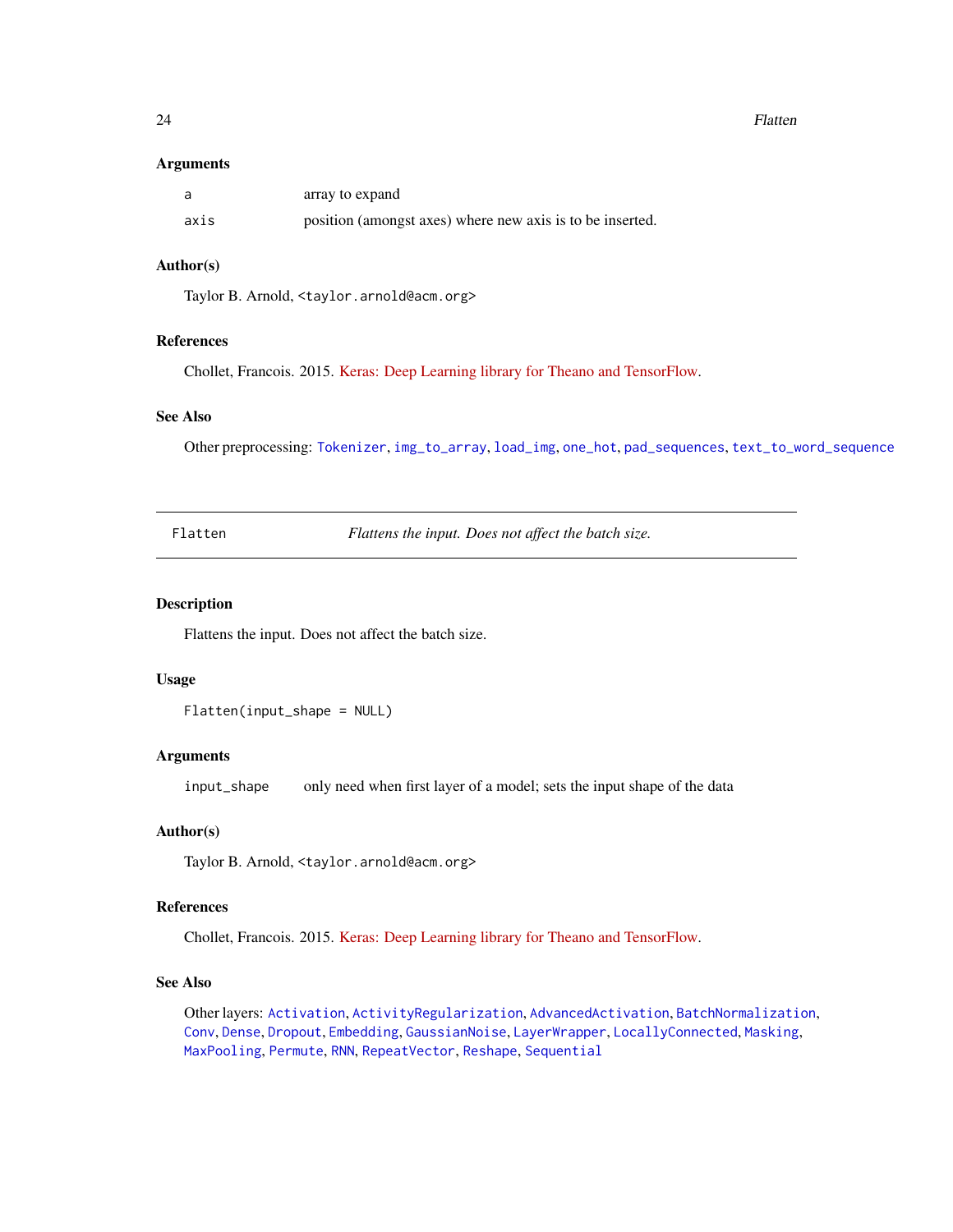### <span id="page-24-0"></span>GaussianNoise 25

#### Examples

```
if(keras_available()) {
 X_train <- matrix(rnorm(100 * 10), nrow = 100)
 Y_train <- to_categorical(matrix(sample(0:2, 100, TRUE), ncol = 1), 3)
 mod <- Sequential()
 mod$add(Dense(units = 50, input_shape = dim(X_train)[2]))
 mod$add(Dropout(rate = 0.5))
 mod$add(Activation("relu"))
 mod$add(Dense(units = 3))
 mod$add(ActivityRegularization(l1 = 1))
 mod$add(Activation("softmax"))
 keras_compile(mod, loss = 'categorical_crossentropy', optimizer = RMSprop())
 keras_fit(mod, X_train, Y_train, batch_size = 32, epochs = 5,
            verbose = 0, validation_split = 0.2)
}
if (keras_available()) {
 X_{\text{train}} < -array(rnorm(100 \times 28 \times 28), \text{ dim} = c(100, 28, 28, 1))Y_train <- to_categorical(matrix(sample(0:2, 100, TRUE), ncol = 1), 3)
 mod <- Sequential()
 mod4add(Conv2D(filters = 2, kernel_size = c(2, 2),
                 input\_shape = c(28, 28, 1))mod$add(Activation("relu"))
 mod$add(MaxPooling2D(pool_size=c(2, 2)))
 mod$add(LocallyConnected2D(filters = 2, kernel_size = c(2, 2)))
 mod$add(Activation("relu"))
 mod$add(MaxPooling2D(pool_size=c(2, 2)))
 mod$add(Dropout(0.25))
 mod$add(Flatten())
 mod$add(Dropout(0.5))
 mod$add(Dense(3, activation='softmax'))
 keras_compile(mod, loss='categorical_crossentropy', optimizer=RMSprop())
 keras_fit(mod, X_train, Y_train, verbose = 0)
}
```
<span id="page-24-1"></span>GaussianNoise *Apply Gaussian noise layer*

### <span id="page-24-2"></span>Description

The function [GaussianNoise](#page-24-1) applies additive noise, centered around 0 and [GaussianDropout](#page-24-2) applied multiplicative noise centered around 1.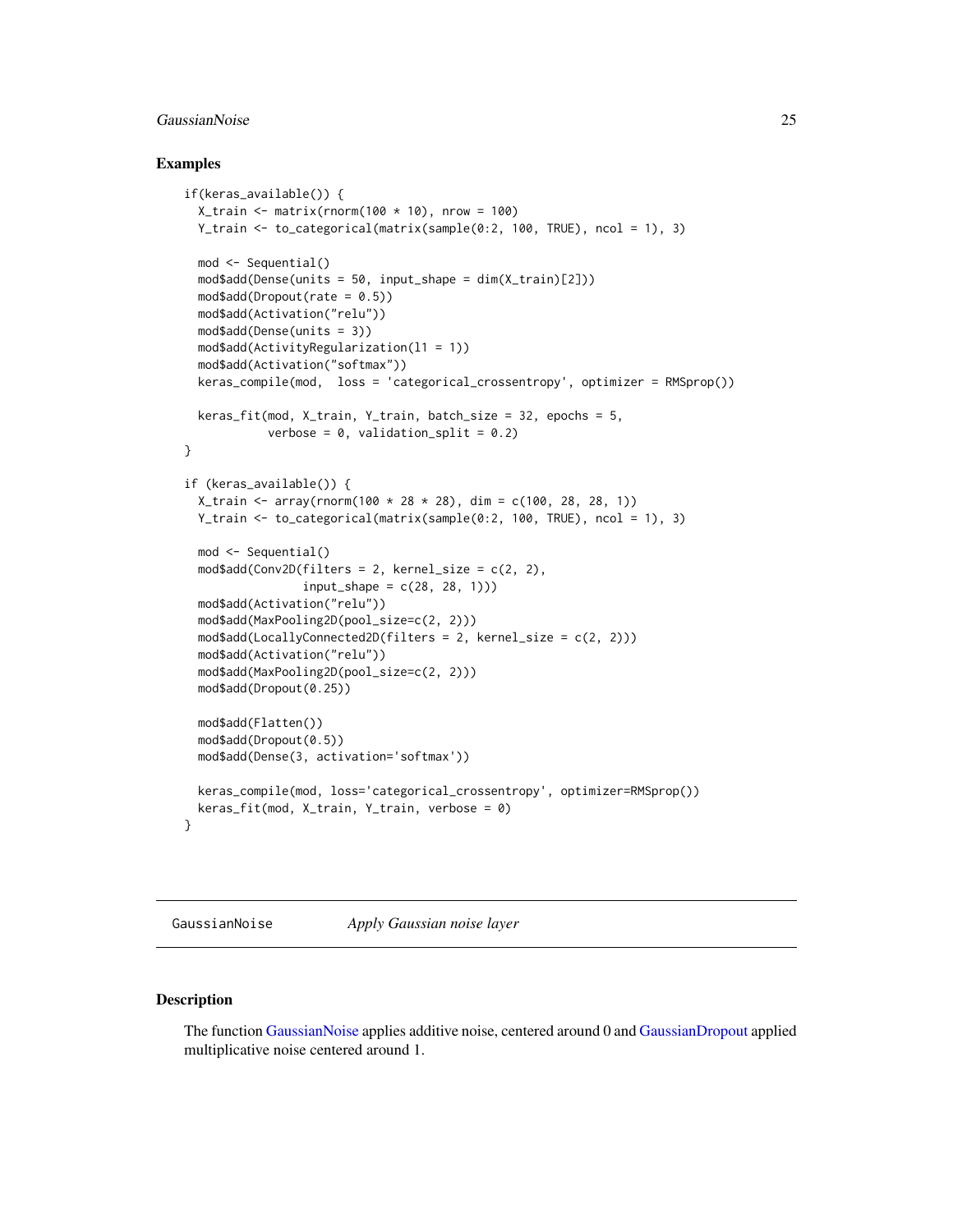#### <span id="page-25-0"></span>Usage

```
GaussianNoise(stddev = 1, input_shape = NULL)
```

```
GaussianDropout(rate = 0.5, input_shape = NULL)
```
### Arguments

| stddev      | standard deviation of the random Gaussian                               |
|-------------|-------------------------------------------------------------------------|
| input_shape | only need when first layer of a model; sets the input shape of the data |
| rate        | float, drop probability                                                 |

#### Author(s)

Taylor B. Arnold, <taylor.arnold@acm.org>

### References

Chollet, Francois. 2015. [Keras: Deep Learning library for Theano and TensorFlow.](https://keras.io/)

### See Also

Other layers: [Activation](#page-2-1), [ActivityRegularization](#page-3-1), [AdvancedActivation](#page-4-1), [BatchNormalization](#page-8-1), [Conv](#page-10-1), [Dense](#page-17-1), [Dropout](#page-19-1), [Embedding](#page-21-1), [Flatten](#page-23-1), [LayerWrapper](#page-34-1), [LocallyConnected](#page-37-1), [Masking](#page-39-1), [MaxPooling](#page-40-1), [Permute](#page-47-1), [RNN](#page-54-1), [RepeatVector](#page-52-1), [Reshape](#page-53-1), [Sequential](#page-56-1)

### Examples

```
if(keras_available()) {
 X_train \leq matrix(rnorm(100 \neq 10), nrow = 100)
 Y_train <- to_categorical(matrix(sample(0:2, 100, TRUE), ncol = 1), 3)
 mod <- Sequential()
 mod$add(Dense(units = 50, input_shape = dim(X_train)[2]))
 mod4add(Dropout(rate = 0.5))
 mod$add(Activation("relu"))
 mod$add(GaussianNoise())
 mod$add(GaussianDropout())
 mod$add(Dense(units = 3))
 mod$add(ActivityRegularization(l1 = 1))
 mod$add(Activation("softmax"))
 keras_compile(mod, loss = 'categorical_crossentropy', optimizer = RMSprop())
 keras_fit(mod, X_train, Y_train, batch_size = 32, epochs = 5,
            verbose = 0, validation_split = 0.2)
}
```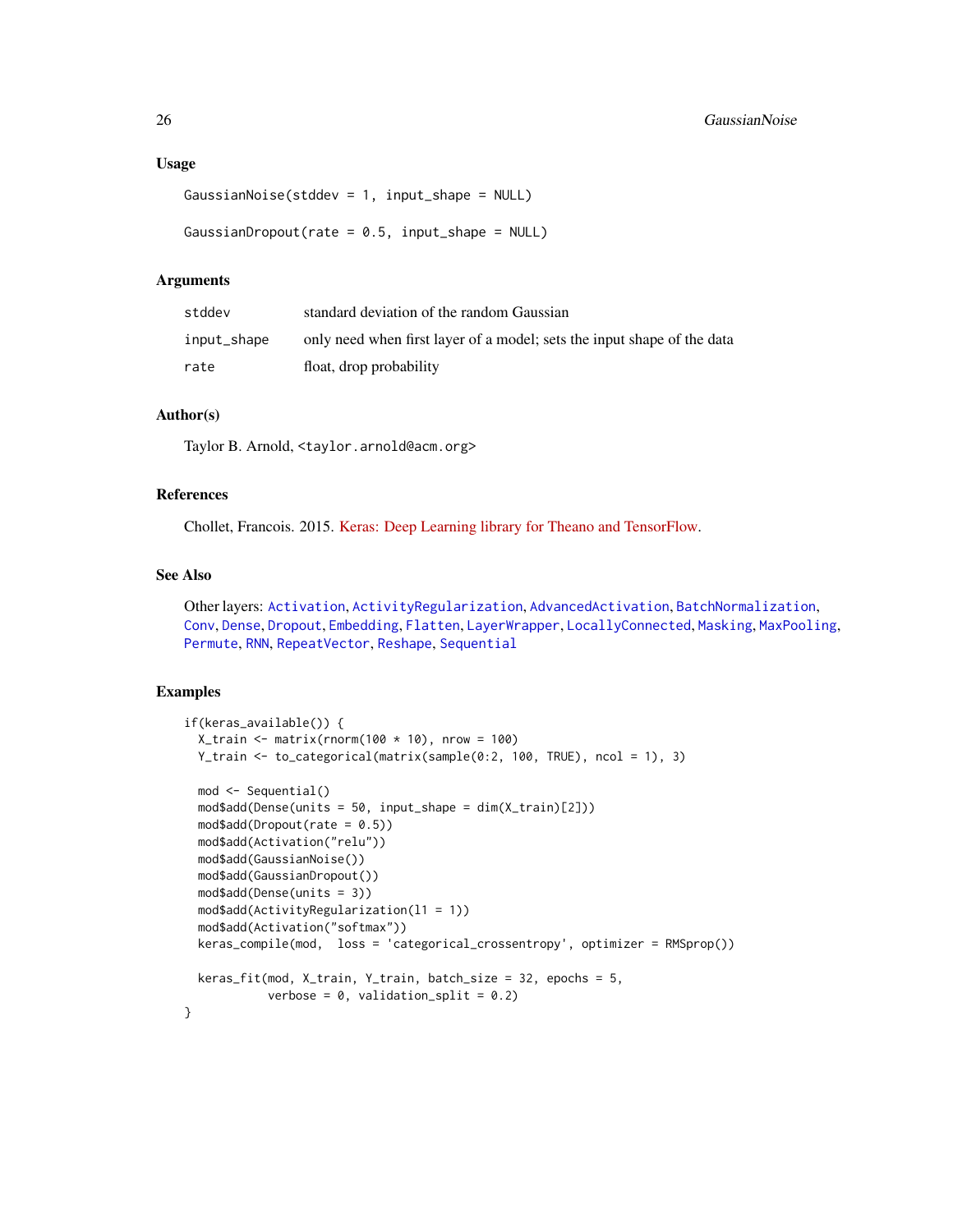<span id="page-26-0"></span>GlobalPooling *Global pooling operations*

### Description

Global pooling operations

### Usage

```
GlobalMaxPooling1D(input_shape = NULL)
```
GlobalAveragePooling1D(input\_shape = NULL)

GlobalMaxPooling2D(data\_format = NULL, input\_shape = NULL)

```
GlobalAveragePooling2D(data_format = NULL, input_shape = NULL)
```
### Arguments

| input_shape | nD tensor with shape: $(batch_size, \ldots, input\_dim)$ . The most common |
|-------------|----------------------------------------------------------------------------|
|             | situation would be a 2D input with shape (batch_size, input_dim).          |
| data_format | A string, one of channels last (default) or channels first                 |

#### Author(s)

Taylor B. Arnold, <taylor.arnold@acm.org>

### References

Chollet, Francois. 2015. [Keras: Deep Learning library for Theano and TensorFlow.](https://keras.io/)

<span id="page-26-1"></span>img\_to\_array *Converts a PIL Image instance to a Numpy array.*

### Description

Converts a PIL Image instance to a Numpy array.

### Usage

img\_to\_array(img, data\_format = NULL)

#### Arguments

| img         | PIL image file; usually loaded with load_img |
|-------------|----------------------------------------------|
| data_format | either "channels first" or "channels last".  |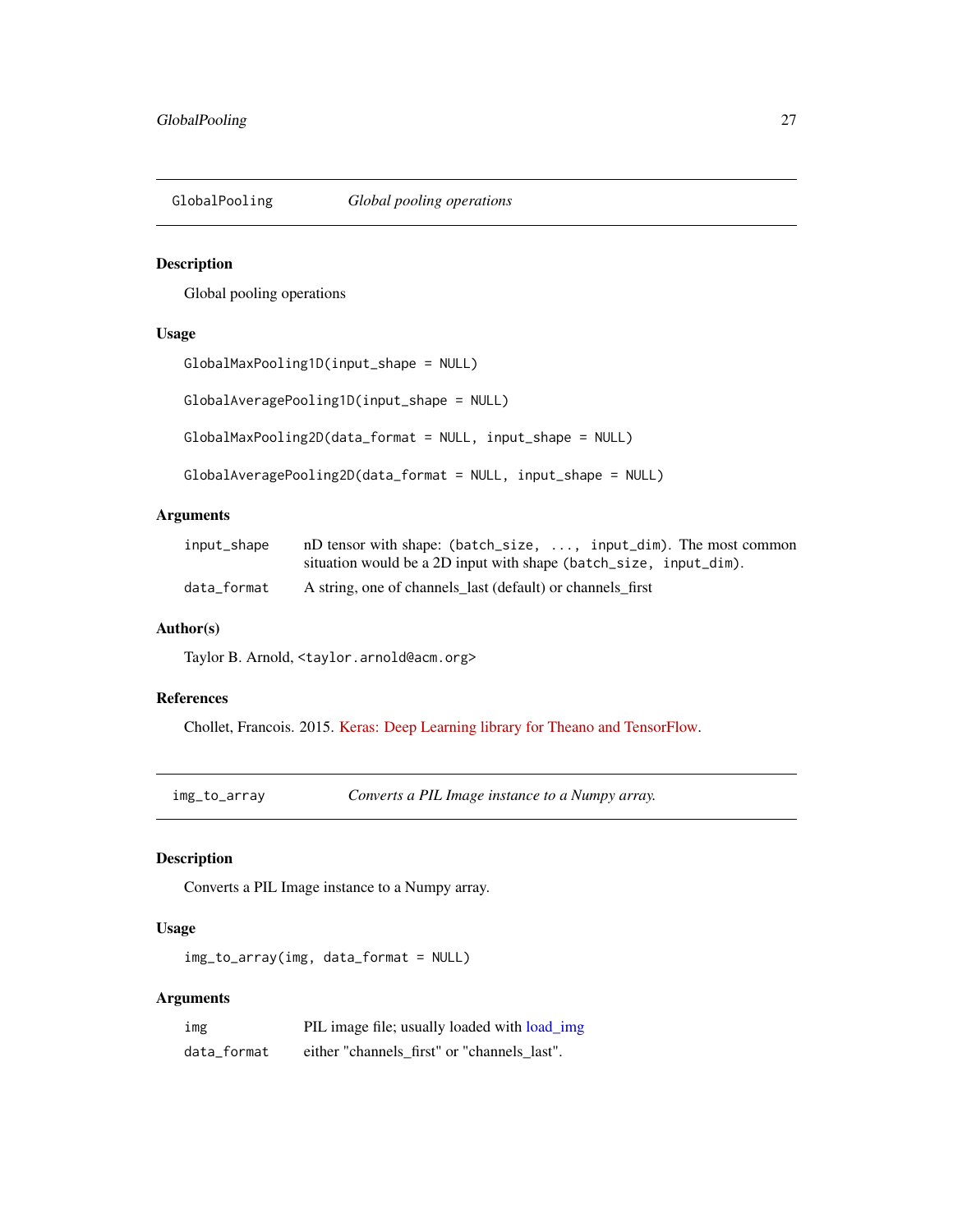#### <span id="page-27-0"></span>28 Initializers and the control of the control of the control of the control of the control of the control of the control of the control of the control of the control of the control of the control of the control of the con

### Value

A 3D numeric array.

### Author(s)

Taylor B. Arnold, <taylor.arnold@acm.org>

### References

Chollet, Francois. 2015. [Keras: Deep Learning library for Theano and TensorFlow.](https://keras.io/)

#### See Also

Other image: [load\\_img](#page-36-1)

Other preprocessing: [Tokenizer](#page-59-1), [expand\\_dims](#page-22-1), [load\\_img](#page-36-1), [one\\_hot](#page-43-1), [pad\\_sequences](#page-46-1), [text\\_to\\_word\\_sequence](#page-59-2)

| Initalizers |  | Define the way to set the initial random weights of Keras layers. |
|-------------|--|-------------------------------------------------------------------|
|             |  |                                                                   |

### Description

These functions are used to set the initial weights and biases in a keras model.

### Usage

```
Zeros()
Ones()
Constant(value = 0)
RandomNormal(mean = 0, stddev = 0.05, seed = NULL)
RandomUniform(minval = -0.05, maxval = 0.05, seed = NULL)
TruncatedNormal(mean = 0, stddev = 0.05, seed = NULL)
VarianceScaling(scale = 1, mode = "fan_in", distribution = "normal",
  seed = NULL)
Orthogonal(gain = 1, seed = NULL)
Identity(gain = 1)
lecun_uniform(seed = NULL)
glorot_normal(seed = NULL)
```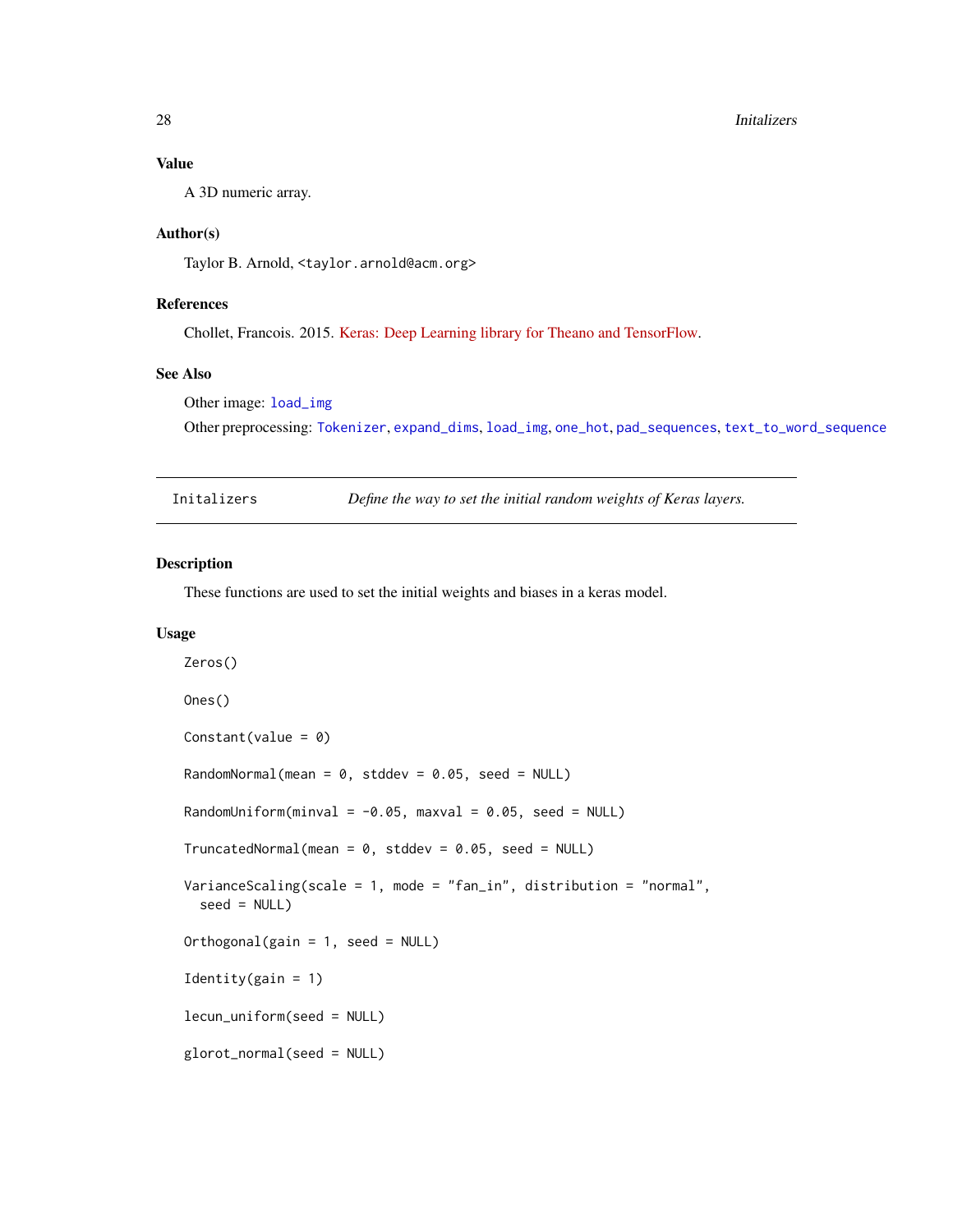#### Initalizers 29

```
glorot_uniform(seed = NULL)
```
he\_normal(seed = NULL)

he\_uniform(seed = NULL)

#### Arguments

| value        | constant value to start all weights at                       |
|--------------|--------------------------------------------------------------|
| mean         | average of the Normal distribution to sample from            |
| stddev       | standard deviation of the Normal distribution to sample from |
| seed         | Integer. Used to seed the random generator.                  |
| minval       | Lower bound of the range of random values to generate.       |
| maxval       | Upper bound of the range of random values to generate.       |
| scale        | Scaling factor (positive float).                             |
| mode         | One of "fan_in", "fan_out", "fan_avg".                       |
| distribution | distribution to use. One of 'normal' or 'uniform'            |
| gain         | Multiplicative factor to apply to the orthogonal matrix      |

#### Author(s)

Taylor B. Arnold, <taylor.arnold@acm.org>

#### References

Chollet, Francois. 2015. [Keras: Deep Learning library for Theano and TensorFlow.](https://keras.io/)

### Examples

```
if(keras_available()) {
 X_train < - matrix(rnorm(100 * 10), nrow = 100)
 Y_train <- to_categorical(matrix(sample(0:2, 100, TRUE), ncol = 1), 3)
 mod <- Sequential()
 mod$add(Dense(units = 50, input_shape = dim(X_train)[2]))
 mod$add(Activation("relu"))
 mod$add(Dense(units = 3, kernel_initializer = Zeros(),
               bias_initializer = Ones()))
 mod$add(Dense(units = 3, kernel_initializer = Constant(),
               bias_initializer = RandomNormal()))
 mod$add(Dense(units = 3, kernel_initializer = RandomUniform(),
               bias_initializer = TruncatedNormal()))
 mod$add(Dense(units = 3, kernel_initializer = Orthogonal(),
               bias_initializer = VarianceScaling()))
 mod$add(Dense(units = 3, kernel_initializer = Identity(),
               bias_initializer = lecun_uniform()))
 mod$add(Dense(units = 3, kernel_initializer = glorot_normal(),
```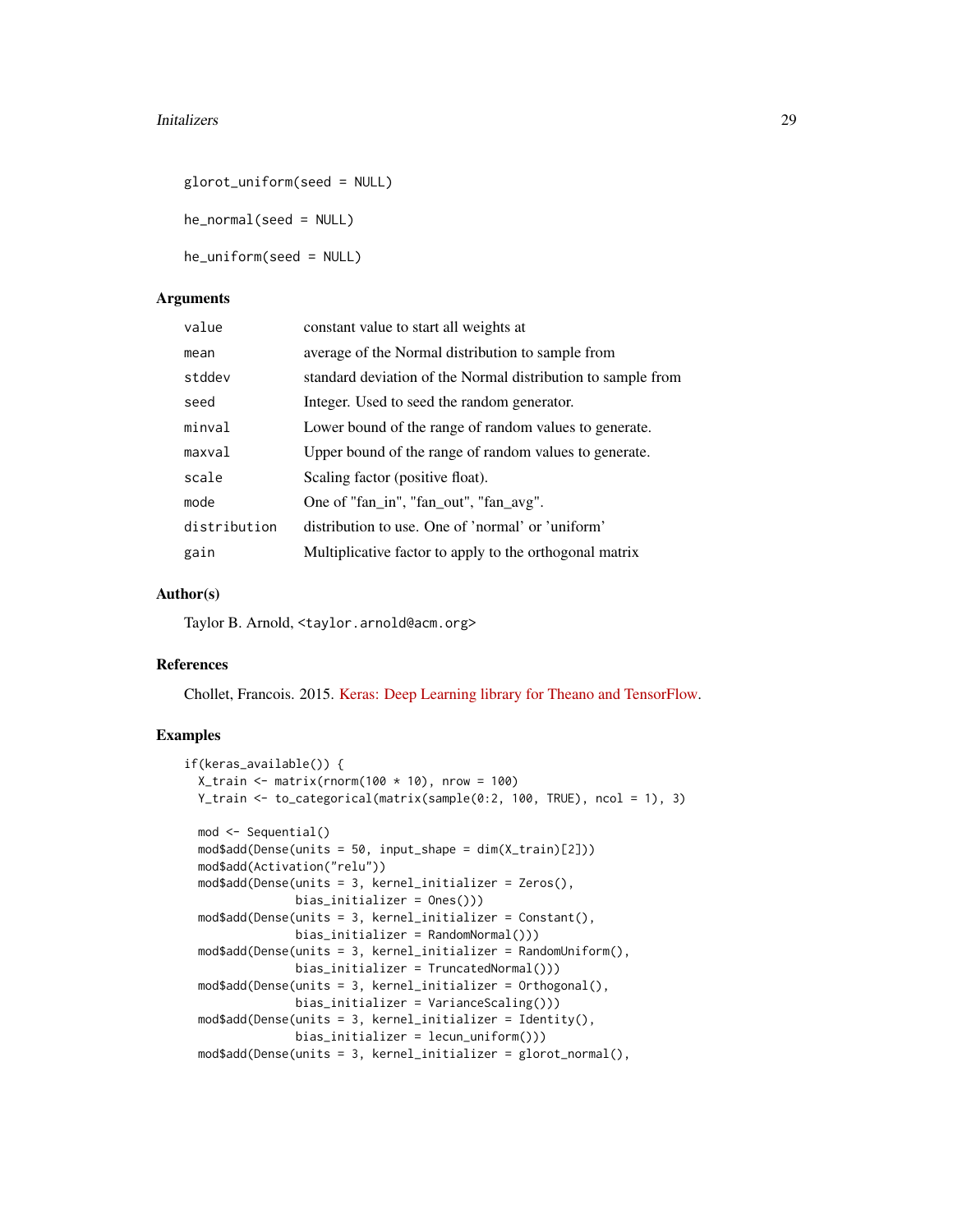```
bias_initializer = glorot_uniform()))
 mod$add(Dense(units = 3, kernel_initializer = he_normal(),
                bias_initializer = he_uniform()))
 mod$add(Activation("softmax"))
 keras_compile(mod, loss = 'categorical_crossentropy', optimizer = RMSprop())
 keras_fit(mod, X_train, Y_train, batch_size = 32, epochs = 5, verbose = 0)
}
```
kerasR *Keras Models in R*

#### Description

Keras is a high-level neural networks API, originally written in Python, and capable of running on top of either TensorFlow or Theano. It was developed with a focus on enabling fast experimentation. This package provides an interface to Keras from within R. All of the returned objects from functions in this package are either native R objects or raw pointers to python objects, making it possible for users to access the entire keras API. The main benefits of the package are (1) correct, manual parsing of R inputs to python, (2) R-sided documentation, and (3) examples written using the API.

### Details

Most functions have associated examples showing a working example of how a layer or object may be used. These are mostly toy examples, made with small datasets with little regard to whether these are the correct models for a particular task. See the package vignettes for a more thorough explaination and several larger, more practical examples.

### Author(s)

Taylor B. Arnold <taylor.arnold@acm.org>,

Maintainer: Taylor B. Arnold <taylor.arnold@acm.org>

<span id="page-29-1"></span>keras\_available *Tests if keras is available on the system.*

#### Description

Returns TRUE if the python keras library is installed. If the function returns FALSE, but you believe keras is installed, then see [use\\_python](#page-0-0) to configure the python environment, and then try running [keras\\_init](#page-33-1) to establish the connection to keras.

#### Usage

keras\_available()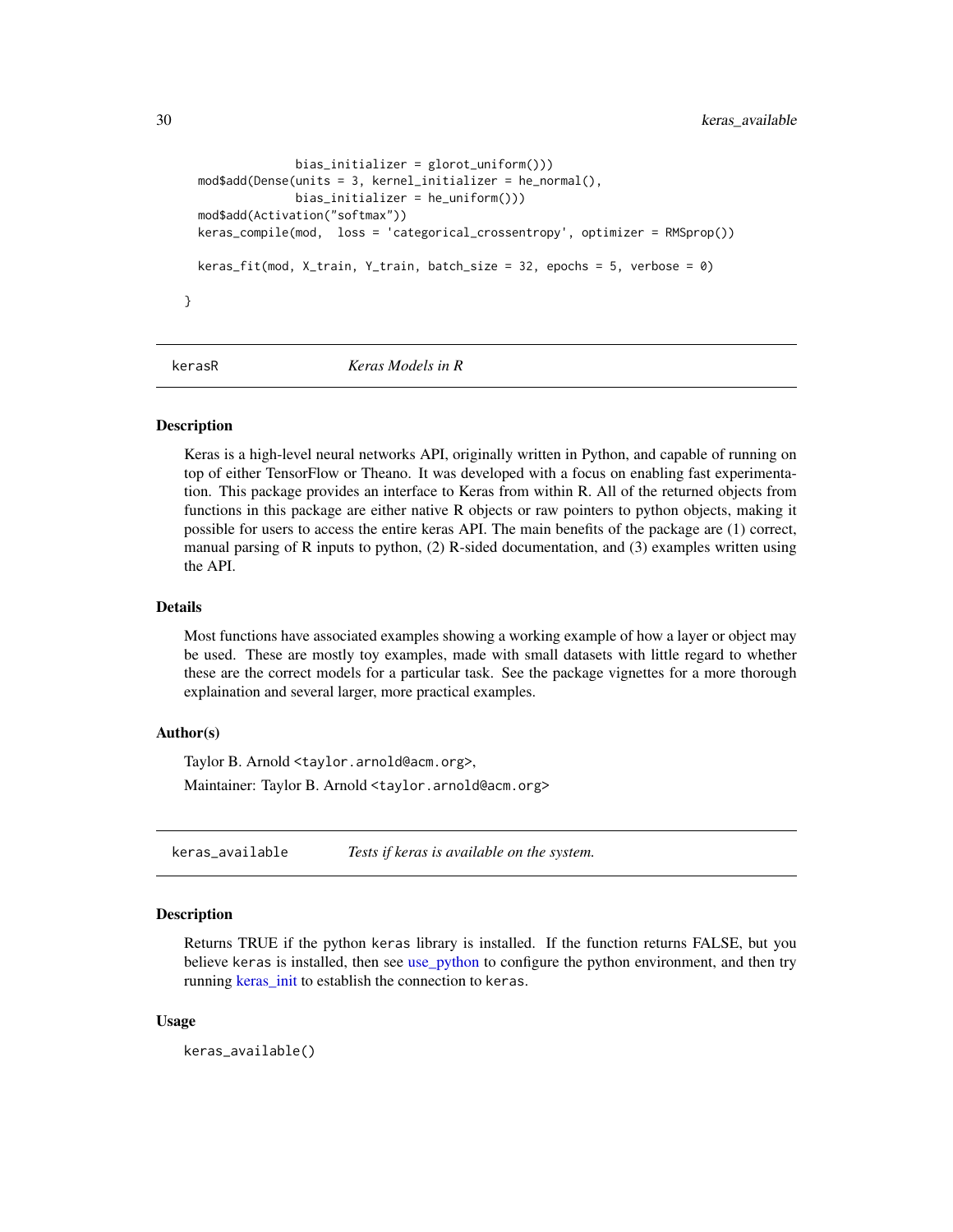### <span id="page-30-0"></span>keras\_compile 31

### Value

Logical

### See Also

[keras\\_init](#page-33-1)

<span id="page-30-1"></span>keras\_compile *Compile a keras model*

### Description

Models must be compiled before being fit or used for prediction. This function changes to input model object itself, and does not produce a return value.

### Usage

```
keras_compile(model, optimizer, loss, metrics = NULL,
  sample_weight_mode = NULL)
```
### Arguments

| model              | a keras model object created with Sequential                                                                                       |
|--------------------|------------------------------------------------------------------------------------------------------------------------------------|
| optimizer          | name of optimizer) or optimizer object. See Optimizers.                                                                            |
| loss               | name of a loss function. See Details for possible choices.                                                                         |
| metrics            | vector of metric names to be evaluated by the model during training and testing.<br>See Details for possible options.              |
| sample_weight_mode |                                                                                                                                    |
|                    | if you need to do timestep-wise sample weighting (2D weights), set this to<br>temporal. None defaults to sample-wise weights (1D). |

#### Details

Possible losses are

- mean\_squared\_error
- mean\_absolute\_error
- mean\_absolute\_percentage\_error
- mean\_squared\_logarithmic\_error
- squared\_hinge
- hinge
- categorical\_crossentropy
- sparse\_categorical\_crossentropy
- binary\_crossentropy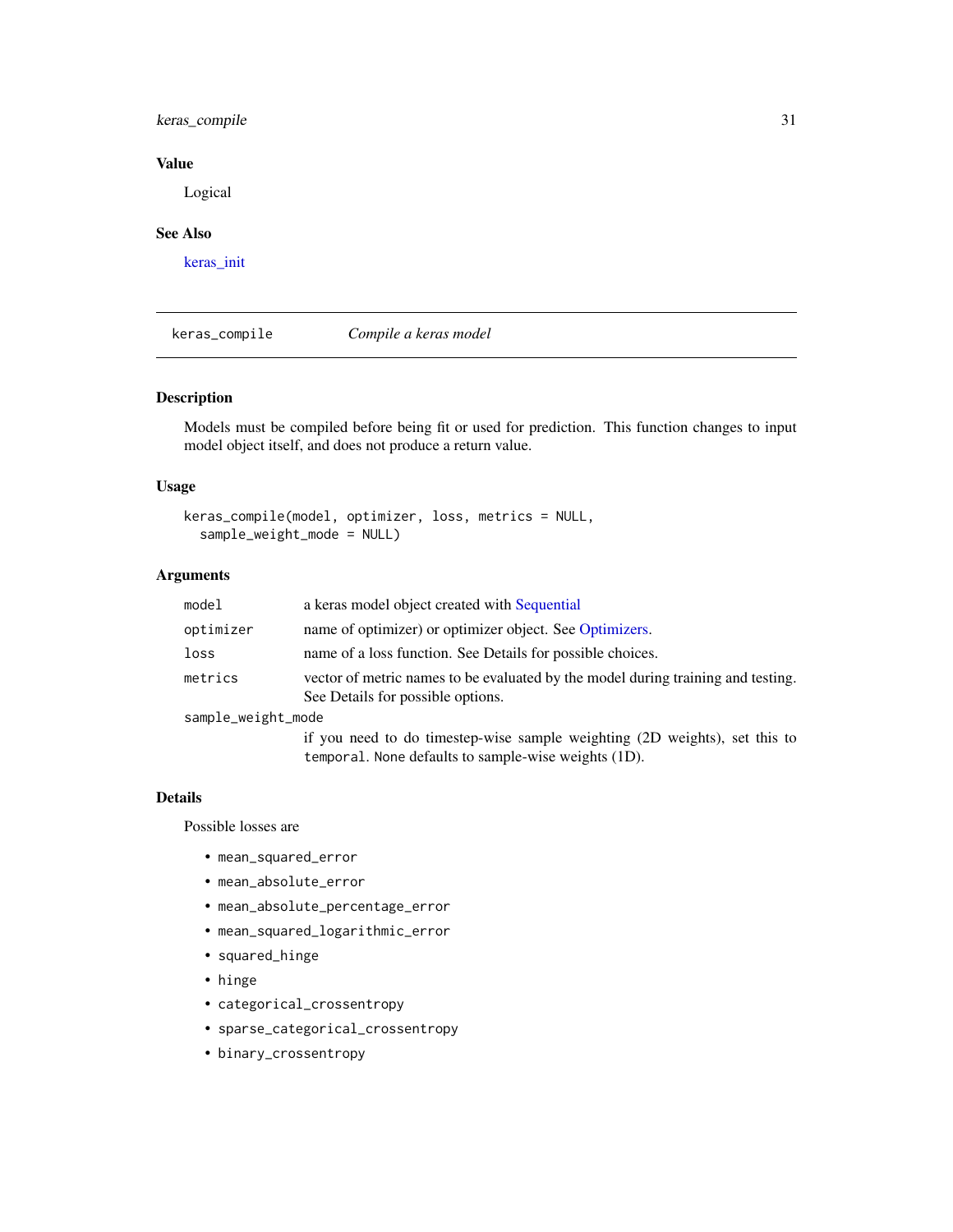- <span id="page-31-0"></span>• kullback\_leibler\_divergence
- poisson
- cosine\_proximity.

Possible metrics are:

- binary\_accuracy
- categorical\_accuracy
- sparse\_categorical\_accuracy
- top\_k\_categorical\_accuracy

### Author(s)

Taylor B. Arnold, <taylor.arnold@acm.org>

### References

Chollet, Francois. 2015. [Keras: Deep Learning library for Theano and TensorFlow.](https://keras.io/)

### See Also

Other models: [LoadSave](#page-35-1), [Predict](#page-48-1), [Sequential](#page-56-1), [keras\\_fit](#page-32-1)

### Examples

```
if(keras_available()) {
 X_train <- matrix(rnorm(100 * 10), nrow = 100)
 Y_train <- to_categorical(matrix(sample(0:2, 100, TRUE), ncol = 1), 3)
 mod <- Sequential()
 mod$add(Dense(units = 50, input_shape = dim(X_train)[2]))
 mod$add(Dropout(rate = 0.5))
 mod$add(Activation("relu"))
 mod$add(Dense(units = 3))
 mod$add(ActivityRegularization(l1 = 1))
 mod$add(Activation("softmax"))
 keras_compile(mod, loss = 'categorical_crossentropy', optimizer = RMSprop())
 keras_fit(mod, X_train, Y_train, batch_size = 32, epochs = 5,verbose = 0, validation_split = 0.2)
}
```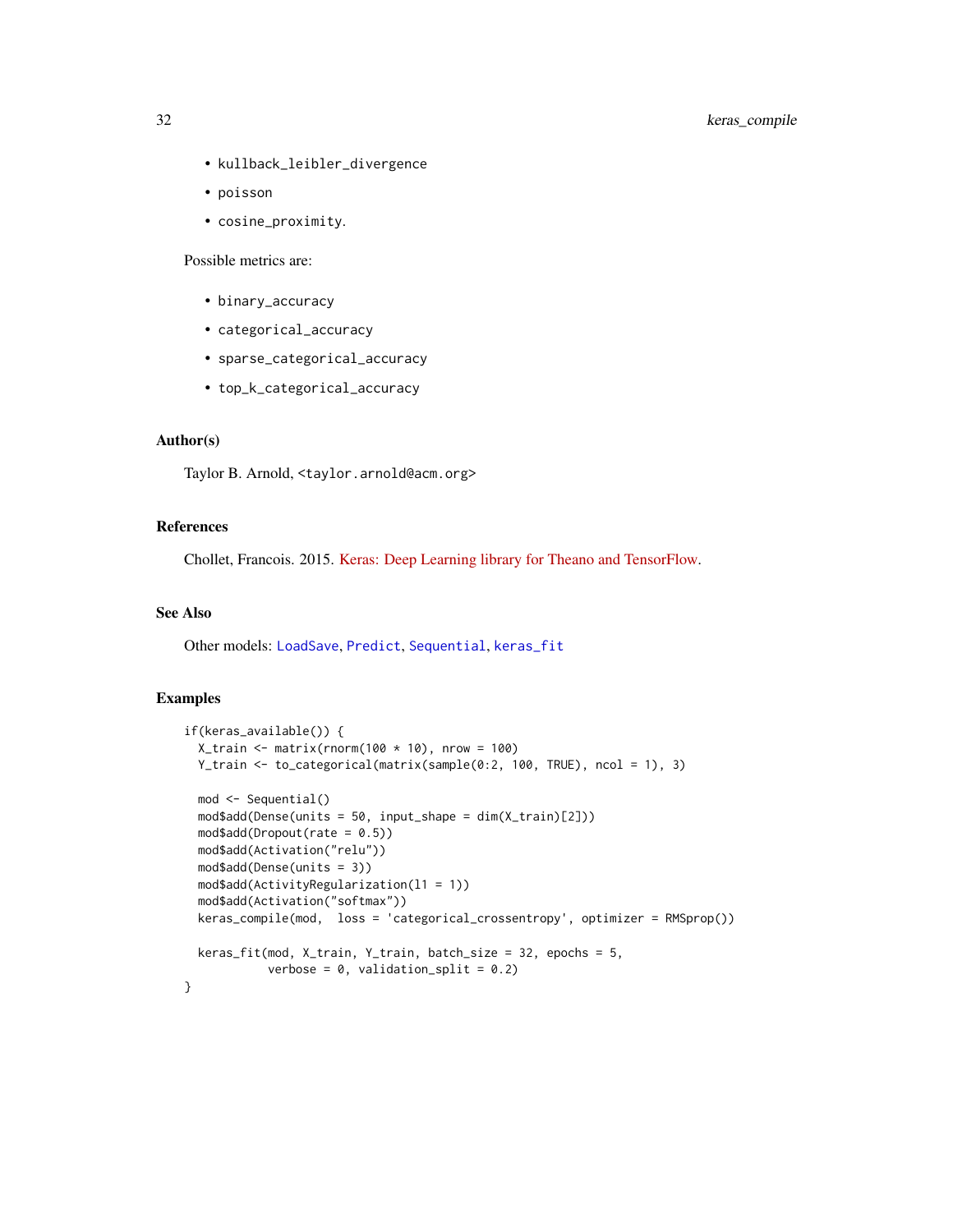<span id="page-32-1"></span><span id="page-32-0"></span>

### Description

Learn the weight and bias values for am model given training data. Model must be compiled first. The model is modified in place.

### Usage

```
keras_fit(model, x, y, batch_size = 32, epochs = 10, verbose = 1,
  callbacks = NULL, validation_split = 0, validation_data = NULL,
  shuffle = TRUE, class_weight = NULL, sample_weight = NULL,
  initial_epoch = 0)
```
### Arguments

| model            | a keras model object created with Sequential                                                                                                                                                     |
|------------------|--------------------------------------------------------------------------------------------------------------------------------------------------------------------------------------------------|
| x                | input data as a numeric matrix                                                                                                                                                                   |
| у                | labels; either a numeric matrix or numeric vector                                                                                                                                                |
| batch_size       | integer. Number of samples per gradient update.                                                                                                                                                  |
| epochs           | integer, the number of epochs to train the model.                                                                                                                                                |
| verbose          | 0 for no logging to stdout, 1 for progress bar logging, 2 for one log line per<br>epoch.                                                                                                         |
| callbacks        | list of 'keras.callbacks.Callback" instances. List of callbacks to apply during<br>training.                                                                                                     |
| validation_split |                                                                                                                                                                                                  |
|                  | float ( $0 \le x \le 1$ ). Fraction of the data to use as held-out validation data.                                                                                                              |
| validation_data  |                                                                                                                                                                                                  |
|                  | $list(x_val, y_val)$ or $list(x_val, y_val, val_samples_weights)$ to be<br>used as held-out validation data. Will override validation_split.                                                     |
| shuffle          | boolean or string (for batch). Whether to shuffle the samples at each epoch.<br>batch is a special option for dealing with the limitations of HDF5 data; it shuf-<br>fles in batch-sized chunks. |
| class_weight     | dictionary mapping classes to a weight value, used for scaling the loss function<br>(during training only).                                                                                      |
| sample_weight    | Numpy array of weights for the training samples                                                                                                                                                  |
| initial_epoch    | epoch at which to start training                                                                                                                                                                 |

### Author(s)

Taylor B. Arnold, <taylor.arnold@acm.org>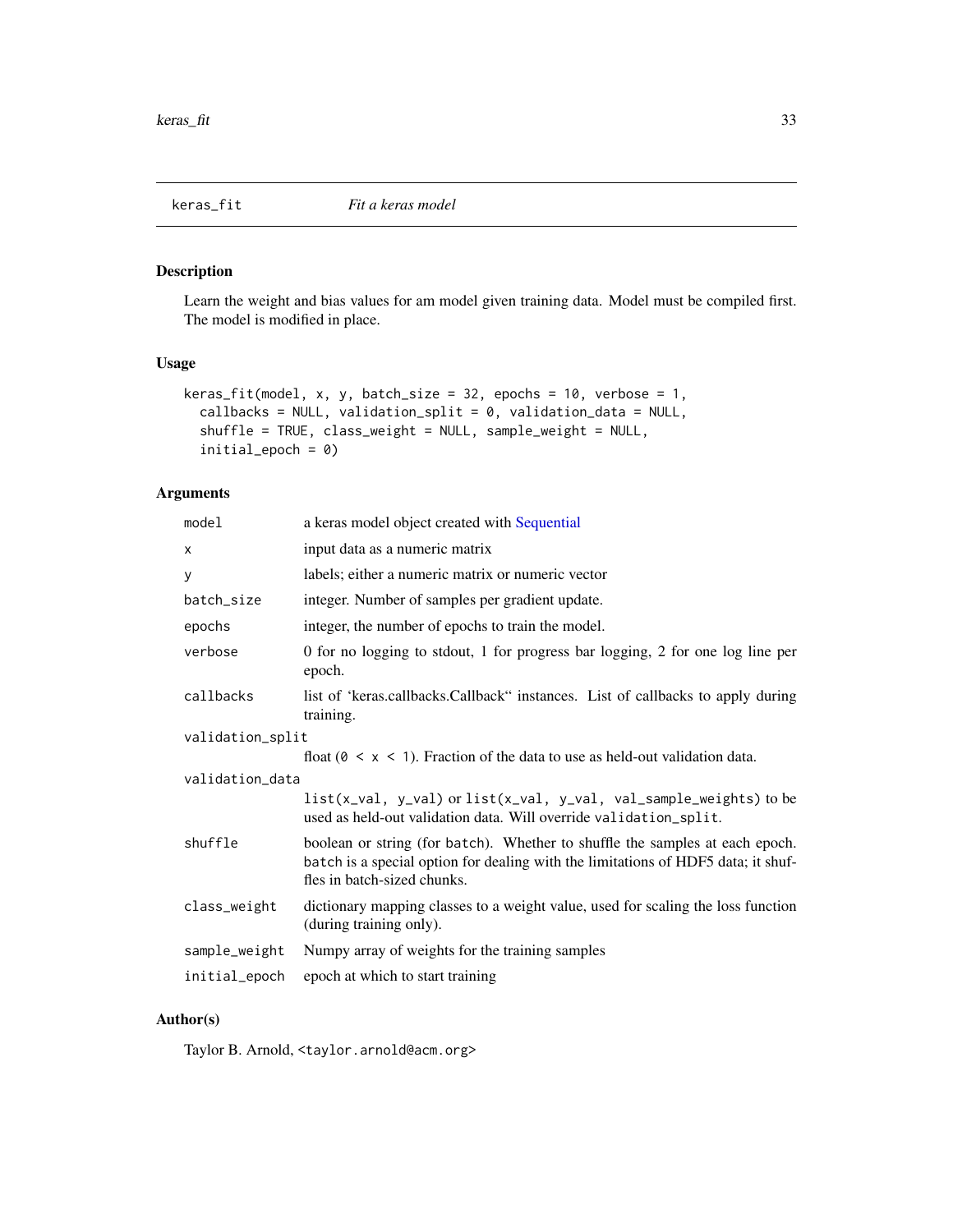#### <span id="page-33-0"></span>References

Chollet, Francois. 2015. [Keras: Deep Learning library for Theano and TensorFlow.](https://keras.io/)

### See Also

Other models: [LoadSave](#page-35-1), [Predict](#page-48-1), [Sequential](#page-56-1), [keras\\_compile](#page-30-1)

### Examples

```
if(keras_available()) {
 X_train <- matrix(rnorm(100 * 10), nrow = 100)
 Y_train <- to_categorical(matrix(sample(0:2, 100, TRUE), ncol = 1), 3)
 mod <- Sequential()
 mod$add(Dense(units = 50, input_shape = dim(X_train)[2]))
 mod4add(Dropout(rate = 0.5))
 mod$add(Activation("relu"))
 mod$add(Dense(units = 3))
 mod$add(ActivityRegularization(l1 = 1))
 mod$add(Activation("softmax"))
 keras_compile(mod, loss = 'categorical_crossentropy', optimizer = RMSprop())
 keras_fit(mod, X_train, Y_train, batch_size = 32, epochs = 5,
            verbose = 0, validation_split = 0.2)
}
```
<span id="page-33-1"></span>keras\_init *Initialise connection to the keras python libraries.*

#### Description

This function gets called automatically on package startup. If the python keras libary is not installed, then the function displays a message, but doesn't connect to python.

#### Usage

```
keras_init()
```
#### See Also

keras available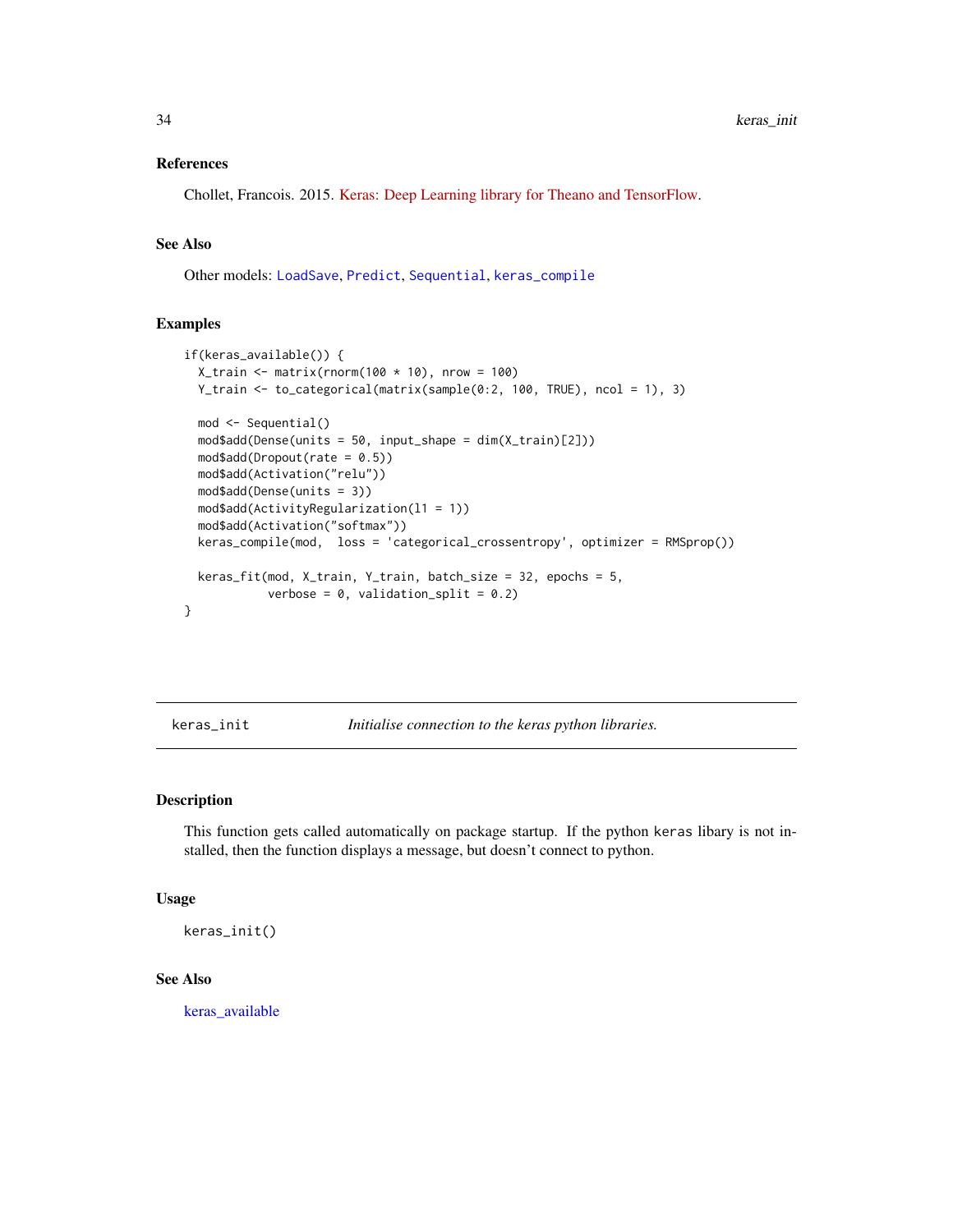<span id="page-34-1"></span><span id="page-34-0"></span>LayerWrapper *Layer wrappers*

### Description

Apply a layer to every temporal slice of an input or to bi-directional RNN.

### Usage

```
TimeDistributed(layer)
```
Bidirectional(layer, merge\_mode = "concat")

### **Arguments**

| laver      | a layer instance (must be a recurrent layer for the bi-directional case)                                                                                                                               |
|------------|--------------------------------------------------------------------------------------------------------------------------------------------------------------------------------------------------------|
| merge_mode | Mode by which outputs of the forward and backward RNNs will be combined.<br>One of 'sum', 'mul', 'concat', 'ave', None. If None, the outputs will not be<br>combined, they will be returned as a list. |

### Author(s)

Taylor B. Arnold, <taylor.arnold@acm.org>

### References

Chollet, Francois. 2015. [Keras: Deep Learning library for Theano and TensorFlow.](https://keras.io/)

#### See Also

Other layers: [Activation](#page-2-1), [ActivityRegularization](#page-3-1), [AdvancedActivation](#page-4-1), [BatchNormalization](#page-8-1), [Conv](#page-10-1), [Dense](#page-17-1), [Dropout](#page-19-1), [Embedding](#page-21-1), [Flatten](#page-23-1), [GaussianNoise](#page-24-1), [LocallyConnected](#page-37-1), [Masking](#page-39-1), [MaxPooling](#page-40-1), [Permute](#page-47-1), [RNN](#page-54-1), [RepeatVector](#page-52-1), [Reshape](#page-53-1), [Sequential](#page-56-1)

### Examples

```
if(keras_available()) {
 X_train <- matrix(sample(0:19, 100 * 100, TRUE), ncol = 100)
 Y_train <- rnorm(100)
 mod <- Sequential()
 mod$add(Embedding(input_dim = 20, output_dim = 10,
                    input_length = 100)mod$add(Dropout(0.5))
 mod$add(Bidirectional(LSTM(16)))
 mod$add(Dense(1))
 mod$add(Activation("sigmoid"))
```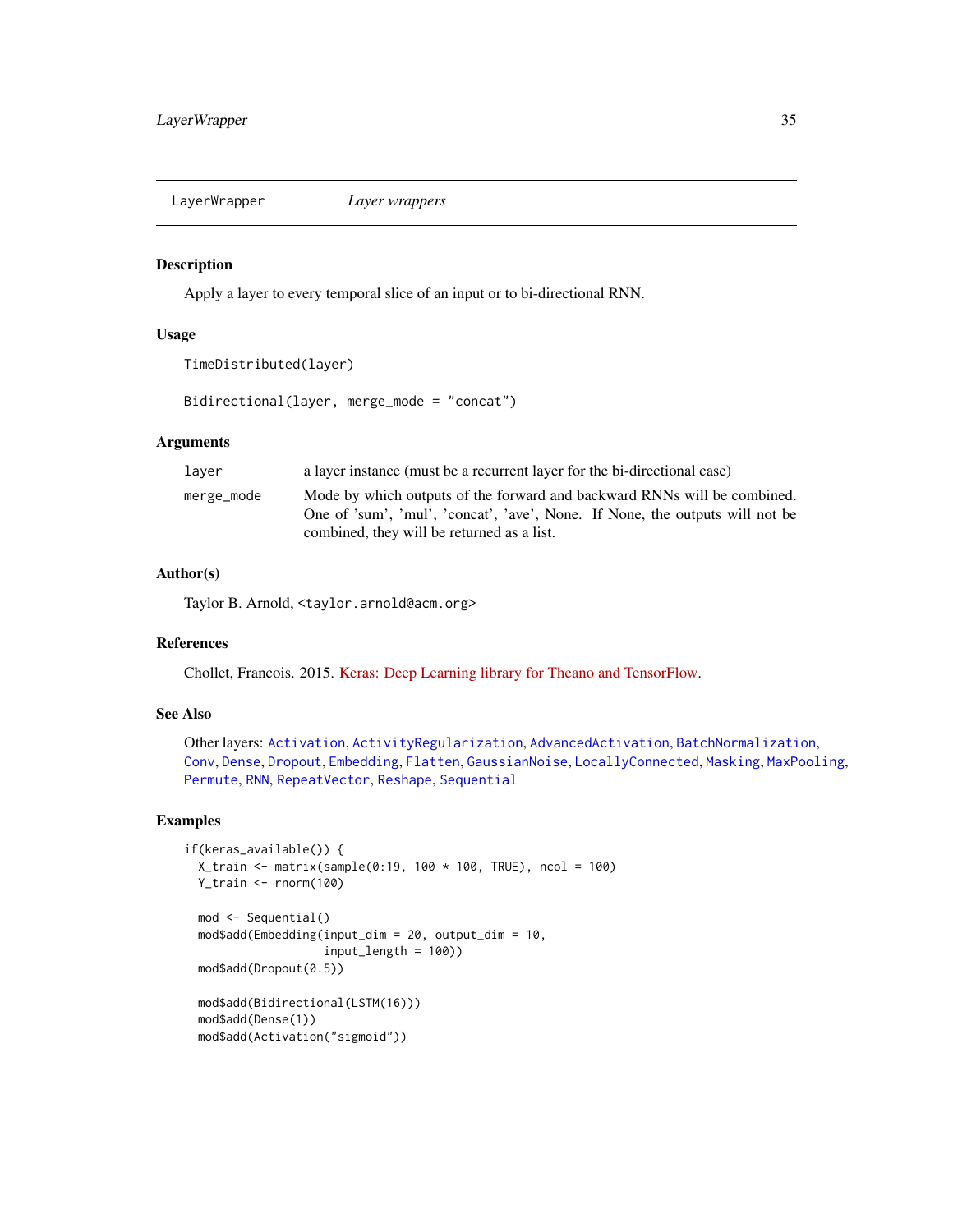36 LoadSave

```
keras_compile(mod, loss = "mse", optimizer = RMSprop())
 keras_fit(mod, X_train, Y_train, epochs = 3, verbose = 0)
}
```
<span id="page-35-1"></span>LoadSave *Load and save keras models*

### <span id="page-35-2"></span>Description

These functions provide methods for loading and saving a keras model. As python objects, R functions such as [readRDS](#page-0-0) will not work correctly. We have [keras\\_save](#page-35-2) and [keras\\_load](#page-35-2) to save and load the entire object, [keras\\_save\\_weights](#page-35-2) and [keras\\_load\\_weights](#page-35-2) to store only the weights, and [keras\\_model\\_to\\_json](#page-35-2) and [keras\\_model\\_from\\_json](#page-35-2) to store only the model architecture. It is also possible to use the get\_weights and set\_weights methods to manually extract and set weights from R objects (returned weights can be saved as an R data file).

#### Usage

```
keras_save(model, path = "model.h5")
keras_load(path = "model.h5")
keras_save_weights(model, path = "model.h5")
keras_load_weights(model, path = "model.h5")
keras_model_to_json(model, path = "model.json")
keras_model_from_json(path = "model.json")
```
### Arguments

| model | keras model object to save; or, for keras_load_weights the the model in which |
|-------|-------------------------------------------------------------------------------|
|       | to load the weights                                                           |
| path  | local path to save or load the data from                                      |

#### Author(s)

Taylor B. Arnold, <taylor.arnold@acm.org>

### References

Chollet, Francois. 2015. [Keras: Deep Learning library for Theano and TensorFlow.](https://keras.io/)

### See Also

Other models: [Predict](#page-48-1), [Sequential](#page-56-1), [keras\\_compile](#page-30-1), [keras\\_fit](#page-32-1)

<span id="page-35-0"></span>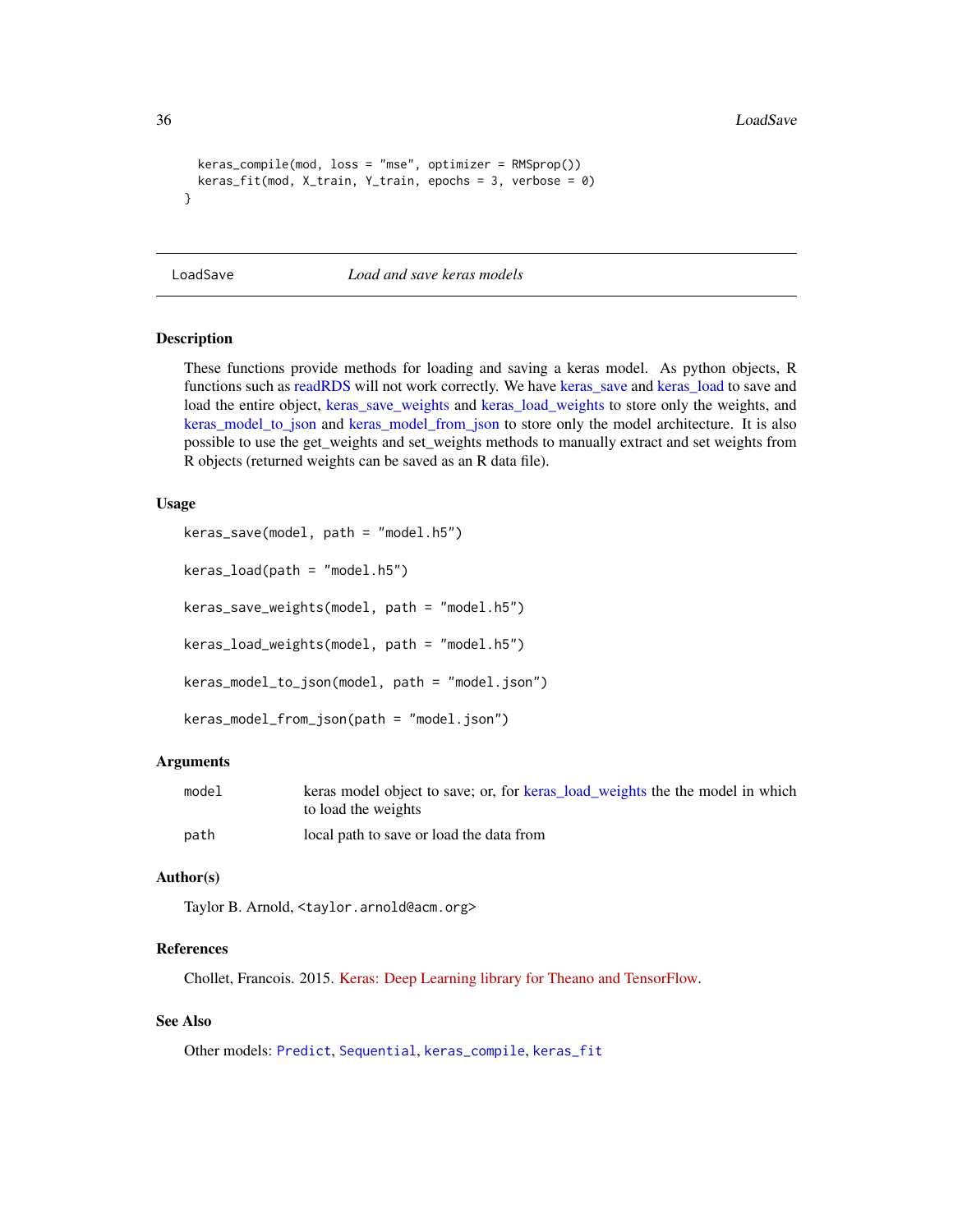#### <span id="page-36-0"></span>load\_img 37

#### Examples

```
if (keras_available()) {
 # X_t train \leq matrix(rnorm(100 * 10), nrow = 100)
 # Y_train <- to_categorical(matrix(sample(0:2, 100, TRUE), ncol = 1), 3)
 mod <- Sequential()
 mod$add(Dense(units = 50, input_shape = 10))
 mod$add(Dropout(rate = 0.5))
 mod$add(Activation("relu"))
 mod$add(Dense(units = 3))
 mod$add(ActivityRegularization(l1 = 1))
 mod$add(Activation("softmax"))
 keras_compile(mod, loss = 'categorical_crossentropy', optimizer = RMSprop())
 # keras_fit(mod, X_train, Y_train, batch_size = 32, epochs = 5,
 # verbose = 0, validation_split = 0.2)
 # save/load the entire model object
 keras_save(mod, tf <- tempfile())
 mod2 <- keras_load(tf)
 # save/load just the weights file
 keras_save_weights(mod, tf <- tempfile())
 keras_load_weights(mod, tf)
 # save/load just the architecture (as human readable json)
 tf <- tempfile(fileext = ".json")
 keras_model_to_json(mod, tf)
 cat(readLines(tf))
 mod3 <- keras_model_from_json(tf)
}
```
<span id="page-36-1"></span>load\_img *Load image from a file as PIL object*

#### Description

Load image from a file as PIL object

#### Usage

```
load_img(path, grayscale = FALSE, target_size = NULL)
```
### Arguments

| path        | Path to image file                                                                                                                         |
|-------------|--------------------------------------------------------------------------------------------------------------------------------------------|
| gravscale   | Boolean, whether to load the image as grayscale.                                                                                           |
| target_size | If NULL, the default, loads the image in its native resolution. Otherwise, set this<br>to a vector giving desired (img_height, img_width). |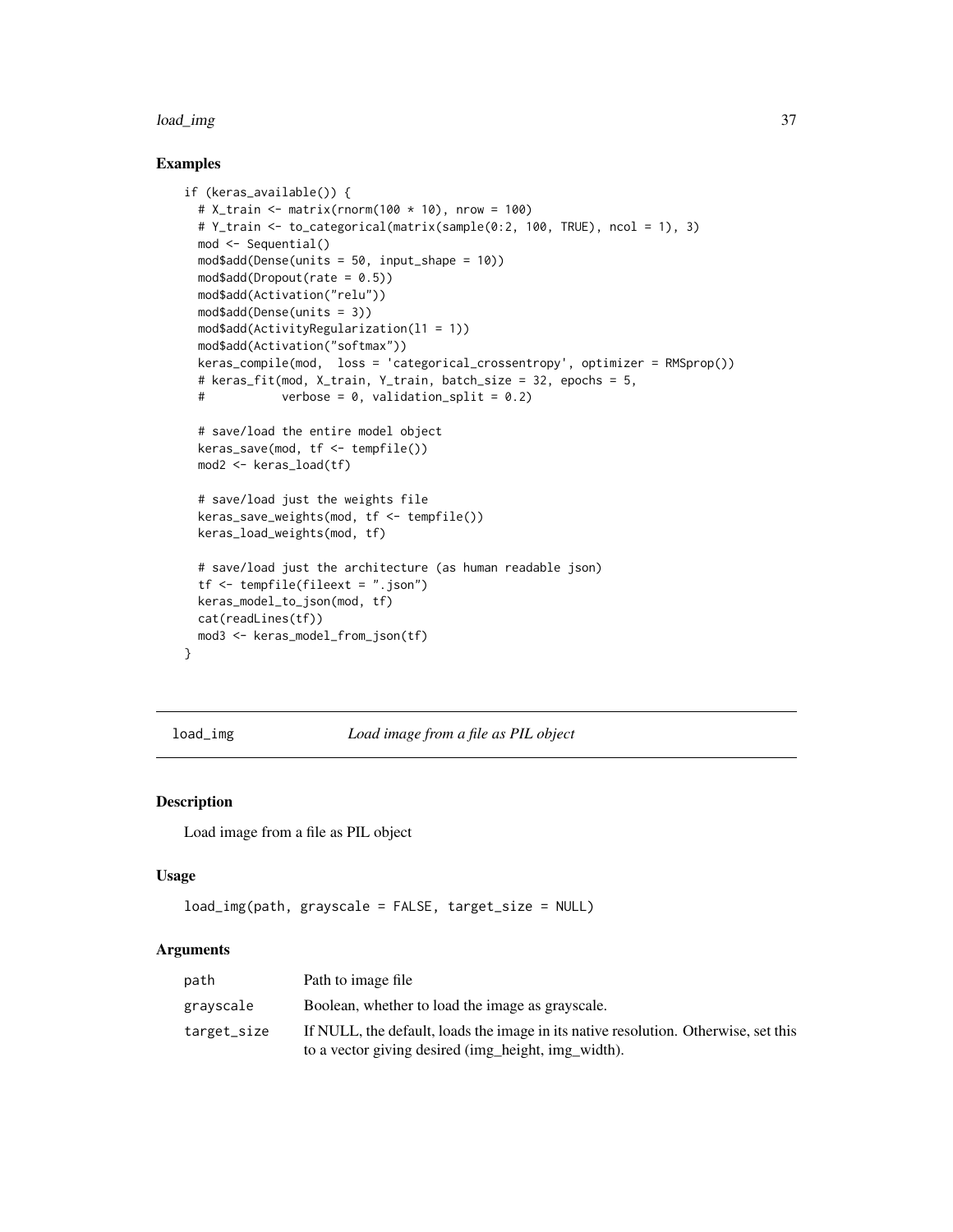#### <span id="page-37-0"></span>Author(s)

Taylor B. Arnold, <taylor.arnold@acm.org>

#### References

Chollet, Francois. 2015. [Keras: Deep Learning library for Theano and TensorFlow.](https://keras.io/)

#### See Also

Other image: [img\\_to\\_array](#page-26-1)

Other preprocessing: [Tokenizer](#page-59-1), [expand\\_dims](#page-22-1), [img\\_to\\_array](#page-26-1), [one\\_hot](#page-43-1), [pad\\_sequences](#page-46-1), [text\\_to\\_word\\_sequence](#page-59-2)

<span id="page-37-1"></span>LocallyConnected *Locally-connected layer*

#### Description

The LocallyConnected layers works similarly to the Conv layers, except that weights are unshared, that is, a different set of filters is applied at each different patch of the input.

#### Usage

```
LocallyConnected1D(filters, kernel_size, strides = 1, padding = "valid",
  activation = NULL, use_bias = TRUE,
  kernel_initializer = "glorot_uniform", bias_initializer = "zeros",
  kernel_regularizer = NULL, bias_regularizer = NULL,
  activity_regularizer = NULL, kernel_constraint = NULL,
  bias_constraint = NULL, input_shape = NULL)
LocallyConnected2D(filters, kernel_size, strides = c(1, 1),
  padding = "valid", data_format = NULL, activation = NULL,
  use_bias = TRUE, kernel_initializer = "glorot_uniform",
```

```
bias_initializer = "zeros", kernel_regularizer = NULL,
bias_regularizer = NULL, activity_regularizer = NULL,
kernel_constraint = NULL, bias_constraint = NULL, input_shape = NULL)
```
#### Arguments

| filters     | Integer, the dimensionality of the output space ( <i>i.e.</i> the number output of filters<br>in the convolution). |
|-------------|--------------------------------------------------------------------------------------------------------------------|
| kernel_size | A pair of integers specifying the dimensions of the 2D convolution window.                                         |
| strides     | A pair of integers specifying the stride length of the convolution.                                                |
| padding     | One of "valid", "causal" or "same" (case-insensitive).                                                             |
| activation  | Activation function to use                                                                                         |
| use_bias    | Boolean, whether the layer uses a bias vector.                                                                     |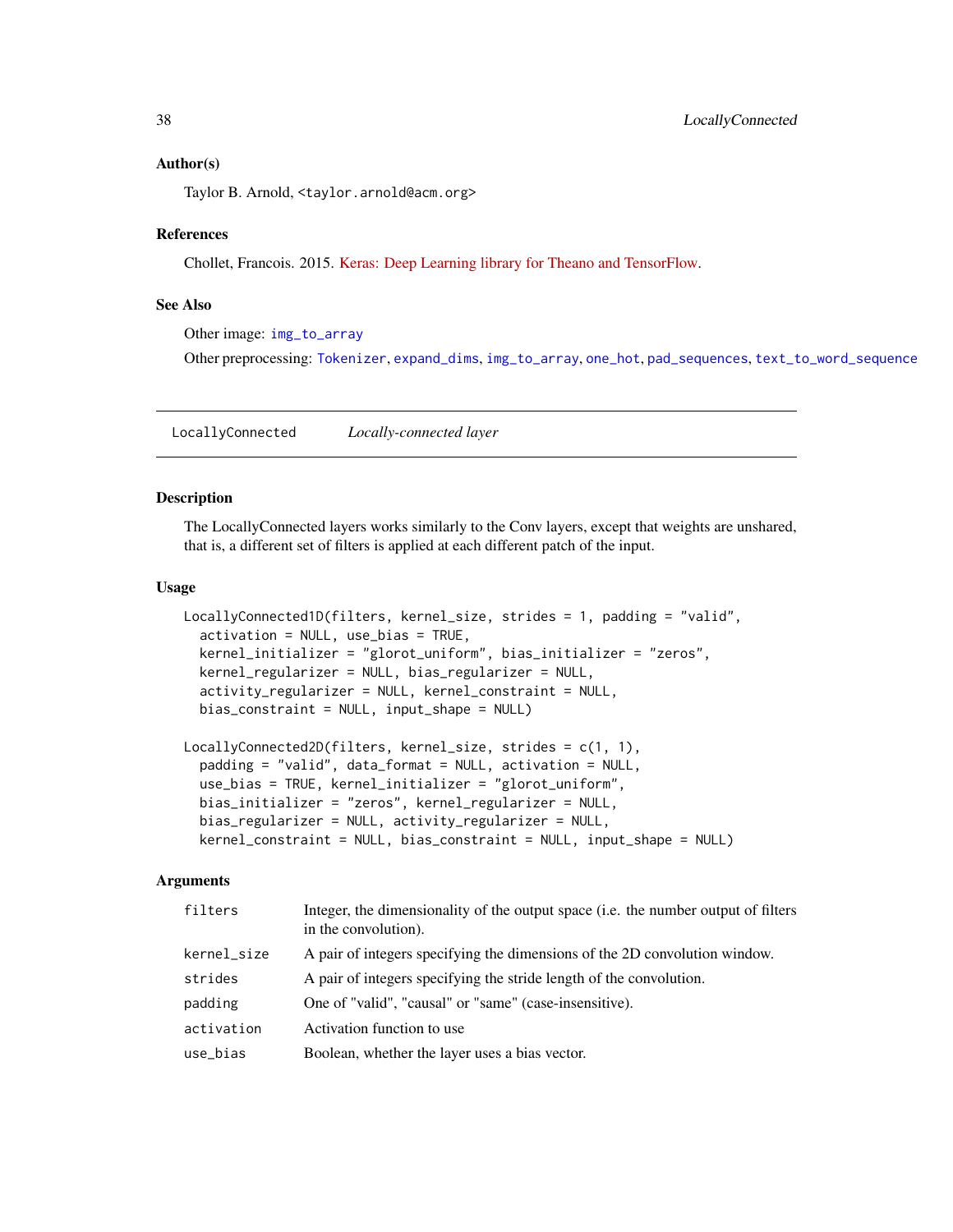### <span id="page-38-0"></span>LocallyConnected 39

| kernel_initializer   |                                                                                                              |
|----------------------|--------------------------------------------------------------------------------------------------------------|
|                      | Initializer for the kernel weights matrix                                                                    |
| bias_initializer     |                                                                                                              |
|                      | Initializer for the bias vector                                                                              |
| kernel_regularizer   |                                                                                                              |
|                      | Regularizer function applied to the kernel weights matrix                                                    |
| bias_regularizer     |                                                                                                              |
|                      | Regularizer function applied to the bias vector                                                              |
| activity_regularizer |                                                                                                              |
|                      | Regularizer function applied to the output of the layer (its "activation").                                  |
| kernel_constraint    |                                                                                                              |
|                      | Constraint function applied to the kernel matrix                                                             |
| bias constraint      |                                                                                                              |
|                      | Constraint function applied to the bias vector                                                               |
| input_shape          | only need when first layer of a model; sets the input shape of the data                                      |
| data_format          | A string, one of channels_last (default) or channels_first. The ordering of the<br>dimensions in the inputs. |

#### Author(s)

Taylor B. Arnold, <taylor.arnold@acm.org>

### References

Chollet, Francois. 2015. [Keras: Deep Learning library for Theano and TensorFlow.](https://keras.io/)

#### See Also

Other layers: [Activation](#page-2-1), [ActivityRegularization](#page-3-1), [AdvancedActivation](#page-4-1), [BatchNormalization](#page-8-1), [Conv](#page-10-1), [Dense](#page-17-1), [Dropout](#page-19-1), [Embedding](#page-21-1), [Flatten](#page-23-1), [GaussianNoise](#page-24-1), [LayerWrapper](#page-34-1), [Masking](#page-39-1), [MaxPooling](#page-40-1), [Permute](#page-47-1), [RNN](#page-54-1), [RepeatVector](#page-52-1), [Reshape](#page-53-1), [Sequential](#page-56-1)

### Examples

```
if(keras_available()) {
 X_train <- array(rnorm(100 * 28 * 28), dim = c(100, 28, 28, 1))
 Y_train <- to_categorical(matrix(sample(0:2, 100, TRUE), ncol = 1), 3)
 mod <- Sequential()
 mod$add(Conv2D(filters = 2, kernel_size = c(2, 2),
                 input_{shape} = c(28, 28, 1))mod$add(Activation("relu"))
 mod$add(MaxPooling2D(pool_size=c(2, 2)))
 mod$add(LocallyConnected2D(filters = 2, kernel_size = c(2, 2)))
 mod$add(Activation("relu"))
 mod$add(MaxPooling2D(pool_size=c(2, 2)))
 mod$add(Dropout(0.25))
```
mod\$add(Flatten())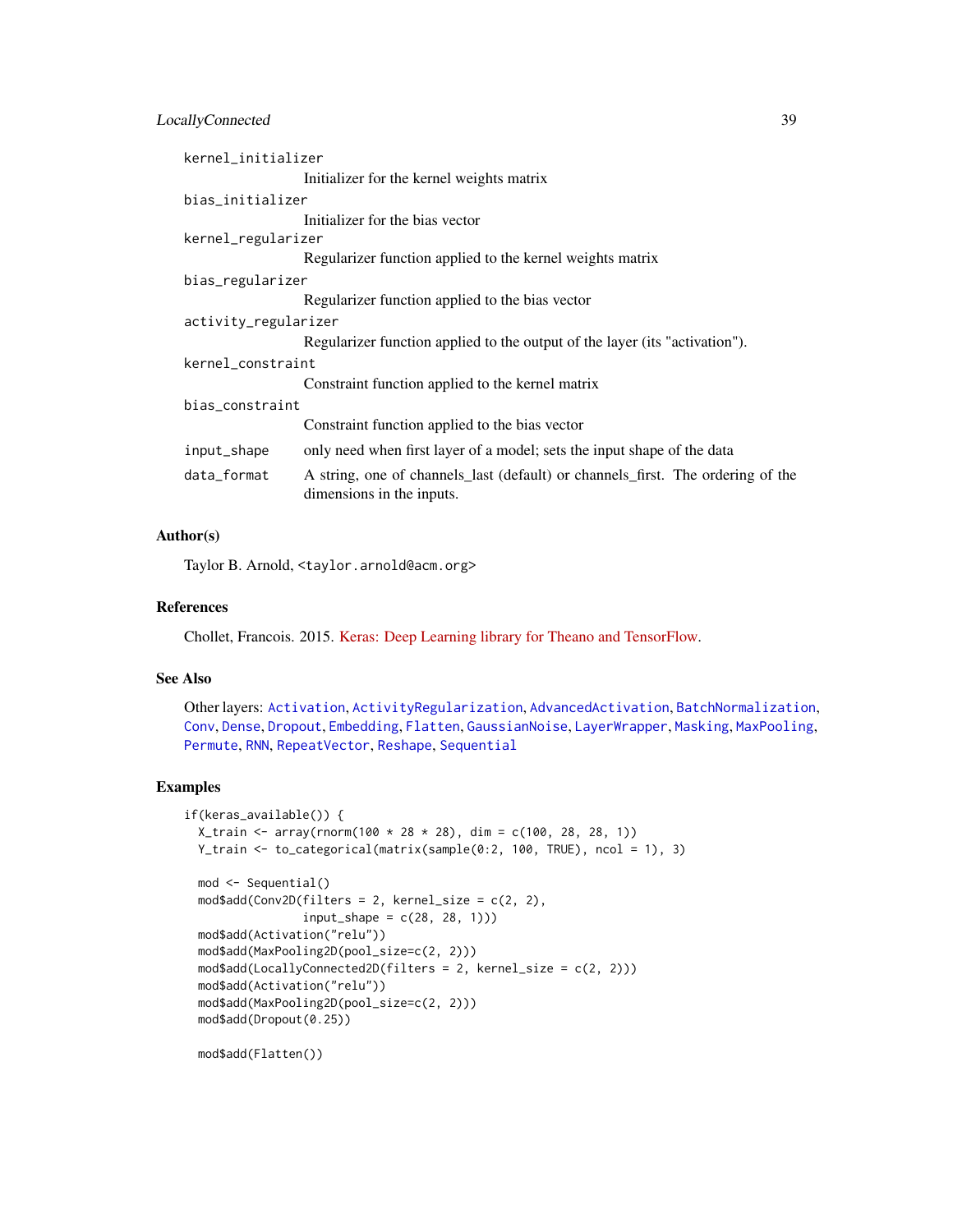#### 40 Masking

```
mod$add(Dropout(0.5))
 mod$add(Dense(3, activation='softmax'))
 keras_compile(mod, loss='categorical_crossentropy', optimizer=RMSprop())
 keras_fit(mod, X_train, Y_train, verbose = 0)
}
```
<span id="page-39-1"></span>Masking *Masks a sequence by using a mask value to skip timesteps.*

### Description

For each timestep in the input tensor (dimension #1 in the tensor), if all values in the input tensor at that timestep are equal to mask\_value, then the timestep will be masked (skipped) in all downstream layers (as long as they support masking). If any downstream layer does not support masking yet receives such an input mask, an exception will be raised.

### Usage

Masking(mask\_value, input\_shape = NULL)

### Arguments

| mask_value  | the value to use in the masking                                         |
|-------------|-------------------------------------------------------------------------|
| input_shape | only need when first layer of a model; sets the input shape of the data |

#### Author(s)

Taylor B. Arnold, <taylor.arnold@acm.org>

### References

Chollet, Francois. 2015. [Keras: Deep Learning library for Theano and TensorFlow.](https://keras.io/)

#### See Also

Other layers: [Activation](#page-2-1), [ActivityRegularization](#page-3-1), [AdvancedActivation](#page-4-1), [BatchNormalization](#page-8-1), [Conv](#page-10-1), [Dense](#page-17-1), [Dropout](#page-19-1), [Embedding](#page-21-1), [Flatten](#page-23-1), [GaussianNoise](#page-24-1), [LayerWrapper](#page-34-1), [LocallyConnected](#page-37-1), [MaxPooling](#page-40-1), [Permute](#page-47-1), [RNN](#page-54-1), [RepeatVector](#page-52-1), [Reshape](#page-53-1), [Sequential](#page-56-1)

<span id="page-39-0"></span>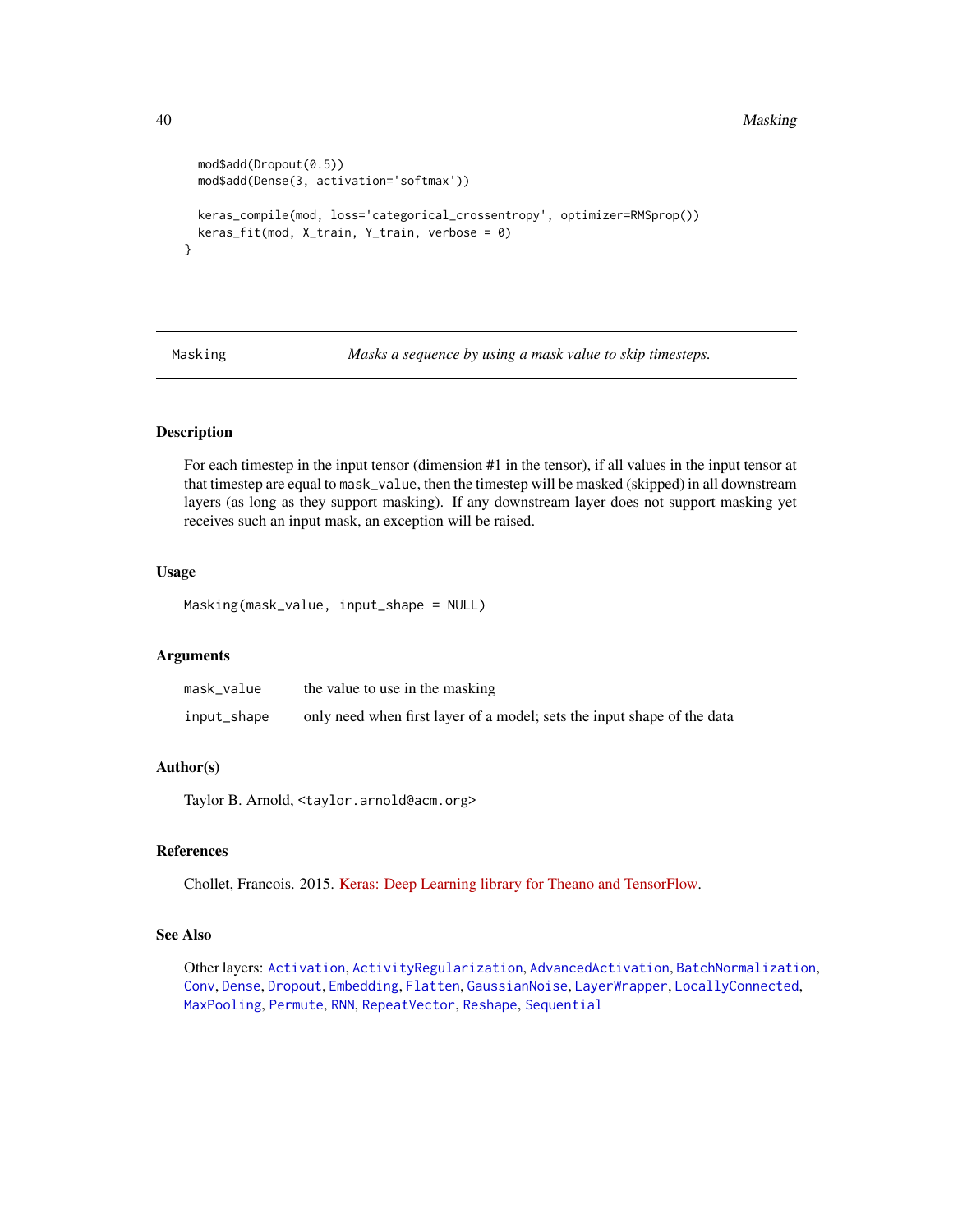<span id="page-40-1"></span><span id="page-40-0"></span>

### Description

Max pooling operations

### Usage

```
MaxPooling1D(pool_size = 2, strides = NULL, padding = "valid",
  input_shape = NULL)
MaxPooling2D(pool_size = c(2, 2), strides = NULL, padding = "valid",
  data_format = NULL, input_shape = NULL)
MaxPooling3D(pool_size = c(2, 2, 2), strides = NULL, padding = "valid",
  data_format = NULL, input_shape = NULL)
```
#### Arguments

| pool_size   | Integer or triplet of integers; size(s) of the max pooling windows.                                                                            |
|-------------|------------------------------------------------------------------------------------------------------------------------------------------------|
| strides     | Integer, triplet of integers, or None. Factor(s) by which to downscale. E.g. 2<br>will halve the input. If NULL, it will default to pool_size. |
| padding     | One of "valid" or "same" (case-insensitive).                                                                                                   |
| input_shape | only need when first layer of a model; sets the input shape of the data                                                                        |
| data_format | A string, one of channels_last (default) or channels_first                                                                                     |

#### Author(s)

Taylor B. Arnold, <taylor.arnold@acm.org>

#### References

Chollet, Francois. 2015. [Keras: Deep Learning library for Theano and TensorFlow.](https://keras.io/)

#### See Also

Other layers: [Activation](#page-2-1), [ActivityRegularization](#page-3-1), [AdvancedActivation](#page-4-1), [BatchNormalization](#page-8-1), [Conv](#page-10-1), [Dense](#page-17-1), [Dropout](#page-19-1), [Embedding](#page-21-1), [Flatten](#page-23-1), [GaussianNoise](#page-24-1), [LayerWrapper](#page-34-1), [LocallyConnected](#page-37-1), [Masking](#page-39-1), [Permute](#page-47-1), [RNN](#page-54-1), [RepeatVector](#page-52-1), [Reshape](#page-53-1), [Sequential](#page-56-1)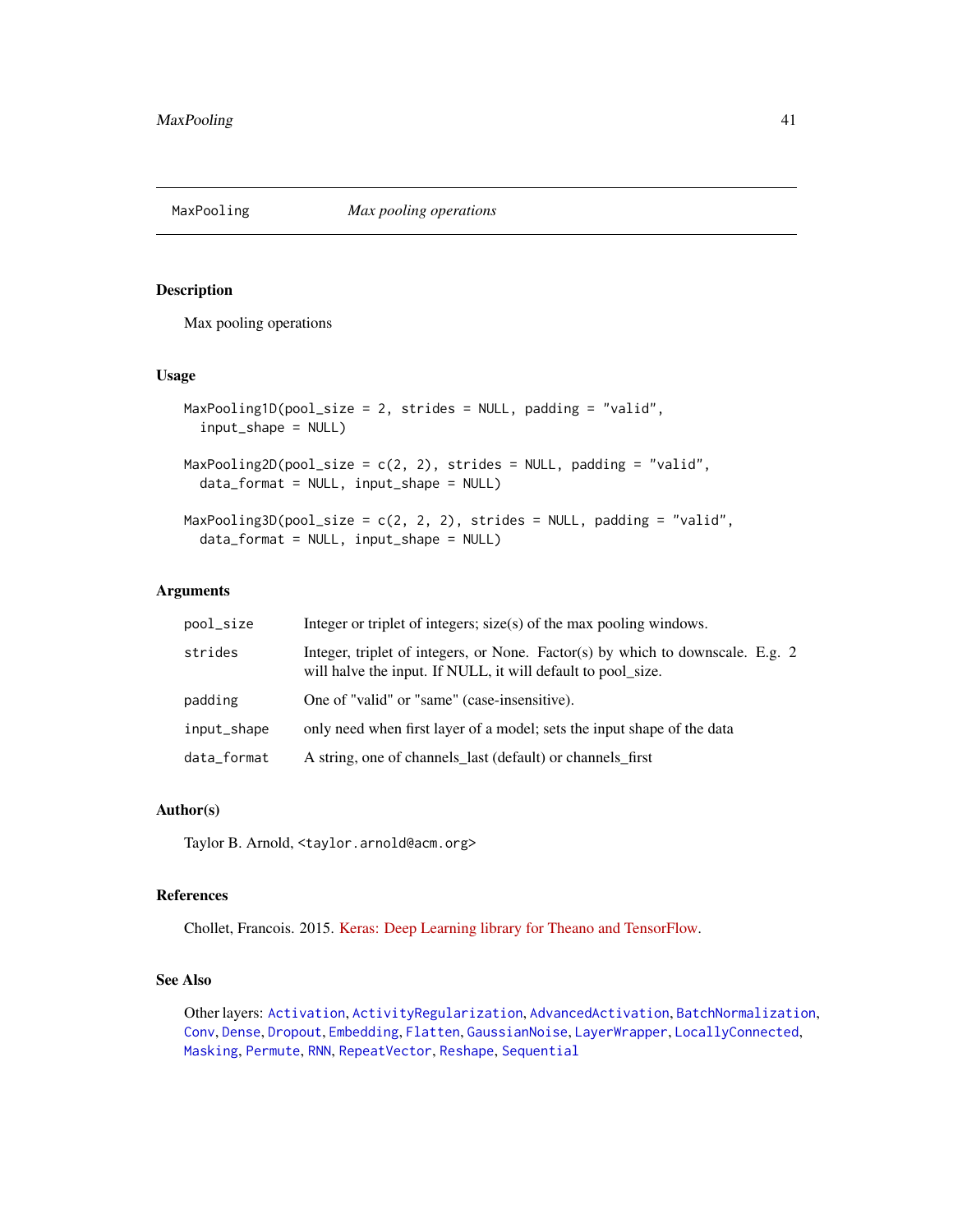#### Examples

```
if(keras_available()) {
 X_{\text{train}} < -array(rnorm(100 \times 28 \times 28), \text{dim} = c(100, 28, 28, 1))Y_train <- to_categorical(matrix(sample(0:2, 100, TRUE), ncol = 1), 3)
 mod <- Sequential()
 mod4add(Conv2D(filters = 2, kernel_size = c(2, 2),
                 input\_shape = c(28, 28, 1))mod$add(Activation("relu"))
 mod$add(MaxPooling2D(pool_size=c(2, 2)))
 mod$add(LocallyConnected2D(filters = 2, kernel_size = c(2, 2)))
 mod$add(Activation("relu"))
 mod$add(MaxPooling2D(pool_size=c(2, 2)))
 mod$add(Dropout(0.25))
 mod$add(Flatten())
 mod$add(Dropout(0.5))
 mod$add(Dense(3, activation='softmax'))
 keras_compile(mod, loss='categorical_crossentropy', optimizer=RMSprop())
 keras_fit(mod, X_train, Y_train, verbose = 0)
```
<span id="page-41-1"></span>ModelCheckpoint *Save the model after every epoch.*

### Description

}

Save the model after every epoch.

#### Usage

```
ModelCheckpoint(filepath, monitor = "val_loss", verbose = 0,
  save_best_only = FALSE, save_weights_only = FALSE, mode = "auto",
 period = 1)
```
#### **Arguments**

| filepath          | string, path to save the model file.                                                                                                         |  |
|-------------------|----------------------------------------------------------------------------------------------------------------------------------------------|--|
| monitor           | quantity to monitor.                                                                                                                         |  |
| verbose           | verbosity mode, 0 or 1.                                                                                                                      |  |
|                   | save_best_only if save_best_only=True, the latest best model according to the quantity moni-<br>tored will not be overwritten.               |  |
| save_weights_only |                                                                                                                                              |  |
|                   | if True, then only the model's weights will be saved (model.save_weights(filepath)),<br>else the full model is saved (model.save(filepath)). |  |

<span id="page-41-0"></span>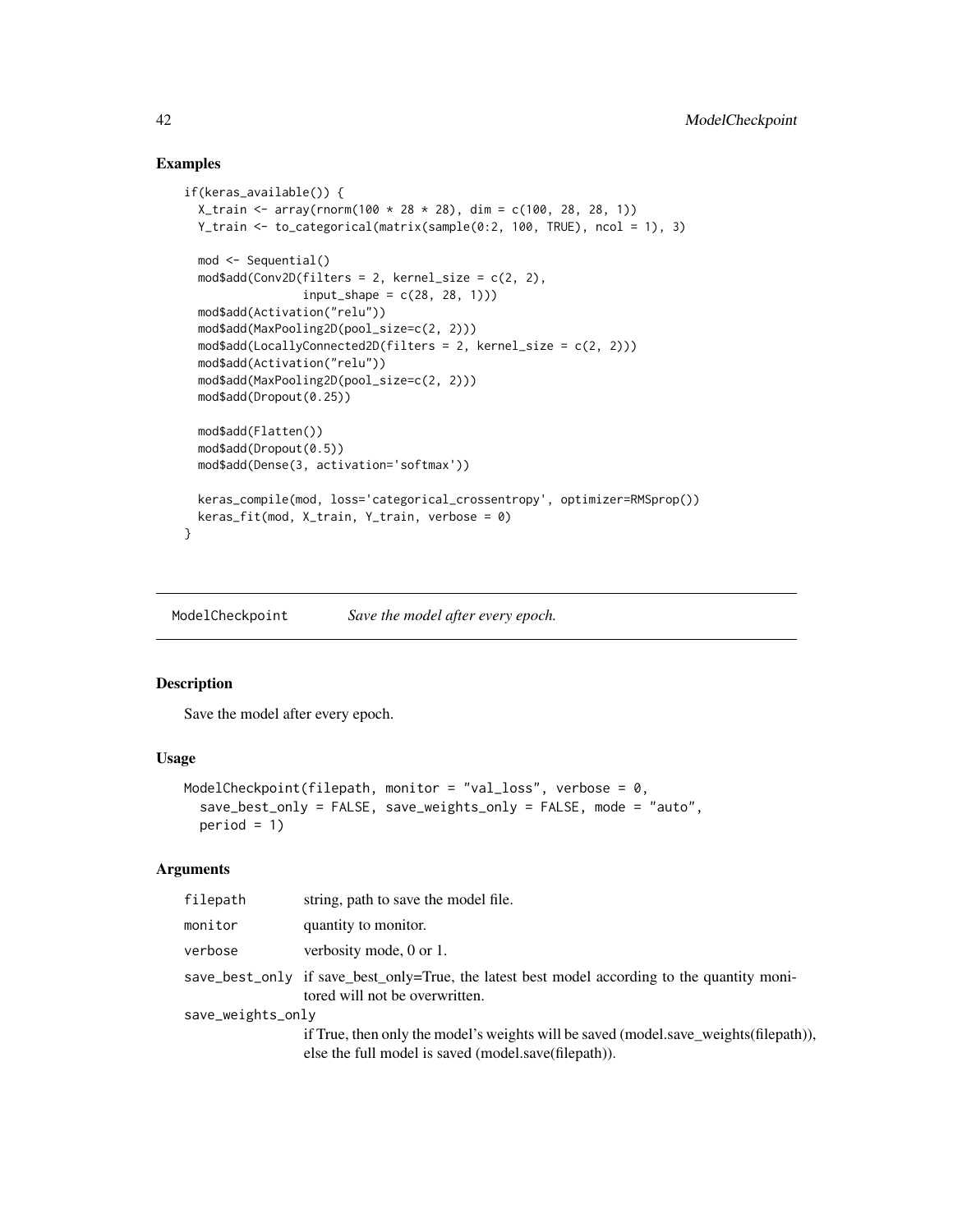#### <span id="page-42-0"></span>normalize the contract of the contract of the contract of the contract of the contract of the contract of the contract of the contract of the contract of the contract of the contract of the contract of the contract of the

| mode   | one of auto, min, max. If save_best_only is True, the decision to overwrite the<br>current save file is made based on either the maximization or the minimization<br>of the monitored quantity. For val acc, this should be max, for val loss this<br>should be min, etc. the direction is automatically inferred from the name of the<br>monitored quantity. |
|--------|---------------------------------------------------------------------------------------------------------------------------------------------------------------------------------------------------------------------------------------------------------------------------------------------------------------------------------------------------------------|
| period | Interval (number of epochs) between checkpoints.                                                                                                                                                                                                                                                                                                              |

#### Author(s)

Taylor B. Arnold, <taylor.arnold@acm.org>

### References

Chollet, Francois. 2015. [Keras: Deep Learning library for Theano and TensorFlow.](https://keras.io/)

#### See Also

Other callbacks: [CSVLogger](#page-14-1), [EarlyStopping](#page-20-1), [ReduceLROnPlateau](#page-50-1), [TensorBoard](#page-57-1)

### Examples

```
if(keras_available()) {
 X_train <- matrix(rnorm(100 * 10), nrow = 100)
 Y_train <- to_categorical(matrix(sample(0:2, 100, TRUE), ncol = 1), 3)
 mod <- Sequential()
 mod$add(Dense(units = 50, input_shape = dim(X_train)[2]))
 mod$add(Activation("relu"))
 mod$add(Dense(units = 3))
 mod$add(Activation("softmax"))
 keras_compile(mod, loss = 'categorical_crossentropy', optimizer = RMSprop())
 callbacks <- list(CSVLogger(tempfile()),
                    EarlyStopping(),
                    ReduceLROnPlateau(),
                    TensorBoard(tempfile()))
 keras_fit(mod, X_{\text{train}}, Y_{\text{train}}, batch_size = 32, epochs = 5,
            verbose = 0, callbacks = callbacks, validation_split = 0.2)
}
```
normalize *Normalize a Numpy array.*

#### Description

It is generally very important to normalize the data matrix before fitting a neural network model in keras.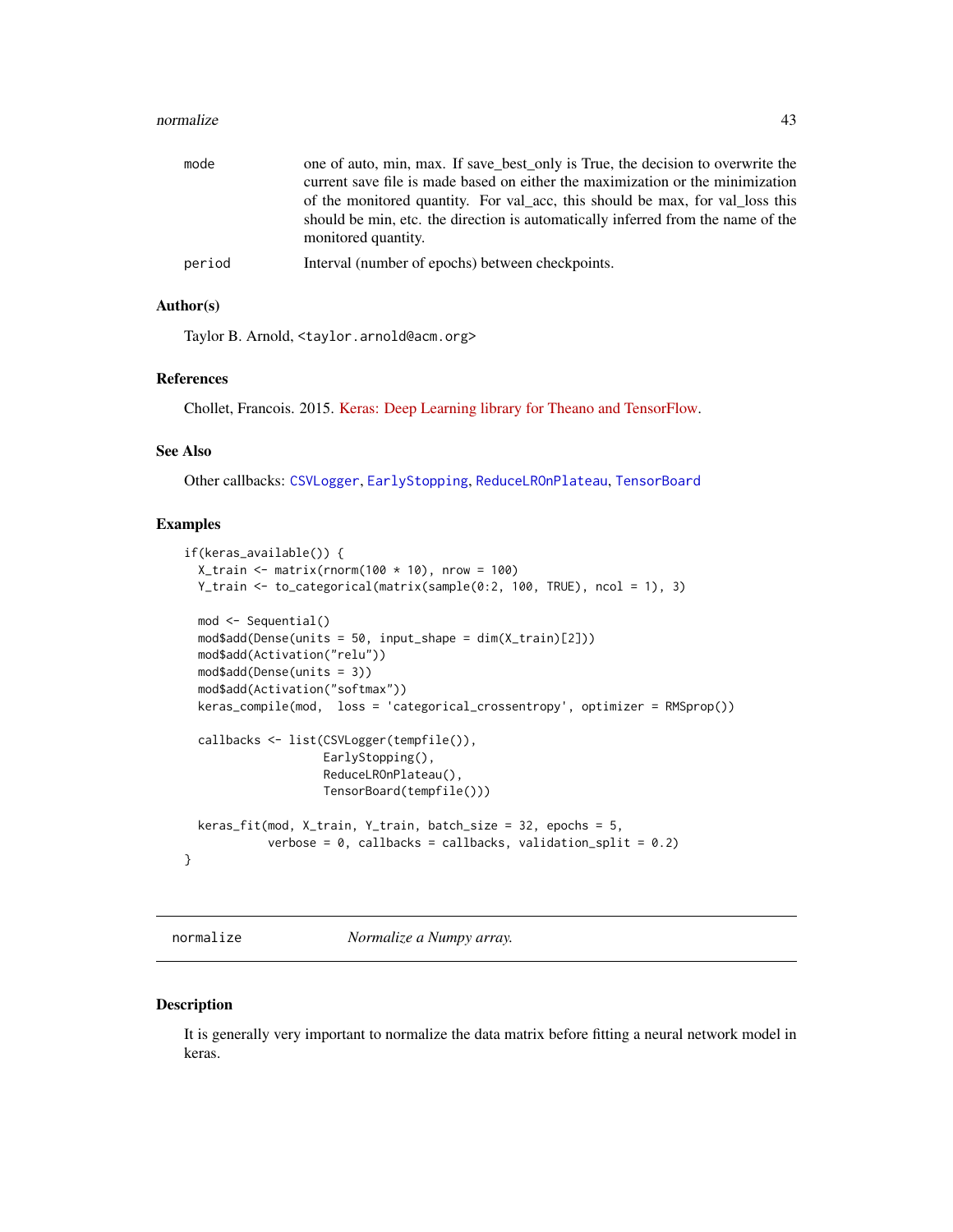### Usage

normalize(x,  $axis = -1$ , order = 2)

#### Arguments

| X     | Numpy array to normalize.                             |
|-------|-------------------------------------------------------|
| axis  | axis along which to normalize. (starts at $0$ ). $-1$ |
| order | Normalization order (e.g. 2 for L2 norm).             |

### Author(s)

Taylor B. Arnold, <taylor.arnold@acm.org>

### References

Chollet, Francois. 2015. [Keras: Deep Learning library for Theano and TensorFlow.](https://keras.io/)

<span id="page-43-1"></span>

| one hot | One-hot encode a text into a list of word indexes |
|---------|---------------------------------------------------|
|---------|---------------------------------------------------|

### Description

One-hot encode a text into a list of word indexes

#### Usage

```
one_hot(text, n, filters = "!\"#$%&()*+,-./:;<=>?@[\\]^_`{|}~\t\n",
 lower = TRUE, split = "")
```
#### Arguments

| text    | a string                                                                    |
|---------|-----------------------------------------------------------------------------|
| n       | integer. Size of vocabulary.                                                |
| filters | vector (or concatenation) of characters to filter out, such as punctuation. |
| lower   | boolean. Whether to set the text to lowercase.                              |
| split   | string. Separator for word splitting.                                       |

### Author(s)

Taylor B. Arnold, <taylor.arnold@acm.org>

### References

Chollet, Francois. 2015. [Keras: Deep Learning library for Theano and TensorFlow.](https://keras.io/)

### See Also

Other preprocessing: [Tokenizer](#page-59-1), [expand\\_dims](#page-22-1), [img\\_to\\_array](#page-26-1), [load\\_img](#page-36-1), [pad\\_sequences](#page-46-1), [text\\_to\\_word\\_sequence](#page-59-2)

<span id="page-43-0"></span>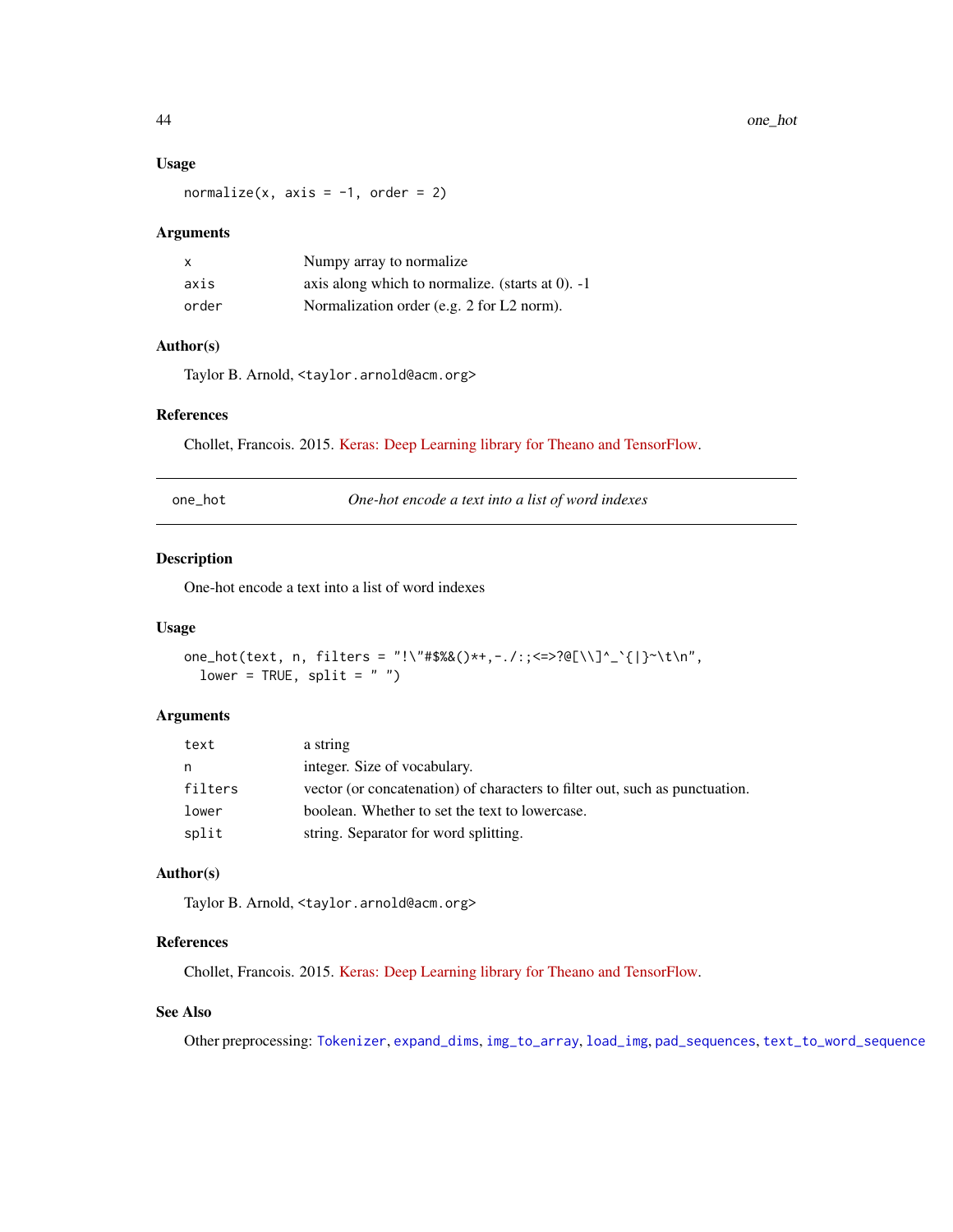<span id="page-44-1"></span><span id="page-44-0"></span>

#### <span id="page-44-2"></span>Description

Optimization functions to use in compiling a keras model.

#### Usage

```
SGD(1r = 0.01, momentum = 0, decay = 0, nesterov = FALSE,clipnorm = -1, clipvalue = -1)
RMSprop(lr = 0.001, rho = 0.9, epsilon = 1e-08, decay = 0,
 clipnorm = -1, clipvalue = -1)
Adagrad(lr = 0.01, epsilon = 1e-08, decay = 0, clipnorm = -1,
  clipvalue = -1)
Adadelta(lr = 1, rho = 0.95, epsilon = 1e-08, decay = 0,
  clipnorm = -1, clipvalue = -1)
Adam(lr = 0.001, beta_1 = 0.9, beta_2 = 0.999, epsilon = 1e-08,
  decay = 0, clipnorm = -1, clipvalue = -1)
Adamax(1r = 0.002, beta_1 = 0.9, beta_2 = 0.999, epsilon = 1e-08,
  decay = 0, clipnorm = -1, clipvalue = -1)
Nadam(lr = 0.002, beta_1 = 0.9, beta_2 = 0.999, epsilon = 1e-08,
  schedule_decay = 0.004, clipnorm = -1, clipvalue = -1)
```
### Arguments

| 1r        | float $>= 0$ . Learning rate.                                                                                     |
|-----------|-------------------------------------------------------------------------------------------------------------------|
| momentum  | float $\geq 0$ . Parameter updates momentum.                                                                      |
| decay     | float $\geq$ 0. Learning rate decay over each update.                                                             |
| nesterov  | boolean. Whether to apply Nesterov momentum.                                                                      |
| clipnorm  | float $\geq 0$ . Gradients will be clipped when their L2 norm exceeds this value. Set<br>to -1 to disable.        |
| clipvalue | float $\geq 0$ . Gradients will be clipped when their absolute value exceeds this<br>value. Set to -1 to disable. |
| rho       | float $\geq 0$ to be used in RMSprop                                                                              |
| epsilon   | float $>= 0$ . Fuzz factor.                                                                                       |
| $beta_1$  | float, $0 < \beta < 1$ . Generally close to 1.                                                                    |
| $beta_2$  | float, $0 < \beta < 1$ . Generally close to 1.                                                                    |
|           | schedule_decay float $>= 0$ . Learning rate decay over each schedule in Nadam.                                    |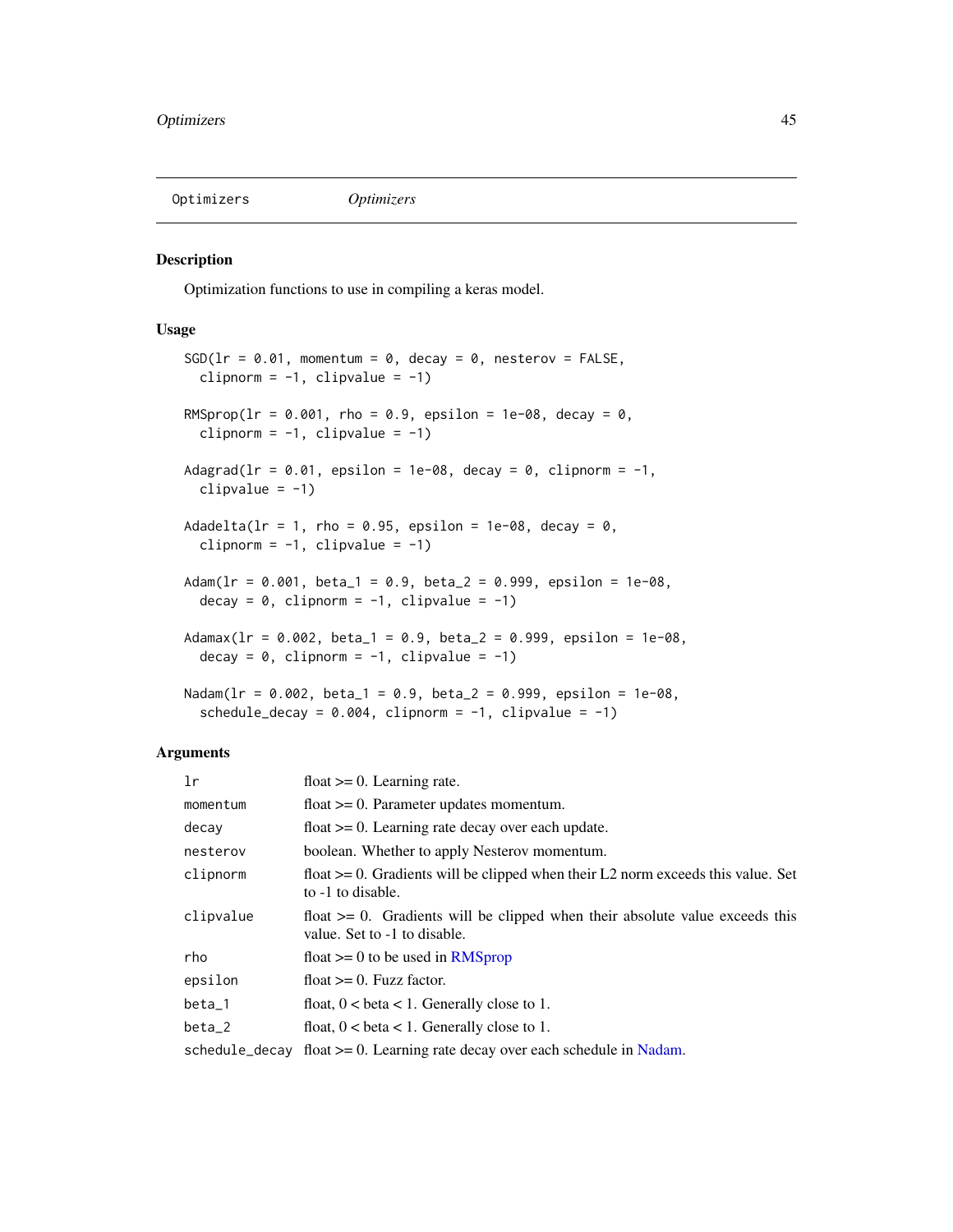#### Author(s)

Taylor B. Arnold, <taylor.arnold@acm.org>

### References

Chollet, Francois. 2015. [Keras: Deep Learning library for Theano and TensorFlow.](https://keras.io/)

#### Examples

```
if(keras_available()) {
 X_train <- matrix(rnorm(100 * 10), nrow = 100)
 Y_train <- to_categorical(matrix(sample(0:2, 100, TRUE), ncol = 1), 3)
 mod <- Sequential()
 mod$add(Dense(units = 50, input_shape = dim(X_train)[2]))
 mod$add(Activation("relu"))
 mod$add(Dense(units = 3))
 mod$add(Activation("softmax"))
 keras_compile(mod, loss = 'categorical_crossentropy', optimizer = SGD())
 keras_fit(mod, X_train, Y_train, batch_size = 32, epochs = 5,
           verbose = 0, validation_split = 0.2)
 keras_compile(mod, loss = 'categorical_crossentropy', optimizer = RMSprop())
 keras_fit(mod, X_train, Y_train, batch_size = 32, epochs = 5,
           verbose = 0, validation_split = 0.2)
 keras_compile(mod, loss = 'categorical_crossentropy', optimizer = Adagrad())
 keras_fit(mod, X_train, Y_train, batch_size = 32, epochs = 5,
           verbose = 0, validation_split = 0.2)
 keras_compile(mod, loss = 'categorical_crossentropy', optimizer = Adadelta())
 keras_fit(mod, X_train, Y_train, batch_size = 32, epochs = 5,
           verbose = 0, validation_split = 0.2)
 keras_compile(mod, loss = 'categorical_crossentropy', optimizer = Adam())
 keras_fit(mod, X_train, Y_train, batch_size = 32, epochs = 5,
           verbose = 0, validation_split = 0.2)
 keras_compile(mod, loss = 'categorical_crossentropy', optimizer = Adamax())
 keras_fit(mod, X_train, Y_train, batch_size = 32, epochs = 5,
           verbose = 0, validation_split = 0.2)
 keras_compile(mod, loss = 'categorical_crossentropy', optimizer = Nadam())
 keras_fit(mod, X_train, Y_train, batch_size = 32, epochs = 5,
           verbose = 0, validation_split = 0.2)
}
```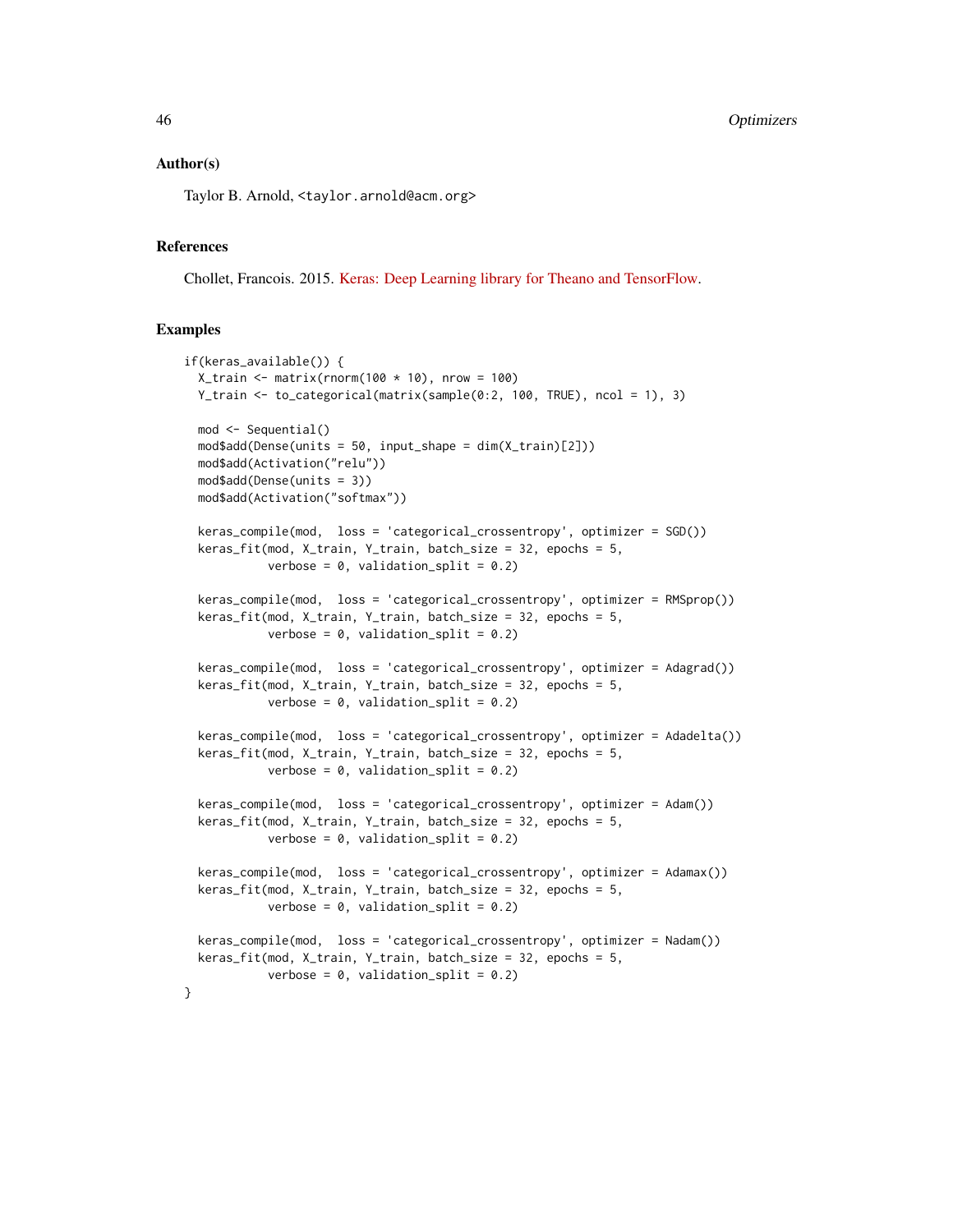### <span id="page-46-1"></span><span id="page-46-0"></span>Description

Transform a list of num\_samples sequences (lists of scalars) into a 2D Numpy array of shape (num\_samples, num\_timesteps). num\_timesteps is either the maxlen argument if provided, or the length of the longest sequence otherwise. Sequences that are shorter than num\_timesteps are padded with value at the end. Sequences longer than num\_timesteps are truncated so that it fits the desired length. Position where padding or truncation happens is determined by padding or truncating, respectively.

#### Usage

```
pad_sequences(sequences, maxlen = NULL, dtype = "int32", padding = "pre",
  truncating = "pre", value = \theta)
```
#### Arguments

| sequences  | vector of lists of int or float.                                                                                                |
|------------|---------------------------------------------------------------------------------------------------------------------------------|
| maxlen     | None or int. Maximum sequence length, longer sequences are truncated and<br>shorter sequences are padded with zeros at the end. |
| dtype      | datatype of the Numpy array returned.                                                                                           |
| padding    | 'pre' or 'post', pad either before or after each sequence.                                                                      |
| truncating | pre' or 'post', remove values from sequences larger than maxlen either in the<br>beginning or in the end of the sequence        |
| value      | float, value to pad the sequences to the desired value.                                                                         |

#### Author(s)

Taylor B. Arnold, <taylor.arnold@acm.org>

#### References

Chollet, Francois. 2015. [Keras: Deep Learning library for Theano and TensorFlow.](https://keras.io/)

#### See Also

Other preprocessing: [Tokenizer](#page-59-1), [expand\\_dims](#page-22-1), [img\\_to\\_array](#page-26-1), [load\\_img](#page-36-1), [one\\_hot](#page-43-1), [text\\_to\\_word\\_sequence](#page-59-2)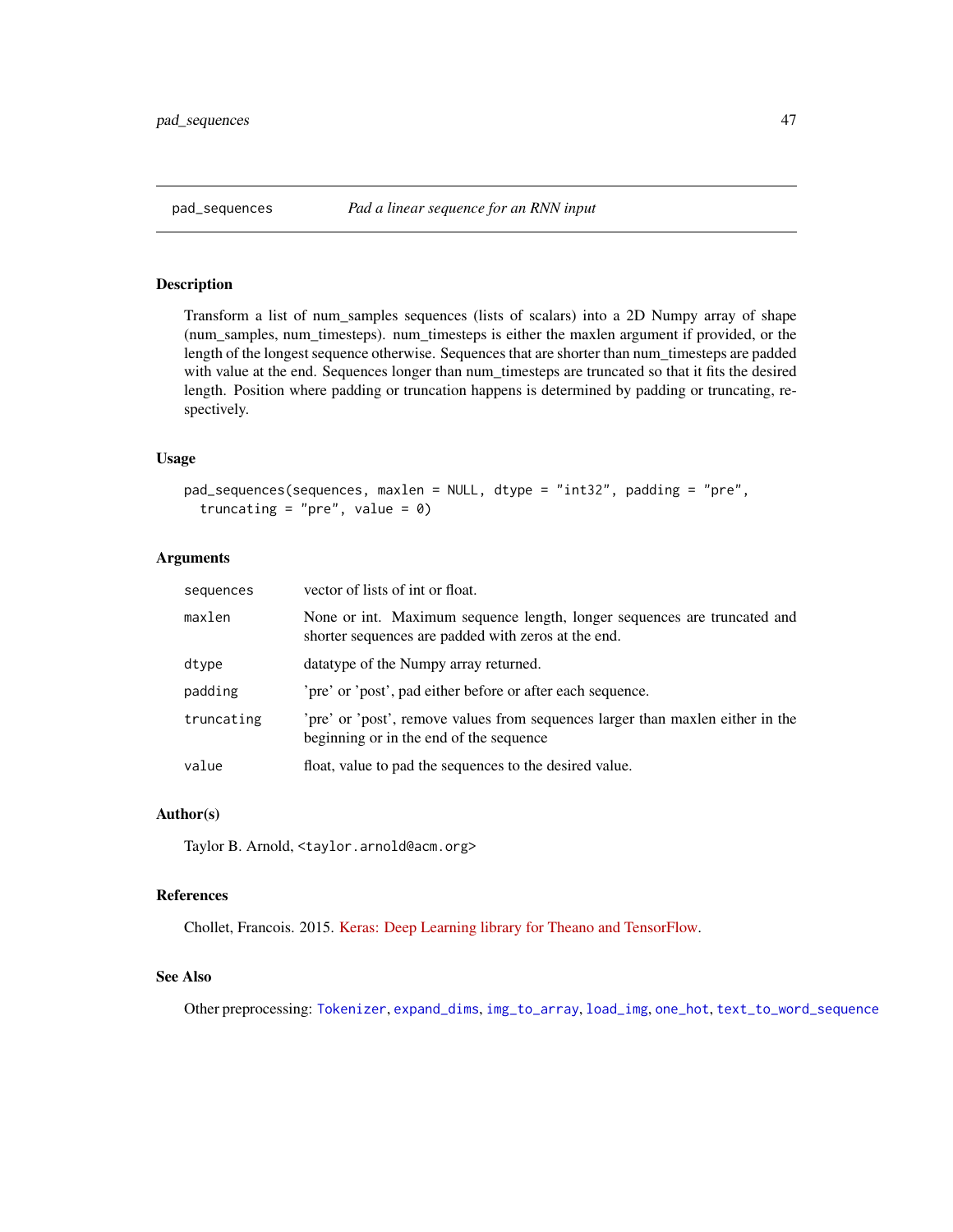<span id="page-47-1"></span><span id="page-47-0"></span>

### Description

Permutes the dimensions of the input according to a given pattern.

#### Usage

Permute(dims, input\_shape = NULL)

### Arguments

| dims        | vector of integers. Permutation pattern, does not include the samples dimension.<br>Indexing starts at 1. |
|-------------|-----------------------------------------------------------------------------------------------------------|
| input_shape | only need when first layer of a model; sets the input shape of the data                                   |

#### Author(s)

Taylor B. Arnold, <taylor.arnold@acm.org>

### References

Chollet, Francois. 2015. [Keras: Deep Learning library for Theano and TensorFlow.](https://keras.io/)

### See Also

Other layers: [Activation](#page-2-1), [ActivityRegularization](#page-3-1), [AdvancedActivation](#page-4-1), [BatchNormalization](#page-8-1), [Conv](#page-10-1), [Dense](#page-17-1), [Dropout](#page-19-1), [Embedding](#page-21-1), [Flatten](#page-23-1), [GaussianNoise](#page-24-1), [LayerWrapper](#page-34-1), [LocallyConnected](#page-37-1), [Masking](#page-39-1), [MaxPooling](#page-40-1), [RNN](#page-54-1), [RepeatVector](#page-52-1), [Reshape](#page-53-1), [Sequential](#page-56-1)

plot\_model *Plot model architecture to a file*

### Description

This function requires that you have installed graphviz and pydot in Python.

#### Usage

```
plot_model(model, to_file = "model.png", show_shapes = FALSE,
  show_layer_names = TRUE)
```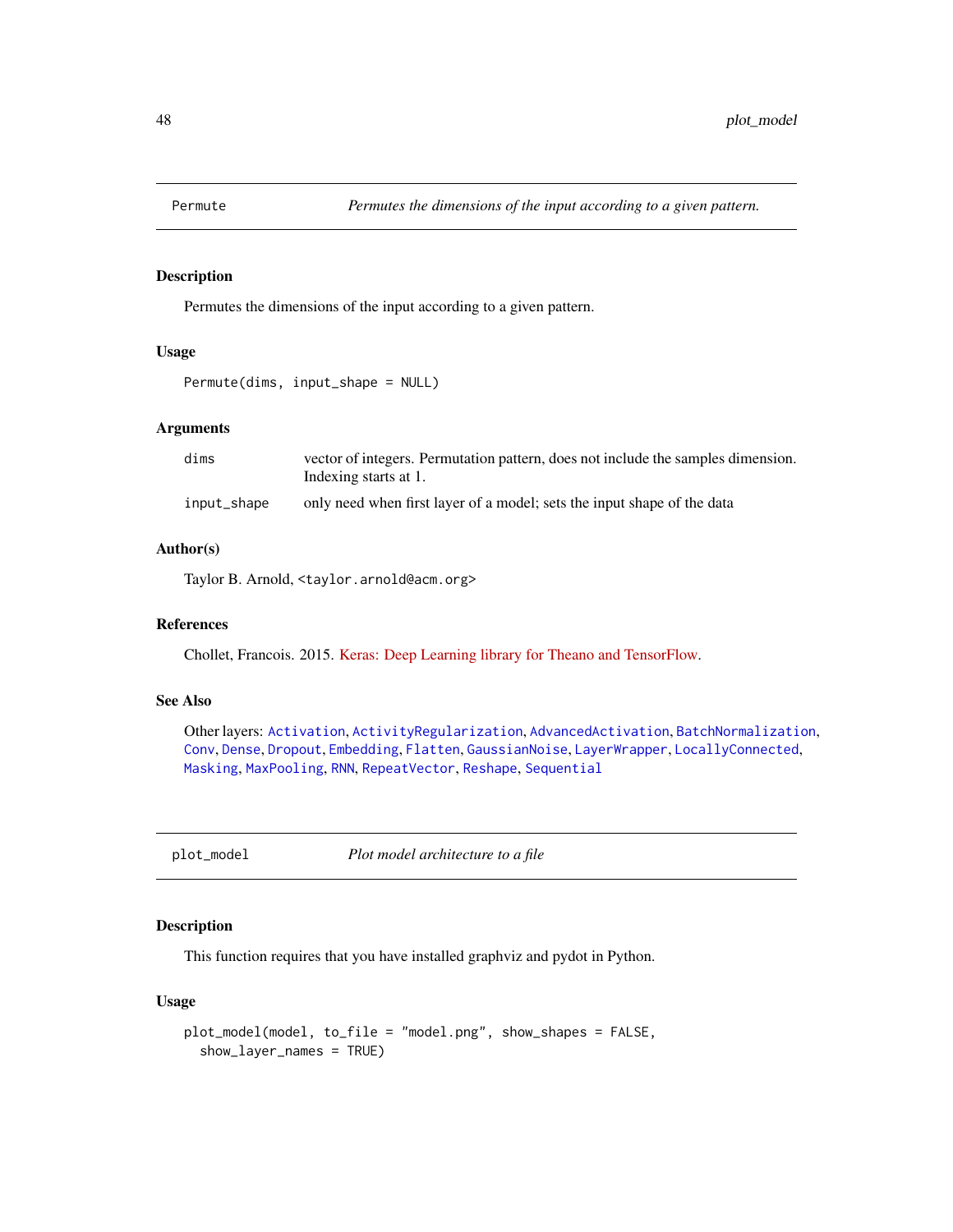#### <span id="page-48-0"></span>Predict **Assets** 2008 **Predict** 49

### Arguments

| model            | model object to plot                                  |  |
|------------------|-------------------------------------------------------|--|
| to_file          | output location of the plot)                          |  |
| show_shapes      | controls whether output shapes are shown in the graph |  |
| show_layer_names |                                                       |  |
|                  | controls whether layer names are shown in the graph   |  |

### Author(s)

Taylor B. Arnold, <taylor.arnold@acm.org>

### References

Chollet, Francois. 2015. [Keras: Deep Learning library for Theano and TensorFlow.](https://keras.io/)

<span id="page-48-1"></span>

Predict *Predict values from a keras model*

### <span id="page-48-2"></span>Description

Once compiled and trained, this function returns the predictions from a keras model. The function [keras\\_predict](#page-48-2) returns raw predictions, [keras\\_predict\\_classes](#page-48-2) gives class predictions, and [keras\\_predict\\_proba](#page-48-2) gives class probabilities.

### Usage

```
keras\_predict(model, x, batch_size = 32, verbose = 1)keras_predict_classes(model, x, batch_size = 32, verbose = 1)
keras_predict_proba(model, x, batch_size = 32, verbose = 1)
```
### Arguments

| model      | a keras model object created with Sequential                                             |
|------------|------------------------------------------------------------------------------------------|
| X.         | input data                                                                               |
| batch_size | integer. Number of samples per gradient update.                                          |
| verbose    | 0 for no logging to stdout, 1 for progress bar logging, 2 for one log line per<br>epoch. |

### Author(s)

Taylor B. Arnold, <taylor.arnold@acm.org>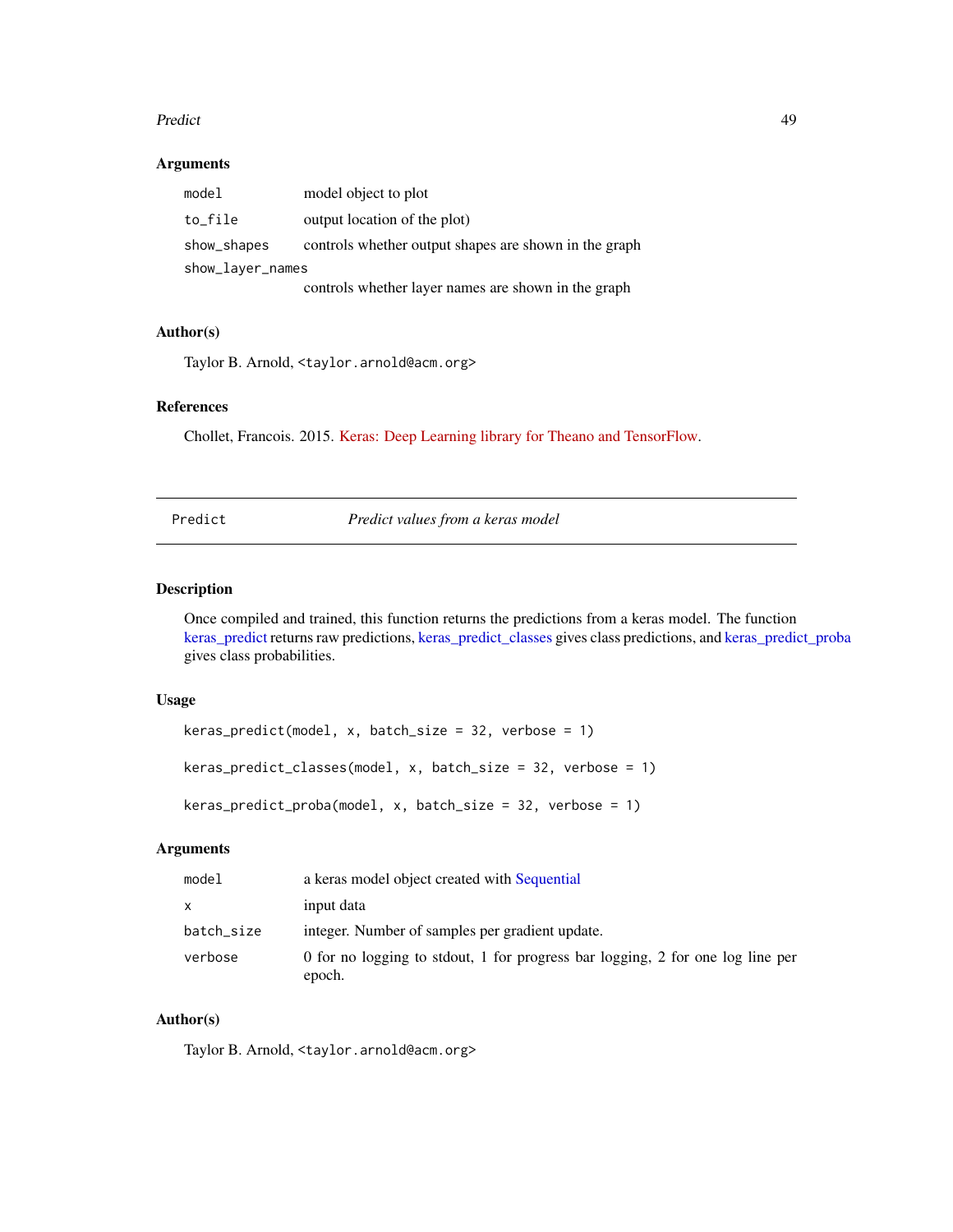#### <span id="page-49-0"></span>References

Chollet, Francois. 2015. [Keras: Deep Learning library for Theano and TensorFlow.](https://keras.io/)

### See Also

Other models: [LoadSave](#page-35-1), [Sequential](#page-56-1), [keras\\_compile](#page-30-1), [keras\\_fit](#page-32-1)

### Examples

```
if(keras_available()) {
 X_train <- matrix(rnorm(100 * 10), nrow = 100)
 Y_train <- to_categorical(matrix(sample(0:2, 100, TRUE), ncol = 1), 3)
 mod <- Sequential()
 mod$add(Dense(units = 50, input_shape = dim(X_train)[2]))
 mod$add(Dropout(rate = 0.5))
 mod$add(Activation("relu"))
 mod$add(Dense(units = 3))
 mod$add(ActivityRegularization(l1 = 1))
 mod$add(Activation("softmax"))
 keras_compile(mod, loss = 'categorical_crossentropy', optimizer = RMSprop())
 keras_fit(mod, X_train, Y_train, batch_size = 32, epochs = 5,
            verbose = 0, validation_split = 0.2)
 dim(keras_predict(mod, X_train))
 mean(keras_predict(mod, X_train) == (apply(Y_train, 1, which.max) - 1))
}
```
preprocess\_input *Preprocess input for pre-defined imagenet networks*

#### Description

These assume you have already converted images into a three channel, 224 by 224 matrix with [load\\_img](#page-36-1) and [img\\_to\\_array.](#page-26-1) The processing differs based on the model so set the appropriate model that you are using.

#### Usage

```
preprocess_input(img, model = c("Xception", "VGG16", "VGG19", "ResNet50",
  "InceptionV3"))
```
#### Arguments

| img   | the input image, as an array        |
|-------|-------------------------------------|
| model | the model you wish to preprocess to |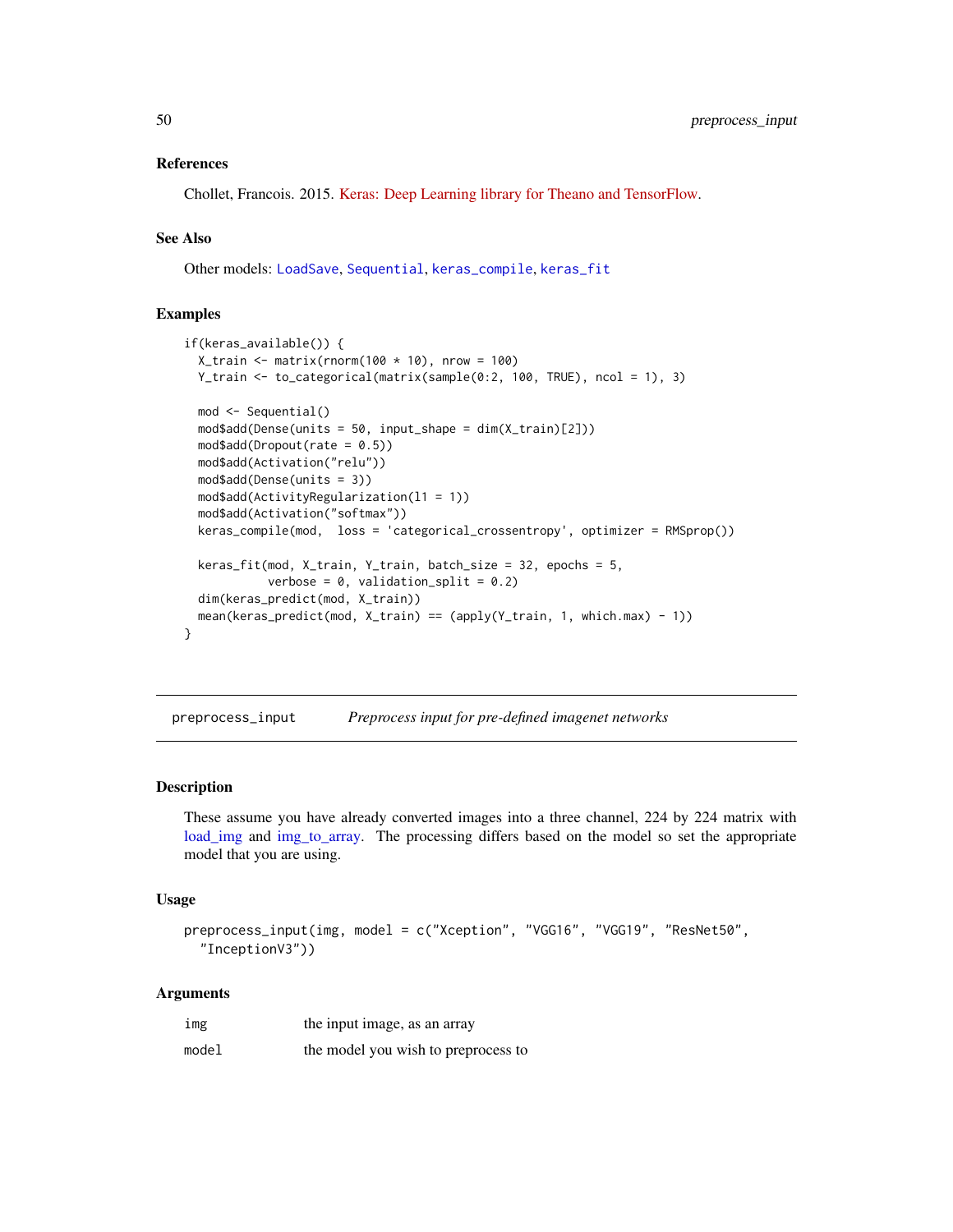### <span id="page-50-0"></span>Author(s)

Taylor B. Arnold, <taylor.arnold@acm.org>

#### References

Chollet, Francois. 2015. [Keras: Deep Learning library for Theano and TensorFlow.](https://keras.io/)

<span id="page-50-1"></span>ReduceLROnPlateau *Reduce learning rate when a metric has stopped improving.*

#### Description

Models often benefit from reducing the learning rate by a factor of 2-10 once learning stagnates. This callback monitors a quantity and if no improvement is seen for a 'patience' number of epochs, the learning rate is reduced.

### Usage

```
ReduceLROnPlateau(monitor = "val_loss", factor = 0.1, patience = 10,
  verbose = 0, mode = "auto", epsilon = 1e-04, cooldown = 0,
 min_l = 0
```
### Arguments

| monitor  | quantity to be monitored.                                                                                                                                                                                                                                                                               |
|----------|---------------------------------------------------------------------------------------------------------------------------------------------------------------------------------------------------------------------------------------------------------------------------------------------------------|
| factor   | factor by which the learning rate will be reduced. new_lr = $\ln *$ factor                                                                                                                                                                                                                              |
| patience | number of epochs with no improvement after which learning rate will be re-<br>duced.                                                                                                                                                                                                                    |
| verbose  | int. 0: quiet, 1: update messages.                                                                                                                                                                                                                                                                      |
| mode     | one of auto, min, max. In min mode, Ir will be reduced when the quantity moni-<br>tored has stopped decreasing; in max mode it will be reduced when the quantity<br>monitored has stopped increasing; in auto mode, the direction is automatically<br>inferred from the name of the monitored quantity. |
| epsilon  | threshold for measuring the new optimum, to only focus on significant changes.                                                                                                                                                                                                                          |
| cooldown | number of epochs to wait before resuming normal operation after lr has been<br>reduced.                                                                                                                                                                                                                 |
| $min_l$  | lower bound on the learning rate.                                                                                                                                                                                                                                                                       |

### Author(s)

Taylor B. Arnold, <taylor.arnold@acm.org>

### References

Chollet, Francois. 2015. [Keras: Deep Learning library for Theano and TensorFlow.](https://keras.io/)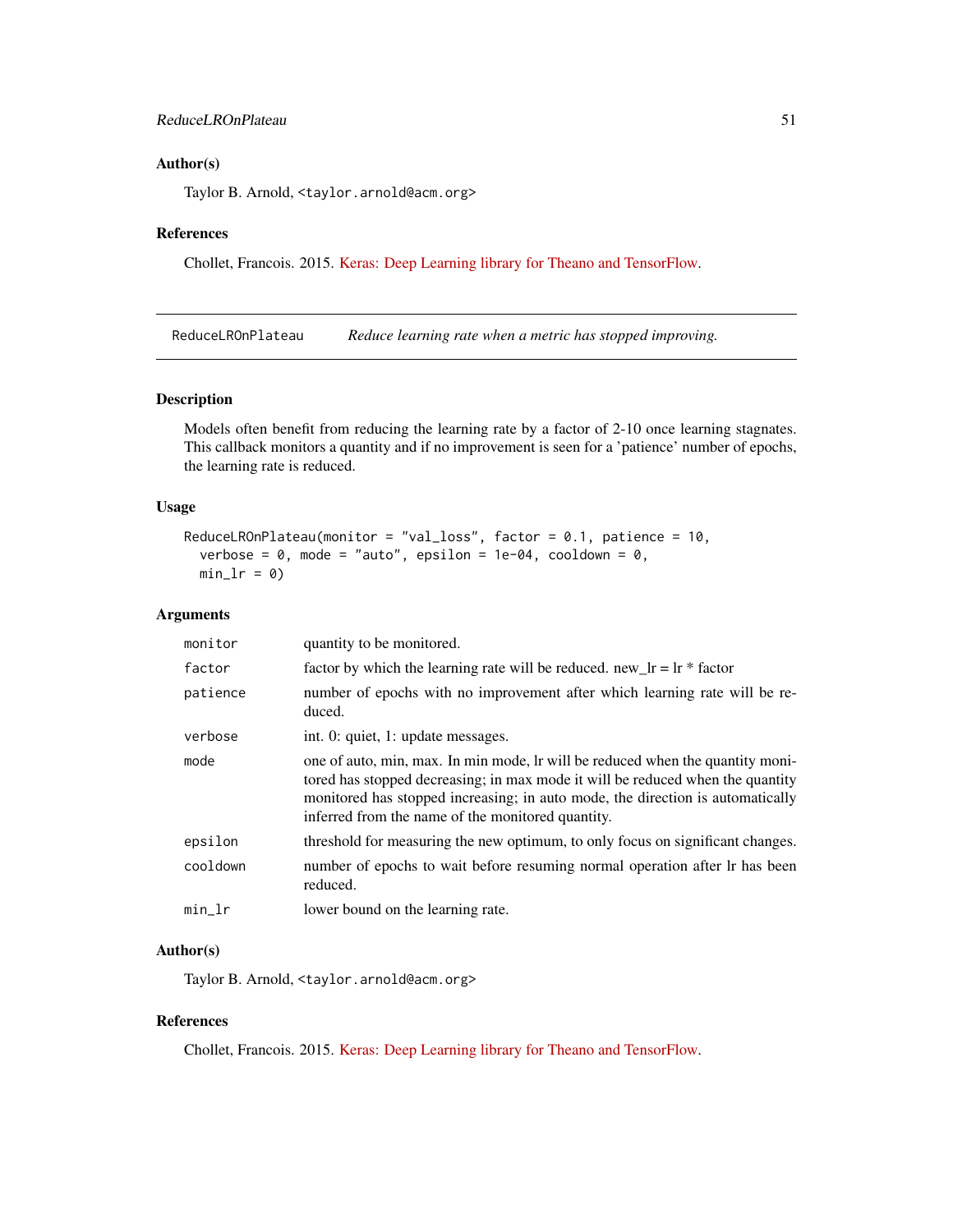### See Also

Other callbacks: [CSVLogger](#page-14-1), [EarlyStopping](#page-20-1), [ModelCheckpoint](#page-41-1), [TensorBoard](#page-57-1)

#### Examples

```
if(keras_available()) {
 X_train <- matrix(rnorm(100 * 10), nrow = 100)
 Y_train <- to_categorical(matrix(sample(0:2, 100, TRUE), ncol = 1), 3)
 mod <- Sequential()
 mod$add(Dense(units = 50, input_shape = dim(X_train)[2]))
 mod$add(Activation("relu"))
 mod$add(Dense(units = 3))
 mod$add(Activation("softmax"))
 keras_compile(mod, loss = 'categorical_crossentropy', optimizer = RMSprop())
 callbacks <- list(CSVLogger(tempfile()),
                    EarlyStopping(),
                    ReduceLROnPlateau(),
                    TensorBoard(tempfile()))
 keras_fit(mod, X_train, Y_train, batch_size = 32, epochs = 5,
            verbose = 0, callbacks = callbacks, validation_split = 0.2)
}
```
Regularizers *Apply penalties on layer parameters*

#### Description

Regularizers allow to apply penalties on layer parameters or layer activity during optimization. These penalties are incorporated in the loss function that the network optimizes.

#### Usage

 $11(1 = 0.01)$  $l2(1 = 0.01)$ 

 $11\_12(11 = 0.01, 12 = 0.01)$ 

### Arguments

|    | multiplicitive factor to apply to the the penalty term    |
|----|-----------------------------------------------------------|
| 11 | multiplicitive factor to apply to the the 11 penalty term |
| 12 | multiplicitive factor to apply to the the 12 penalty term |

<span id="page-51-0"></span>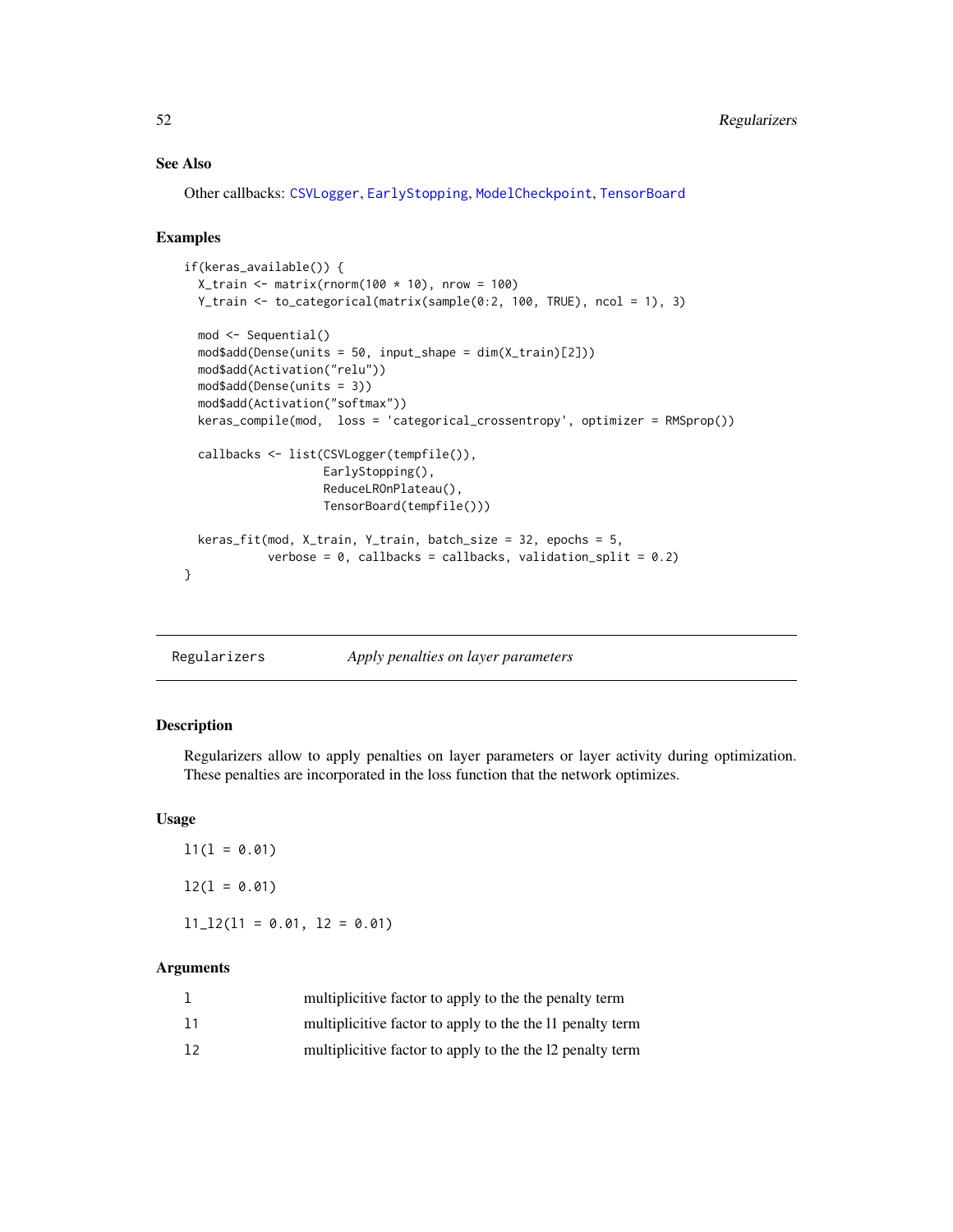### <span id="page-52-0"></span>RepeatVector 53

### Details

The penalties are applied on a per-layer basis. The exact API will depend on the layer, but the layers Dense, Conv1D, Conv2D and Conv3D have a unified API.

#### Author(s)

Taylor B. Arnold, <taylor.arnold@acm.org>

#### References

Chollet, Francois. 2015. [Keras: Deep Learning library for Theano and TensorFlow.](https://keras.io/)

### Examples

```
if(keras_available()) {
 X_train <- matrix(rnorm(100 * 10), nrow = 100)
 Y_train <- to_categorical(matrix(sample(0:2, 100, TRUE), ncol = 1), 3)
 mod <- Sequential()
 mod$add(Dense(units = 50, input_shape = dim(X_train)[2]))
 mod$add(Activation("relu"))
 mod4add(Dense(units = 3, kernel_regularizer = 11(1 = 0.05),
               bias_regularizer = 12(1 = 0.05))mod$add(Dense(units = 3, kernel_regularizer = 11_12(11 = 0.05, 12 = 0.1)))mod$add(Activation("softmax"))
 keras_compile(mod, loss = 'categorical_crossentropy', optimizer = RMSprop())
 keras_fit(mod, X_train, Y_train, batch_size = 32, epochs = 5, verbose = 0)
}
```
<span id="page-52-1"></span>RepeatVector *Repeats the input n times.*

#### Description

Repeats the input n times.

#### Usage

```
RepeatVector(n, input_shape = NULL)
```
#### Arguments

|             | integer, repetition factor.                                             |
|-------------|-------------------------------------------------------------------------|
| input_shape | only need when first layer of a model; sets the input shape of the data |

#### Author(s)

Taylor B. Arnold, <taylor.arnold@acm.org>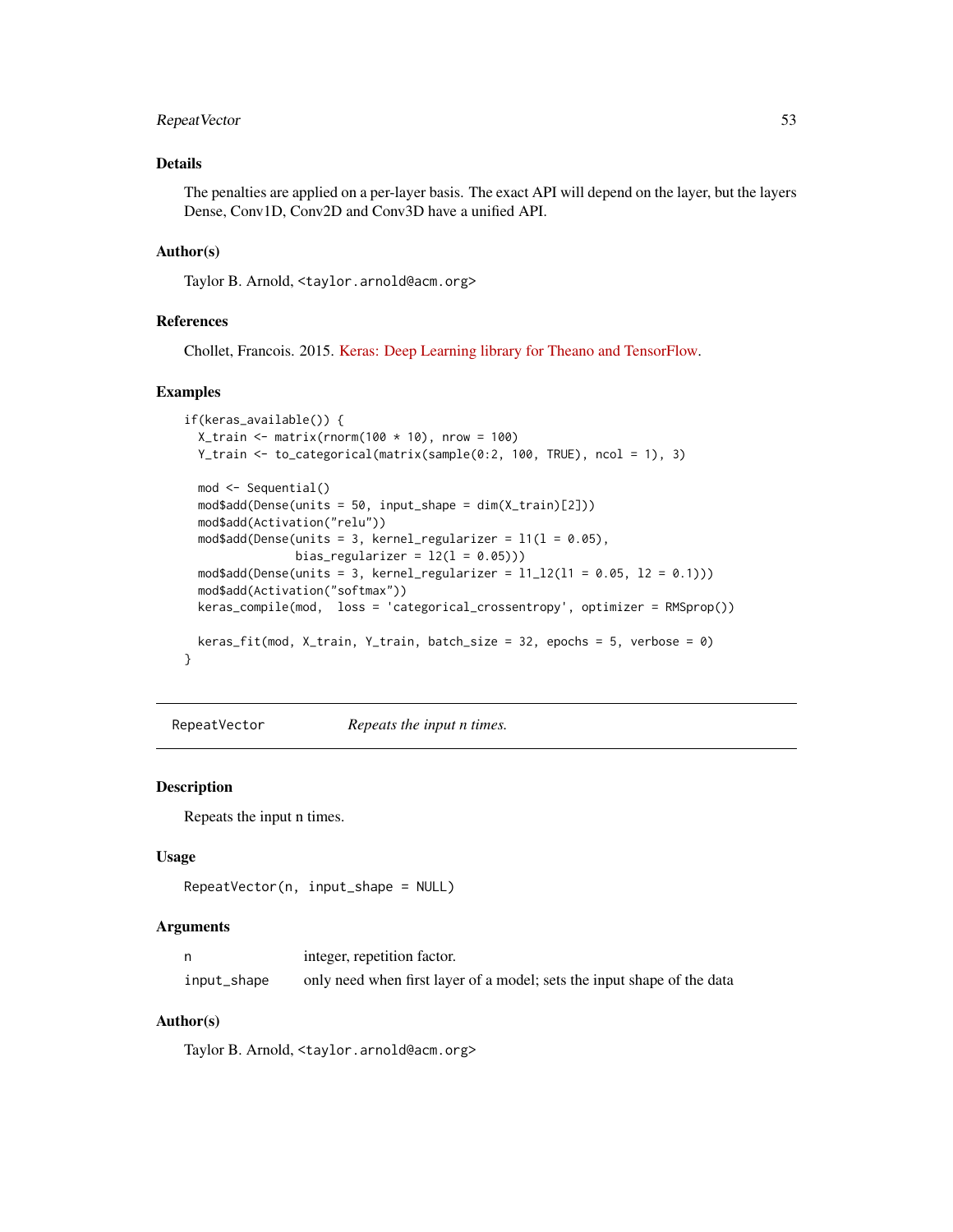#### References

Chollet, Francois. 2015. [Keras: Deep Learning library for Theano and TensorFlow.](https://keras.io/)

### See Also

Other layers: [Activation](#page-2-1), [ActivityRegularization](#page-3-1), [AdvancedActivation](#page-4-1), [BatchNormalization](#page-8-1), [Conv](#page-10-1), [Dense](#page-17-1), [Dropout](#page-19-1), [Embedding](#page-21-1), [Flatten](#page-23-1), [GaussianNoise](#page-24-1), [LayerWrapper](#page-34-1), [LocallyConnected](#page-37-1), [Masking](#page-39-1), [MaxPooling](#page-40-1), [Permute](#page-47-1), [RNN](#page-54-1), [Reshape](#page-53-1), [Sequential](#page-56-1)

<span id="page-53-1"></span>Reshape *Reshapes an output to a certain shape.*

### Description

Reshapes an output to a certain shape.

#### Usage

Reshape(target\_shape, input\_shape = NULL)

### Arguments

| target_shape | target shape. Tuple of integers, does not include the samples dimension (batch<br>size). |
|--------------|------------------------------------------------------------------------------------------|
| input_shape  | only need when first layer of a model; sets the input shape of the data                  |

#### Author(s)

Taylor B. Arnold, <taylor.arnold@acm.org>

### References

Chollet, Francois. 2015. [Keras: Deep Learning library for Theano and TensorFlow.](https://keras.io/)

#### See Also

Other layers: [Activation](#page-2-1), [ActivityRegularization](#page-3-1), [AdvancedActivation](#page-4-1), [BatchNormalization](#page-8-1), [Conv](#page-10-1), [Dense](#page-17-1), [Dropout](#page-19-1), [Embedding](#page-21-1), [Flatten](#page-23-1), [GaussianNoise](#page-24-1), [LayerWrapper](#page-34-1), [LocallyConnected](#page-37-1), [Masking](#page-39-1), [MaxPooling](#page-40-1), [Permute](#page-47-1), [RNN](#page-54-1), [RepeatVector](#page-52-1), [Sequential](#page-56-1)

<span id="page-53-0"></span>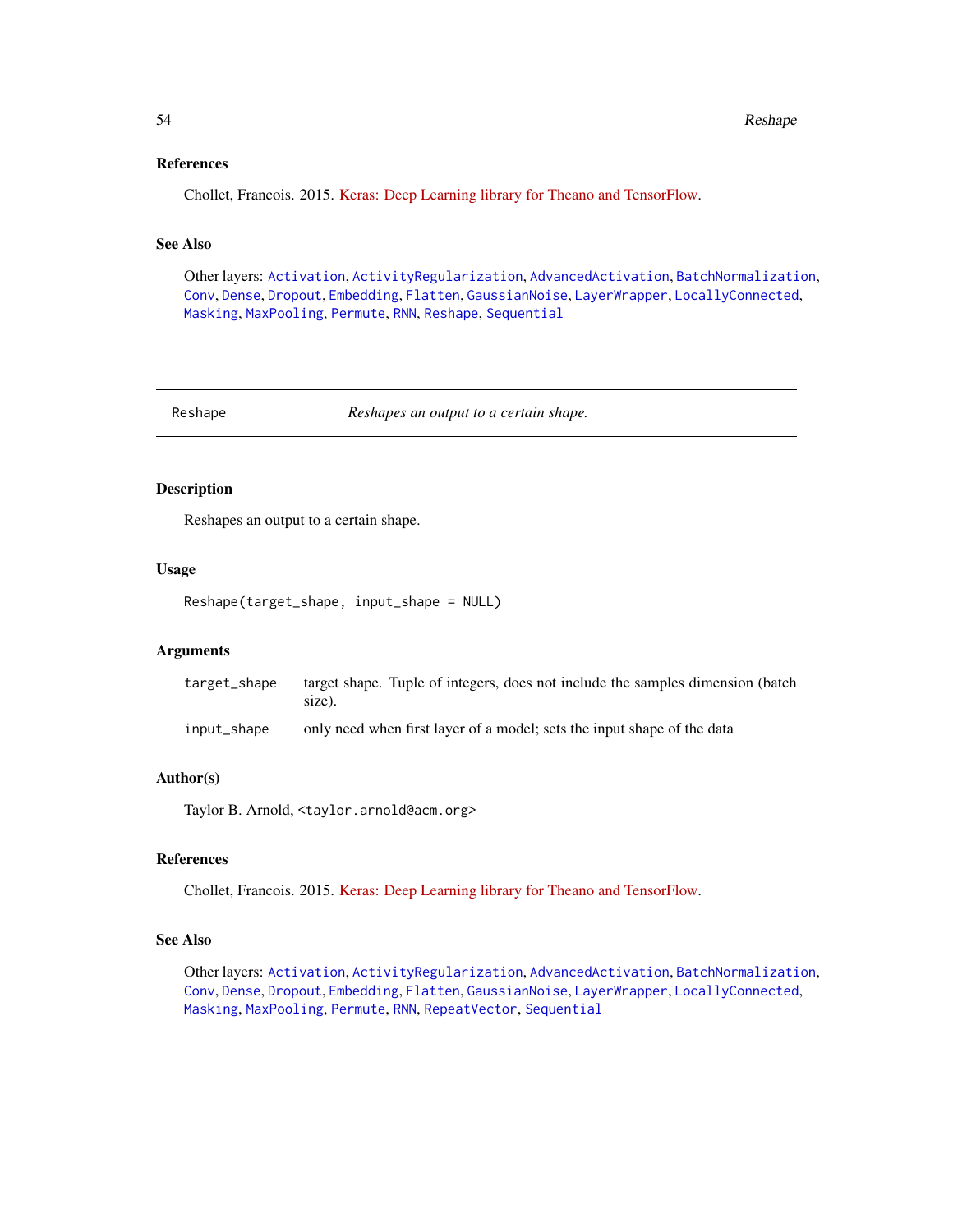#### <span id="page-54-1"></span><span id="page-54-0"></span>**Description**

Recurrent neural network layers

### Usage

```
SimpleRNN(units, activation = "tanh", use_bias = TRUE,
 kernel_initializer = "glorot_uniform",
  recurrent_initializer = "orthogonal", bias_initializer = "zeros",
 kernel_regularizer = NULL, recurrent_regularizer = NULL,
 bias_regularizer = NULL, activity_regularizer = NULL,
  kernel_constraint = NULL, recurrent_constraint = NULL,
  bias_constraint = NULL, dropout = 0, recurrent_dropout = 0,
  input_shape = NULL)
GRU(units, activation = "tanh", recurrent_activation = "hard_sigmoid",
  use_bias = TRUE, kernel_initializer = "glorot_uniform",
  recurrent_initializer = "orthogonal", bias_initializer = "zeros",
 kernel_regularizer = NULL, recurrent_regularizer = NULL,
  bias_regularizer = NULL, activity_regularizer = NULL,
  kernel_constraint = NULL, recurrent_constraint = NULL,
  bias_constraint = NULL, dropout = 0, recurrent_dropout = 0,
  input_shape = NULL)
LSTM(units, activation = "tanh", recurrent_activation = "hard_sigmoid",
  use_bias = TRUE, kernel_initializer = "glorot_uniform",
  recurrent_initializer = "orthogonal", bias_initializer = "zeros",
  unit_forget_bias = TRUE, kernel_regularizer = NULL,
  recurrent_regularizer = NULL, bias_regularizer = NULL,
  activity_regularizer = NULL, kernel_constraint = NULL,
  recurrent\_constraint = NULL, bias\_constraint = NULL, dropout = 0,recurrent_dropout = 0, return_sequences = FALSE, input_shape = NULL)
```
### Arguments

| units                 | Positive integer, dimensionality of the output space.                                |
|-----------------------|--------------------------------------------------------------------------------------|
| activation            | Activation function to use                                                           |
| use_bias              | Boolean, whether the layer uses a bias vector.                                       |
| kernel_initializer    |                                                                                      |
|                       | Initializer for the kernel weights matrix, used for the linear transformation of the |
|                       | inputs.                                                                              |
| recurrent_initializer |                                                                                      |
|                       | Initializer for the recurrent kernel weights matrix, used for the linear transfor-   |
|                       | mation of the recurrent state.                                                       |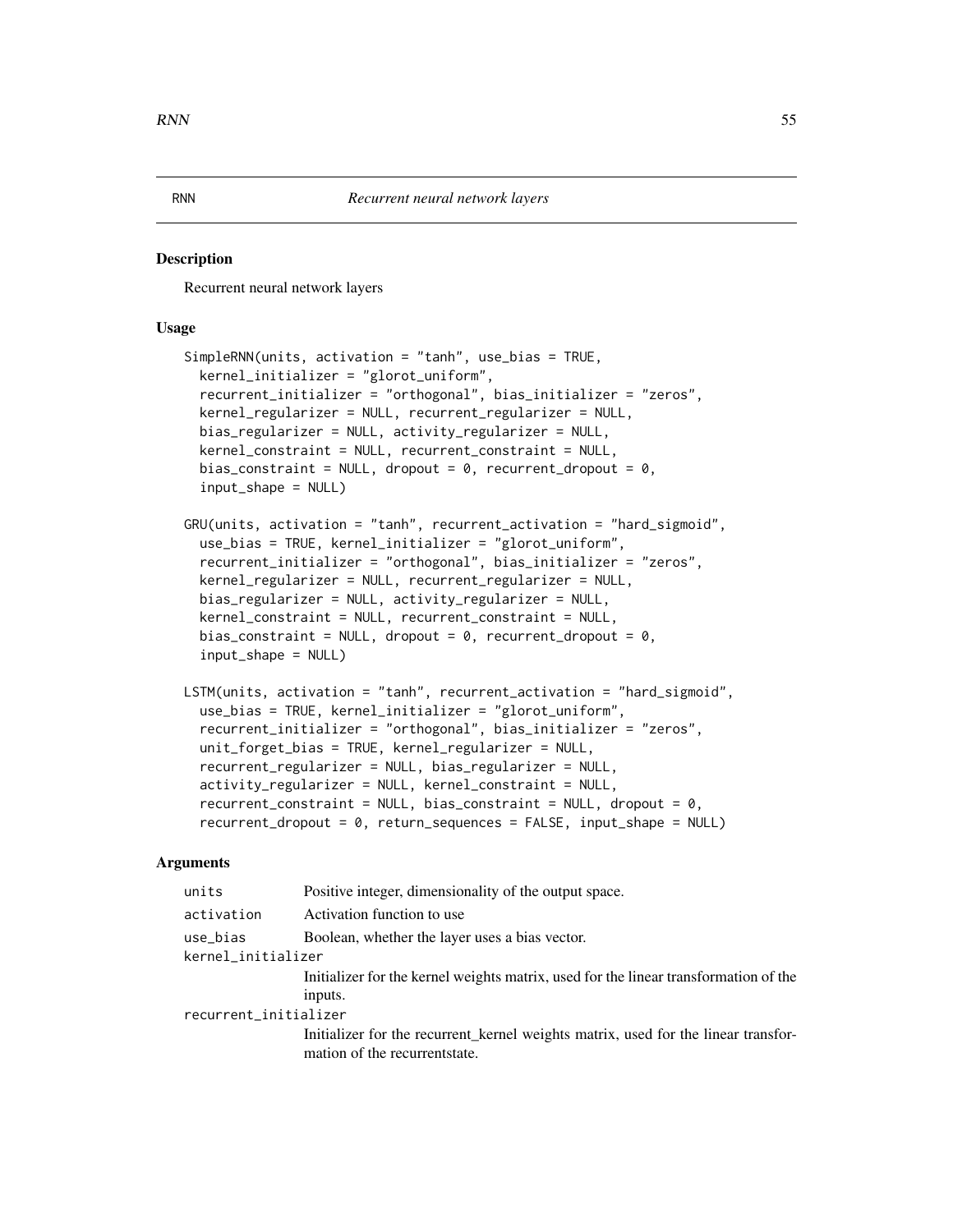<span id="page-55-0"></span>

| bias_initializer      |                                                                                                               |
|-----------------------|---------------------------------------------------------------------------------------------------------------|
|                       | Initializer for the bias vector                                                                               |
| kernel_regularizer    |                                                                                                               |
|                       | Regularizer function applied to the kernel weights matrix                                                     |
| recurrent_regularizer |                                                                                                               |
|                       | Regularizer function applied to the recurrent_kernel weights matrix                                           |
| bias_regularizer      |                                                                                                               |
|                       | Regularizer function applied to the bias vector                                                               |
| activity_regularizer  |                                                                                                               |
|                       | Regularizer function applied to the output of the layer (its "activation")                                    |
| kernel_constraint     |                                                                                                               |
|                       | Constraint function applied to the kernel weights matrix                                                      |
| recurrent_constraint  |                                                                                                               |
|                       | Constraint function applied to the recurrent_kernel weights matrix                                            |
| bias_constraint       |                                                                                                               |
|                       | Constraint function applied to the bias vector                                                                |
| dropout               | Float between 0 and 1. Fraction of the units to drop for the linear transformation<br>of the inputs.          |
| recurrent_dropout     |                                                                                                               |
|                       | Float between 0 and 1. Fraction of the units to drop for the linear transformation<br>of the recurrent state. |
| input_shape           | only need when first layer of a model; sets the input shape of the data                                       |
| recurrent_activation  |                                                                                                               |
|                       | Activation function to use for the recurrent step                                                             |
| unit_forget_bias      |                                                                                                               |
|                       | Boolean. If True, add 1 to the bias of the forget gate at initialization.                                     |
| return_sequences      |                                                                                                               |

Boolean. Whether to return the last output in the output sequence, or the full sequence.

### Author(s)

Taylor B. Arnold, <taylor.arnold@acm.org>

### References

Chollet, Francois. 2015. [Keras: Deep Learning library for Theano and TensorFlow.](https://keras.io/)

### See Also

Other layers: [Activation](#page-2-1), [ActivityRegularization](#page-3-1), [AdvancedActivation](#page-4-1), [BatchNormalization](#page-8-1), [Conv](#page-10-1), [Dense](#page-17-1), [Dropout](#page-19-1), [Embedding](#page-21-1), [Flatten](#page-23-1), [GaussianNoise](#page-24-1), [LayerWrapper](#page-34-1), [LocallyConnected](#page-37-1), [Masking](#page-39-1), [MaxPooling](#page-40-1), [Permute](#page-47-1), [RepeatVector](#page-52-1), [Reshape](#page-53-1), [Sequential](#page-56-1)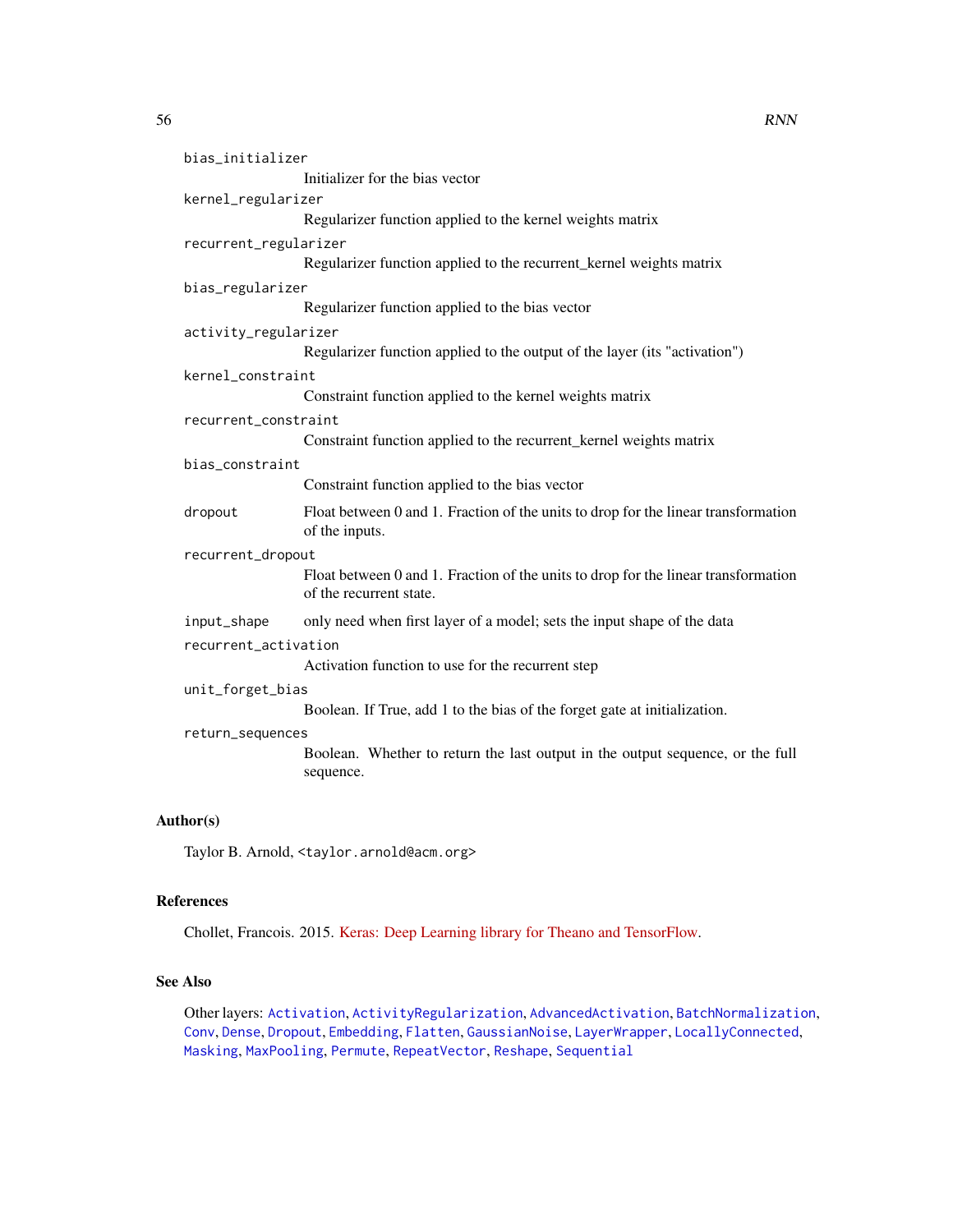### <span id="page-56-0"></span>run\_examples 57

#### Examples

```
if(keras_available()) {
 X_train <- matrix(sample(0:19, 100 * 100, TRUE), ncol = 100)
 Y_train <- rnorm(100)
 mod <- Sequential()
 mod$add(Embedding(input_dim = 20, output_dim = 10,
                    input_length = 100))
 mod$add(Dropout(0.5))
 mod$add(LSTM(16))
 mod$add(Dense(1))
 mod$add(Activation("sigmoid"))
 keras_compile(mod, loss = "mse", optimizer = RMSprop())
 keras_fit(mod, X_train, Y_train, epochs = 3, verbose = 0)
}
```
run\_examples *Should examples be run on this system*

#### Description

This function decides whether examples should be run or not. Answers TRUE if and only if the package is able to find an installation of keras.

### Usage

run\_examples()

#### Author(s)

Taylor B. Arnold, <taylor.arnold@acm.org>

<span id="page-56-1"></span>Sequential *Initialize sequential model*

#### Description

Use this function to construct an empty model to which layers will be added, or pass a list of layers directly to the function. The first layer passed to a Sequential model should have a defined input shape.

#### Usage

Sequential(layers = NULL)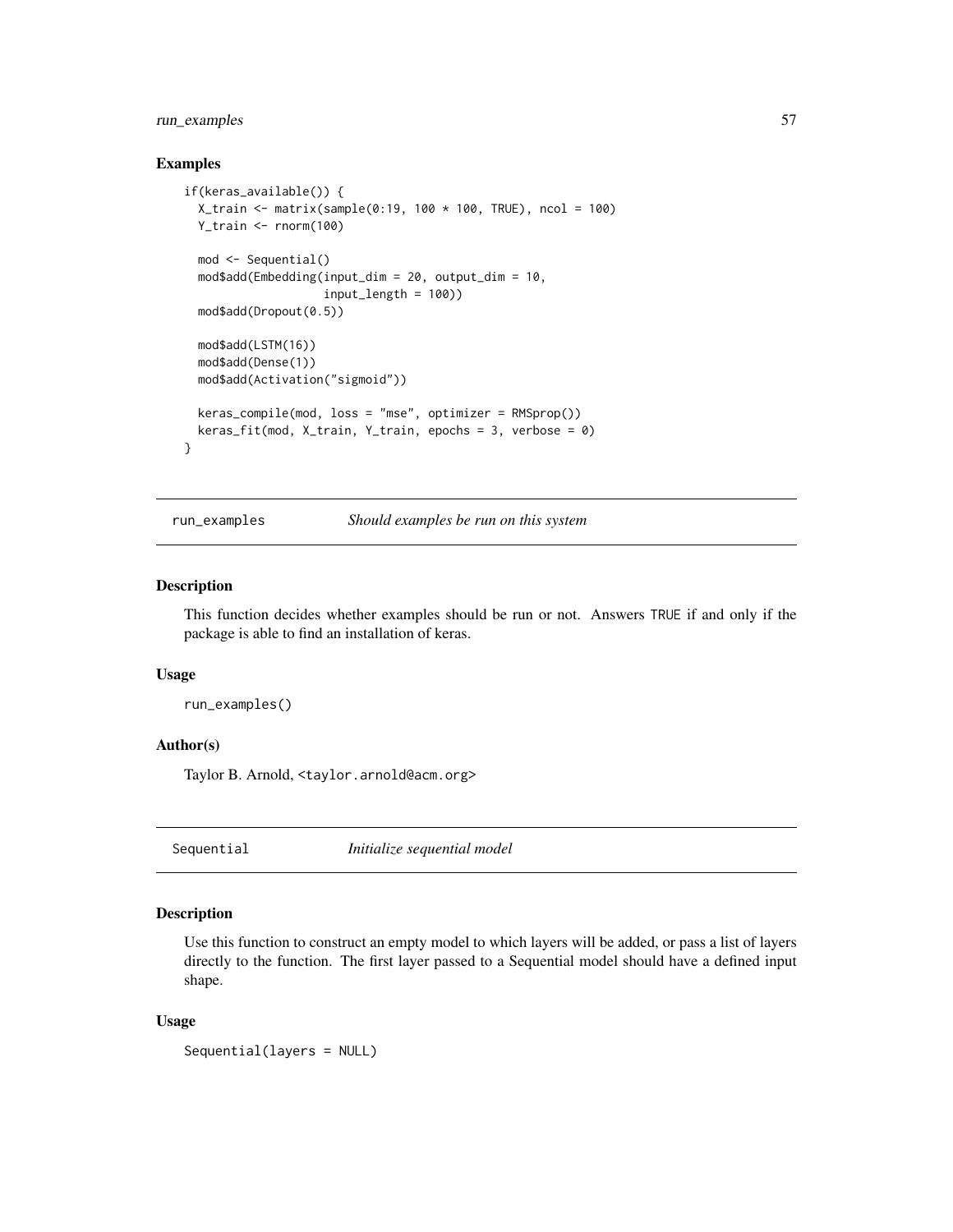#### <span id="page-57-0"></span>**Arguments**

layers list of keras model layers

#### Author(s)

Taylor B. Arnold, <taylor.arnold@acm.org>

### References

Chollet, Francois. 2015. [Keras: Deep Learning library for Theano and TensorFlow.](https://keras.io/)

#### See Also

Other models: [LoadSave](#page-35-1), [Predict](#page-48-1), [keras\\_compile](#page-30-1), [keras\\_fit](#page-32-1)

Other layers: [Activation](#page-2-1), [ActivityRegularization](#page-3-1), [AdvancedActivation](#page-4-1), [BatchNormalization](#page-8-1), [Conv](#page-10-1), [Dense](#page-17-1), [Dropout](#page-19-1), [Embedding](#page-21-1), [Flatten](#page-23-1), [GaussianNoise](#page-24-1), [LayerWrapper](#page-34-1), [LocallyConnected](#page-37-1), [Masking](#page-39-1), [MaxPooling](#page-40-1), [Permute](#page-47-1), [RNN](#page-54-1), [RepeatVector](#page-52-1), [Reshape](#page-53-1)

#### Examples

```
if(keras_available()) {
 X_train <- matrix(rnorm(100 * 10), nrow = 100)
 Y_train <- to_categorical(matrix(sample(0:2, 100, TRUE), ncol = 1), 3)
 mod <- Sequential()
 mod$add(Dense(units = 50, input_shape = dim(X_train)[2]))
 mod4add(Dropout(rate = 0.5))
 mod$add(Activation("relu"))
 mod$add(Dense(units = 3))
 mod$add(ActivityRegularization(l1 = 1))
 mod$add(Activation("softmax"))
 keras_compile(mod, loss = 'categorical_crossentropy', optimizer = RMSprop())
 keras_fit(mod, X_train, Y_train, batch_size = 32, epochs = 5,
           verbose = 0, validation_split = 0.2)
}
```
<span id="page-57-1"></span>TensorBoard *Tensorboard basic visualizations.*

#### Description

This callback writes a log for TensorBoard, which allows you to visualize dynamic graphs of your training and test metrics, as well as activation histograms for the different layers in your model.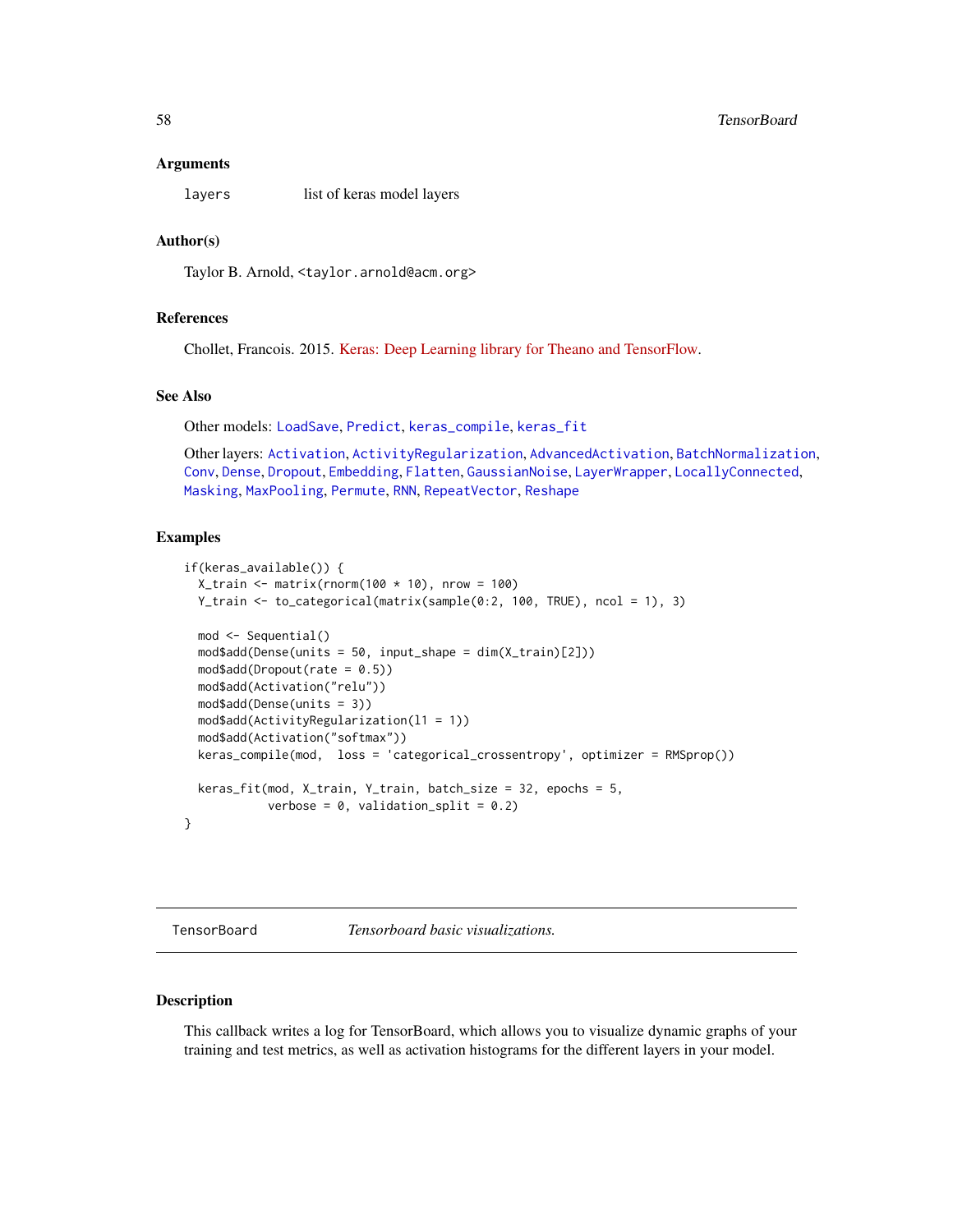#### <span id="page-58-0"></span>TensorBoard 59

### Usage

```
TensorBoard(log_dir = "./logs", histogram_freq = 0, write_graph = TRUE,
  write_images = FALSE)
```
#### Arguments

| log_dir      | the path of the directory where to save the log files to be parsed by Tensorboard.                                                                        |
|--------------|-----------------------------------------------------------------------------------------------------------------------------------------------------------|
|              | histogram freq frequency (in epochs) at which to compute activation histograms for the layers<br>of the model. If set to 0, histograms won't be computed. |
| write_graph  | whether to visualize the graph in Tensorboard. The log file can become quite<br>large when write_graph is set to True.                                    |
| write_images | whether to write model weights to visualize as image in Tensorboard.                                                                                      |

### Author(s)

Taylor B. Arnold, <taylor.arnold@acm.org>

#### References

Chollet, Francois. 2015. [Keras: Deep Learning library for Theano and TensorFlow.](https://keras.io/)

### See Also

Other callbacks: [CSVLogger](#page-14-1), [EarlyStopping](#page-20-1), [ModelCheckpoint](#page-41-1), [ReduceLROnPlateau](#page-50-1)

#### Examples

```
if(keras_available()) {
 X_train <- matrix(rnorm(100 * 10), nrow = 100)
 Y_train <- to_categorical(matrix(sample(0:2, 100, TRUE), ncol = 1), 3)
 mod <- Sequential()
 mod$add(Dense(units = 50, input_shape = dim(X_train)[2]))
 mod$add(Activation("relu"))
 mod$add(Dense(units = 3))
 mod$add(Activation("softmax"))
 keras_compile(mod, loss = 'categorical_crossentropy', optimizer = RMSprop())
 callbacks <- list(CSVLogger(tempfile()),
                   EarlyStopping(),
                    ReduceLROnPlateau(),
                    TensorBoard(tempfile()))
 keras_fit(mod, X_train, Y_train, batch_size = 32, epochs = 5,
           verbose = 0, callbacks = callbacks, validation_split = 0.2)
}
```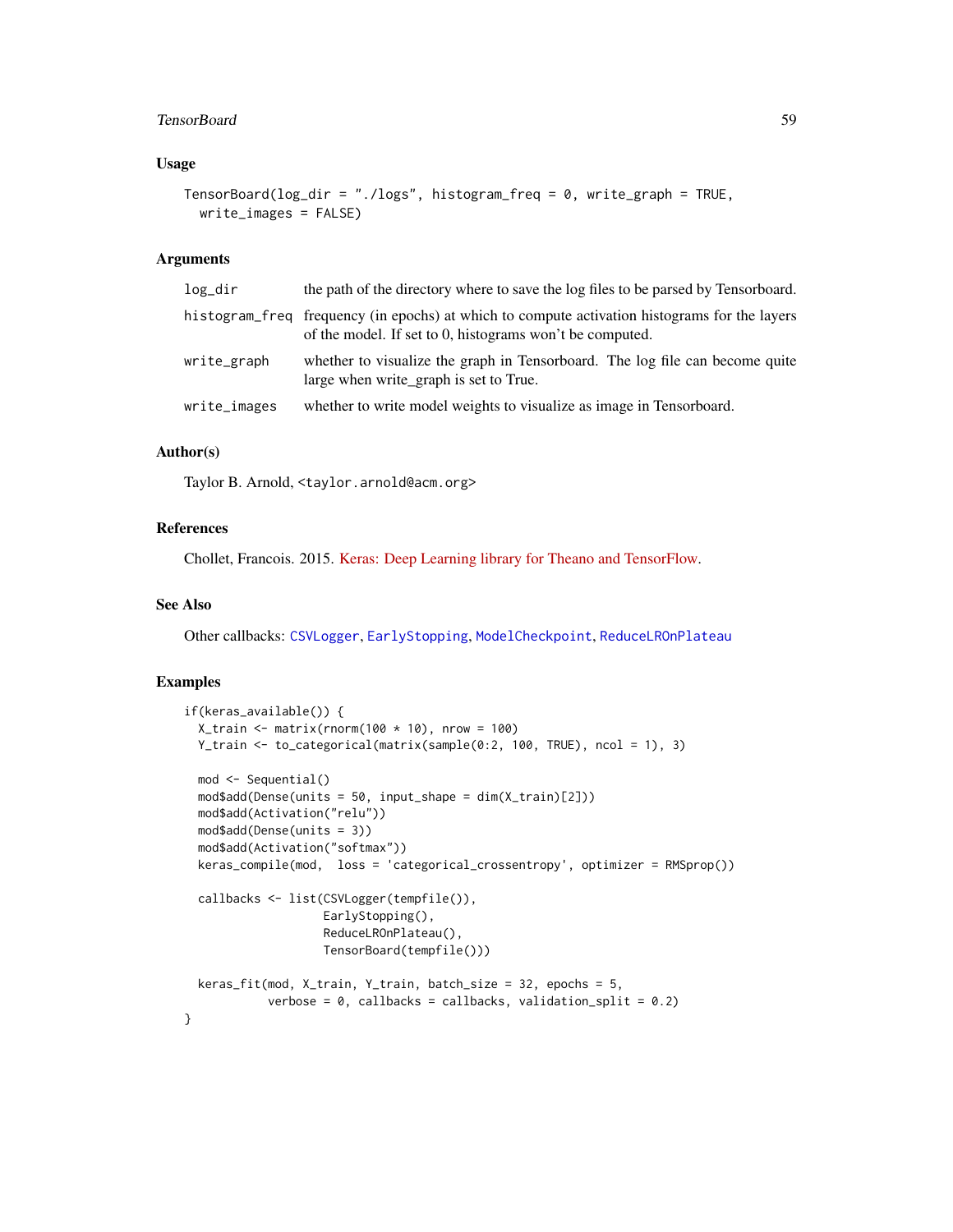<span id="page-59-2"></span><span id="page-59-0"></span>text\_to\_word\_sequence *Split a sentence into a list of words.*

#### Description

Split a sentence into a list of words.

#### Usage

```
text_to_word_sequence(text,
  filters = "!\"#$%&()*+,-./:; <=>?@[\\]^_`{|}~\t\n", lower = TRUE,
  split = " "")
```
### Arguments

| text    | a string                                                                    |
|---------|-----------------------------------------------------------------------------|
| filters | vector (or concatenation) of characters to filter out, such as punctuation. |
| lower   | boolean. Whether to set the text to lowercase.                              |
| split   | string. Separator for word splitting.                                       |

#### Author(s)

Taylor B. Arnold, <taylor.arnold@acm.org>

#### References

Chollet, Francois. 2015. [Keras: Deep Learning library for Theano and TensorFlow.](https://keras.io/)

#### See Also

Other preprocessing: [Tokenizer](#page-59-1), [expand\\_dims](#page-22-1), [img\\_to\\_array](#page-26-1), [load\\_img](#page-36-1), [one\\_hot](#page-43-1), [pad\\_sequences](#page-46-1)

<span id="page-59-1"></span>Tokenizer *Tokenizer*

#### Description

Returns an object for vectorizing texts, or/and turning texts into sequences (=list of word indexes, where the word of rank i in the dataset (starting at 1) has index i).

#### Usage

```
Tokenizer(num_words = NULL,
  filters = "!\"#$%&()*+,-./:; <=>?@[\\]^_`{|}~\t\n", lower = TRUE,
  split = " "")
```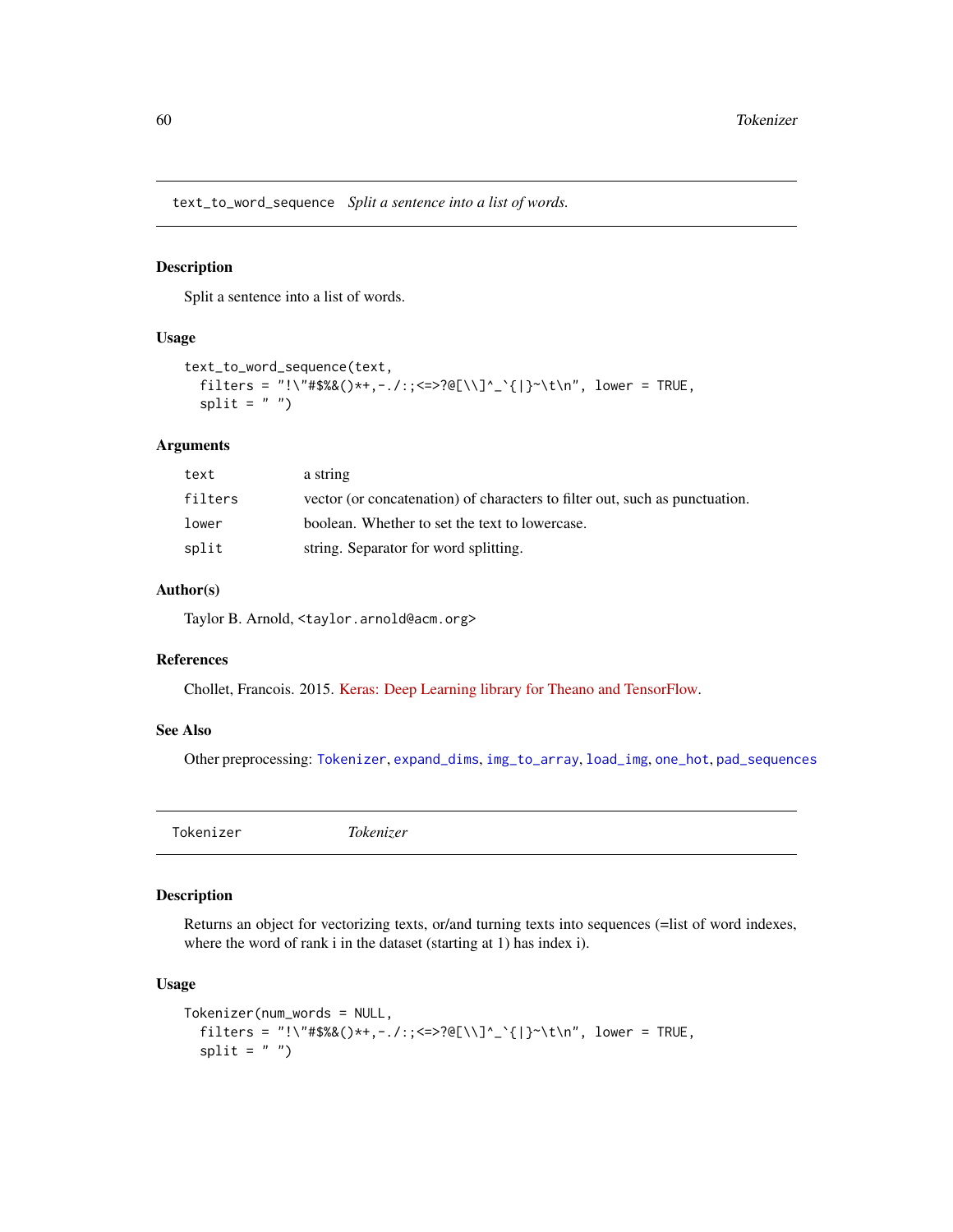### <span id="page-60-0"></span>to\_categorical 61

### Arguments

| num words | integer. None or int. Maximum number of words to work with.                 |
|-----------|-----------------------------------------------------------------------------|
| filters   | vector (or concatenation) of characters to filter out, such as punctuation. |
| lower     | boolean. Whether to set the text to lowercase.                              |
| split     | string. Separator for word splitting.                                       |

### Author(s)

Taylor B. Arnold, <taylor.arnold@acm.org>

### References

Chollet, Francois. 2015. [Keras: Deep Learning library for Theano and TensorFlow.](https://keras.io/)

#### See Also

Other preprocessing: [expand\\_dims](#page-22-1), [img\\_to\\_array](#page-26-1), [load\\_img](#page-36-1), [one\\_hot](#page-43-1), [pad\\_sequences](#page-46-1), [text\\_to\\_word\\_sequence](#page-59-2)

| to_categorical |  | Converts a class vector (integers) to binary class matrix. |
|----------------|--|------------------------------------------------------------|
|----------------|--|------------------------------------------------------------|

### Description

This function takes a vector or 1 column matrix of class labels and converts it into a matrix with p columns, one for each category. This is the format most commonly used in the fitting and predicting of neural networks.

#### Usage

```
to_categorical(y, num_classes = NULL)
```
### Arguments

|             | class vector to be converted into a matrix (integers from 0 to num_classes). |
|-------------|------------------------------------------------------------------------------|
| num classes | total number of classes. Set to NULL to autodetect from the input.           |

#### Author(s)

Taylor B. Arnold, <taylor.arnold@acm.org>

### References

Chollet, Francois. 2015. [Keras: Deep Learning library for Theano and TensorFlow.](https://keras.io/)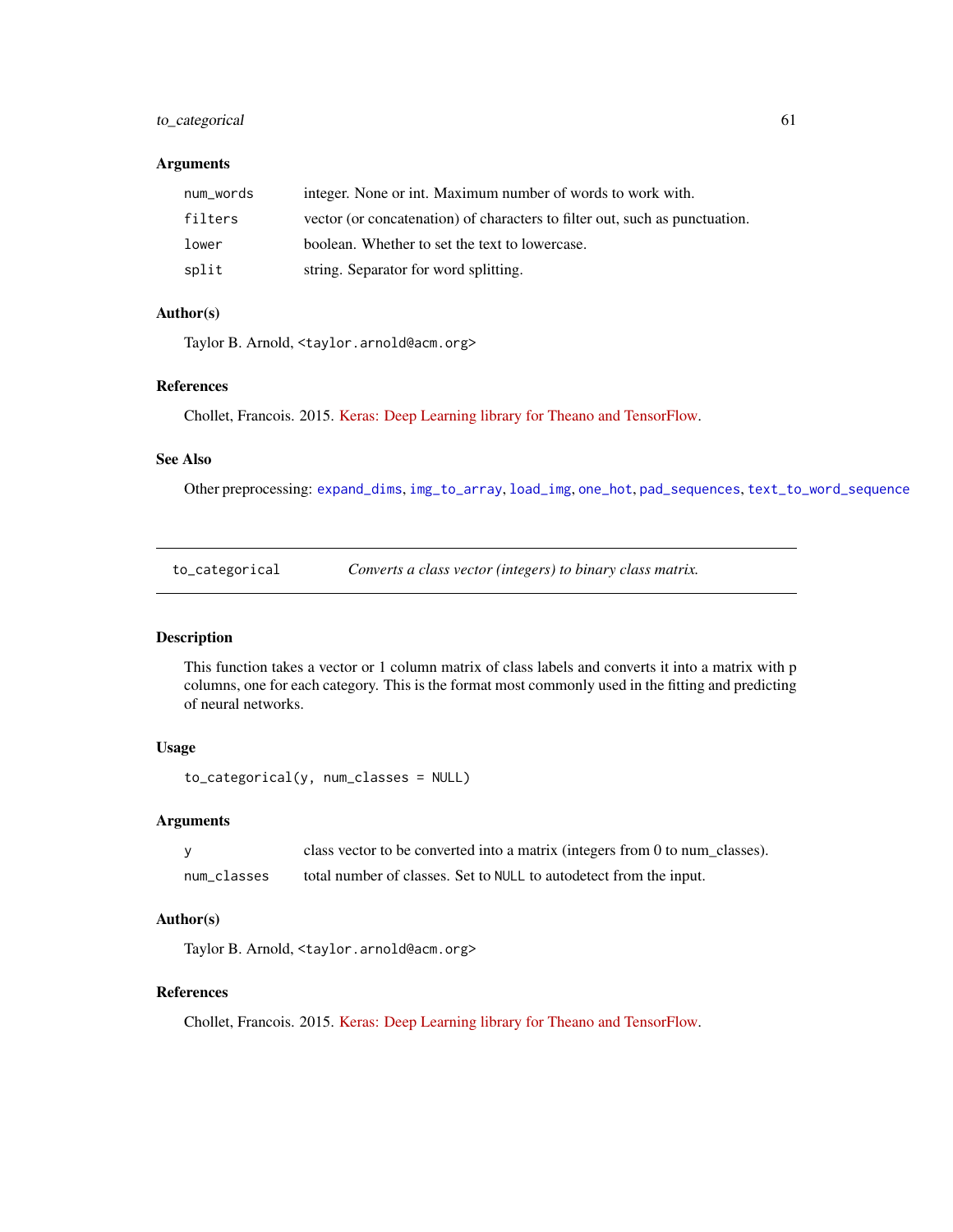<span id="page-61-0"></span>

### Description

Repeats each temporal step size a given number of times.

### Usage

```
UpSampling1D(size = 2, input_shape = NULL)
UpSampling2D(size = c(2, 2), data_format = NULL, input_shape = NULL)
UpSampling3D(size = c(2, 2, 2), data_format = NULL, input_shape = NULL)
```
#### Arguments

| size        | integer. Upsampling factor.                                             |
|-------------|-------------------------------------------------------------------------|
| input_shape | only need when first layer of a model; sets the input shape of the data |
| data format | A string, one of channels_last (default) or channels_first.             |

#### Author(s)

Taylor B. Arnold, <taylor.arnold@acm.org>

### References

Chollet, Francois. 2015. [Keras: Deep Learning library for Theano and TensorFlow.](https://keras.io/)

ZeroPadding *Zero-padding layers*

### Description

Zero-padding layers

### Usage

```
ZeroPadding1D(padding = 1, input_shape = NULL)
ZeroPadding2D(padding = 1, data_format = NULL, input_shape = NULL)
ZeroPadding3D(padding = 1, data_format = NULL, input_shape = NULL)
```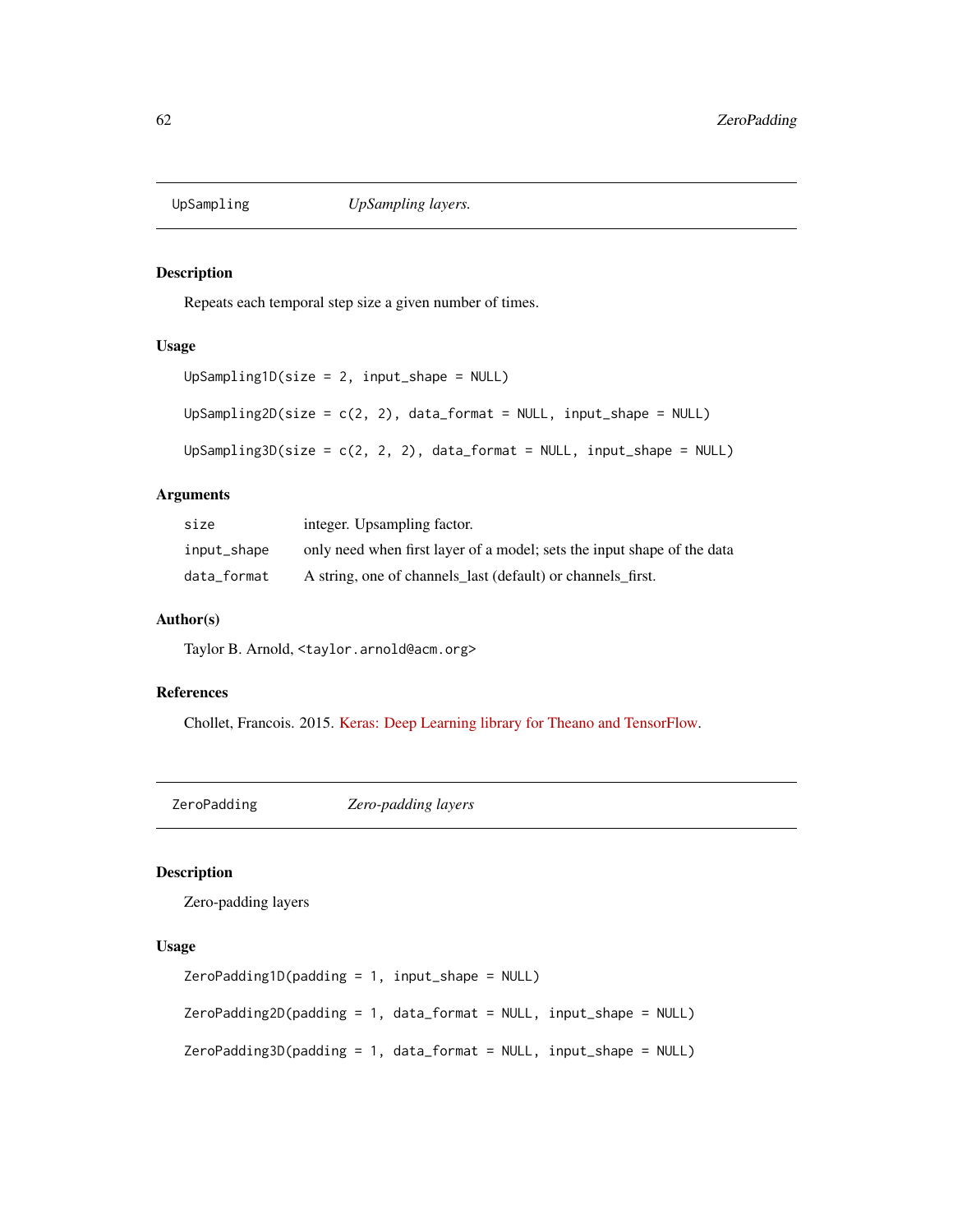### ZeroPadding 63

## Arguments

| padding     | if one integer, the same symmetric padding is applied to width and height. If<br>two, how many to add for height and width. |  |
|-------------|-----------------------------------------------------------------------------------------------------------------------------|--|
| input_shape | only need when first layer of a model; sets the input shape of the data                                                     |  |
| data_format | A string, one of channels_last (default) or channels_first.                                                                 |  |

### Author(s)

Taylor B. Arnold, <taylor.arnold@acm.org>

### References

Chollet, Francois. 2015. [Keras: Deep Learning library for Theano and TensorFlow.](https://keras.io/)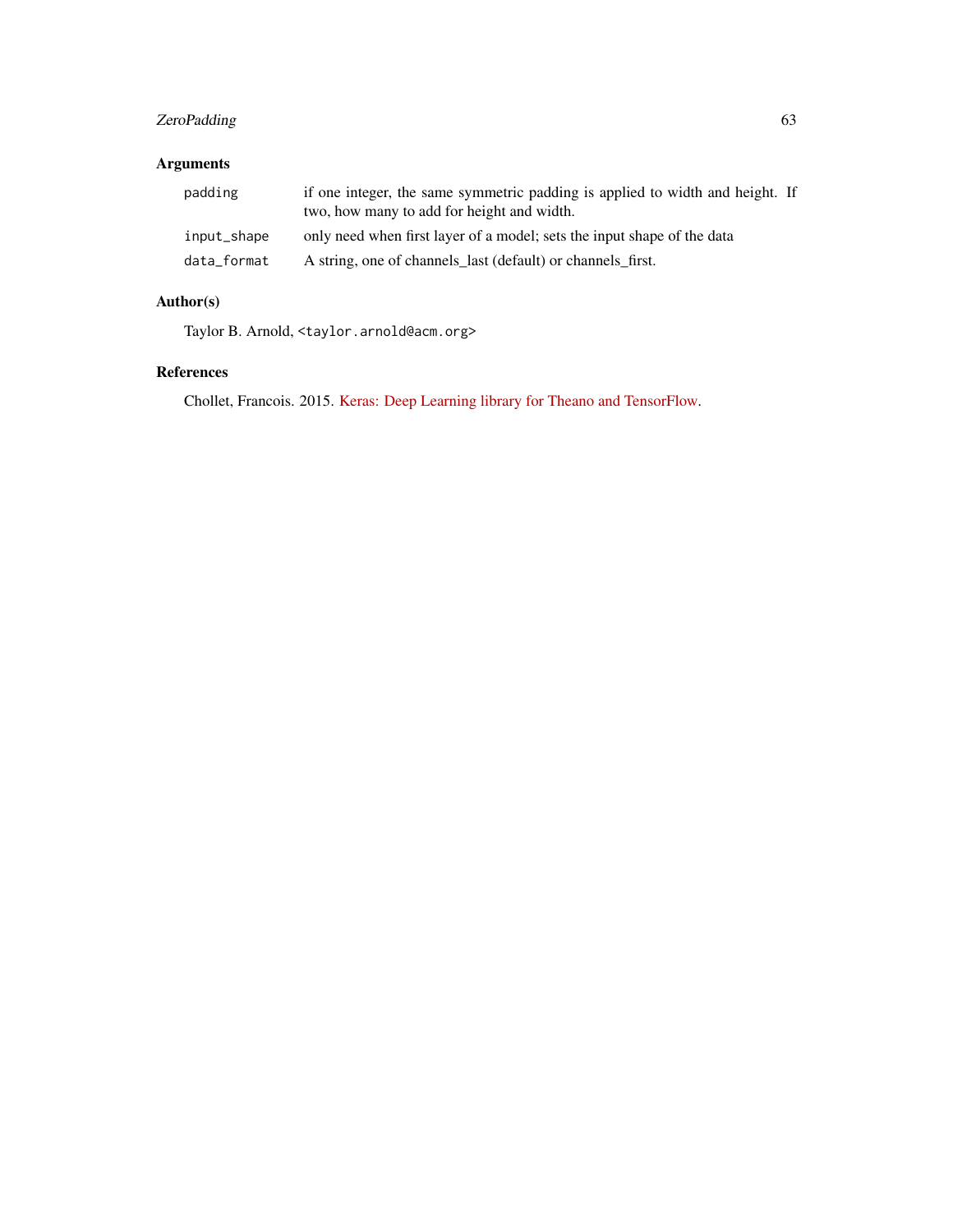# <span id="page-63-0"></span>**Index**

Activation, [3,](#page-2-0) *[5,](#page-4-0) [6](#page-5-0)*, *[10](#page-9-0)*, *[13](#page-12-0)*, *[19,](#page-18-0) [20](#page-19-0)*, *[23,](#page-22-0) [24](#page-23-0)*, *[26](#page-25-0)*, *[35](#page-34-0)*, *[39](#page-38-0)[–41](#page-40-0)*, *[48](#page-47-0)*, *[54](#page-53-0)*, *[56](#page-55-0)*, *[58](#page-57-0)* ActivityRegularization, *[3](#page-2-0)*, [4,](#page-3-0) *[6](#page-5-0)*, *[10](#page-9-0)*, *[13](#page-12-0)*, *[19,](#page-18-0) [20](#page-19-0)*, *[23,](#page-22-0) [24](#page-23-0)*, *[26](#page-25-0)*, *[35](#page-34-0)*, *[39–](#page-38-0)[41](#page-40-0)*, *[48](#page-47-0)*, *[54](#page-53-0)*, *[56](#page-55-0)*, *[58](#page-57-0)* Adadelta *(*Optimizers*)*, [45](#page-44-0) Adagrad *(*Optimizers*)*, [45](#page-44-0) Adam *(*Optimizers*)*, [45](#page-44-0) Adamax *(*Optimizers*)*, [45](#page-44-0) AdvancedActivation, *[3](#page-2-0)*, *[5](#page-4-0)*, [5,](#page-4-0) *[10](#page-9-0)*, *[13](#page-12-0)*, *[19,](#page-18-0) [20](#page-19-0)*, *[23,](#page-22-0) [24](#page-23-0)*, *[26](#page-25-0)*, *[35](#page-34-0)*, *[39–](#page-38-0)[41](#page-40-0)*, *[48](#page-47-0)*, *[54](#page-53-0)*, *[56](#page-55-0)*, *[58](#page-57-0)* Applications, [7](#page-6-0) AveragePooling, [8](#page-7-0) AveragePooling1D *(*AveragePooling*)*, [8](#page-7-0) AveragePooling2D *(*AveragePooling*)*, [8](#page-7-0) AveragePooling3D *(*AveragePooling*)*, [8](#page-7-0)

BatchNormalization, *[3](#page-2-0)*, *[5,](#page-4-0) [6](#page-5-0)*, [9,](#page-8-0) *[13](#page-12-0)*, *[19,](#page-18-0) [20](#page-19-0)*, *[23,](#page-22-0) [24](#page-23-0)*, *[26](#page-25-0)*, *[35](#page-34-0)*, *[39–](#page-38-0)[41](#page-40-0)*, *[48](#page-47-0)*, *[54](#page-53-0)*, *[56](#page-55-0)*, *[58](#page-57-0)* Bidirectional *(*LayerWrapper*)*, [35](#page-34-0)

Constant *(*Initalizers*)*, [28](#page-27-0) Constraints, [10](#page-9-0) Conv, *[3](#page-2-0)*, *[5,](#page-4-0) [6](#page-5-0)*, *[10](#page-9-0)*, [11,](#page-10-0) *[19,](#page-18-0) [20](#page-19-0)*, *[23,](#page-22-0) [24](#page-23-0)*, *[26](#page-25-0)*, *[35](#page-34-0)*, *[39](#page-38-0)[–41](#page-40-0)*, *[48](#page-47-0)*, *[54](#page-53-0)*, *[56](#page-55-0)*, *[58](#page-57-0)* Conv1D *(*Conv*)*, [11](#page-10-0) Conv2D *(*Conv*)*, [11](#page-10-0) Conv2DTranspose *(*Conv*)*, [11](#page-10-0) Conv3D *(*Conv*)*, [11](#page-10-0) Cropping, [14](#page-13-0) Cropping1D *(*Cropping*)*, [14](#page-13-0) Cropping2D *(*Cropping*)*, [14](#page-13-0) Cropping3D *(*Cropping*)*, [14](#page-13-0) CSVLogger, [15,](#page-14-0) *[21](#page-20-0)*, *[43](#page-42-0)*, *[52](#page-51-0)*, *[59](#page-58-0)*

Datasets, [16](#page-15-0) decode\_predictions, [17](#page-16-0) Dense, *[3](#page-2-0)*, *[5,](#page-4-0) [6](#page-5-0)*, *[10](#page-9-0)*, *[13](#page-12-0)*, [18,](#page-17-0) *[20](#page-19-0)*, *[23,](#page-22-0) [24](#page-23-0)*, *[26](#page-25-0)*, *[35](#page-34-0)*, *[39](#page-38-0)[–41](#page-40-0)*, *[48](#page-47-0)*, *[54](#page-53-0)*, *[56](#page-55-0)*, *[58](#page-57-0)*

Dropout, *[3](#page-2-0)*, *[5,](#page-4-0) [6](#page-5-0)*, *[10](#page-9-0)*, *[13](#page-12-0)*, *[19](#page-18-0)*, [20,](#page-19-0) *[23,](#page-22-0) [24](#page-23-0)*, *[26](#page-25-0)*, *[35](#page-34-0)*, *[39](#page-38-0)[–41](#page-40-0)*, *[48](#page-47-0)*, *[54](#page-53-0)*, *[56](#page-55-0)*, *[58](#page-57-0)* EarlyStopping, *[15](#page-14-0)*, [21,](#page-20-0) *[43](#page-42-0)*, *[52](#page-51-0)*, *[59](#page-58-0)* ELU, *[6](#page-5-0)* ELU *(*AdvancedActivation*)*, [5](#page-4-0) Embedding, *[3](#page-2-0)*, *[5,](#page-4-0) [6](#page-5-0)*, *[10](#page-9-0)*, *[13](#page-12-0)*, *[19,](#page-18-0) [20](#page-19-0)*, [22,](#page-21-0) *[24](#page-23-0)*, *[26](#page-25-0)*, *[35](#page-34-0)*, *[39](#page-38-0)[–41](#page-40-0)*, *[48](#page-47-0)*, *[54](#page-53-0)*, *[56](#page-55-0)*, *[58](#page-57-0)* expand\_dims, [23,](#page-22-0) *[28](#page-27-0)*, *[38](#page-37-0)*, *[44](#page-43-0)*, *[47](#page-46-0)*, *[60,](#page-59-0) [61](#page-60-0)* Flatten, *[3](#page-2-0)*, *[5,](#page-4-0) [6](#page-5-0)*, *[10](#page-9-0)*, *[13](#page-12-0)*, *[19,](#page-18-0) [20](#page-19-0)*, *[23](#page-22-0)*, [24,](#page-23-0) *[26](#page-25-0)*, *[35](#page-34-0)*, *[39](#page-38-0)[–41](#page-40-0)*, *[48](#page-47-0)*, *[54](#page-53-0)*, *[56](#page-55-0)*, *[58](#page-57-0)* GaussianDropout, *[25](#page-24-0)* GaussianDropout *(*GaussianNoise*)*, [25](#page-24-0) GaussianNoise, *[3](#page-2-0)*, *[5,](#page-4-0) [6](#page-5-0)*, *[10](#page-9-0)*, *[13](#page-12-0)*, *[19,](#page-18-0) [20](#page-19-0)*, *[23](#page-22-0)[–25](#page-24-0)*, [25,](#page-24-0) *[35](#page-34-0)*, *[39](#page-38-0)[–41](#page-40-0)*, *[48](#page-47-0)*, *[54](#page-53-0)*, *[56](#page-55-0)*, *[58](#page-57-0)* GlobalAveragePooling1D *(*GlobalPooling*)*, [27](#page-26-0) GlobalAveragePooling2D *(*GlobalPooling*)*,  $27$ GlobalMaxPooling1D *(*GlobalPooling*)*, [27](#page-26-0) GlobalMaxPooling2D *(*GlobalPooling*)*, [27](#page-26-0) GlobalPooling, [27](#page-26-0) glorot\_normal *(*Initalizers*)*, [28](#page-27-0) glorot\_uniform *(*Initalizers*)*, [28](#page-27-0) GRU *(*RNN*)*, [55](#page-54-0) he\_normal *(*Initalizers*)*, [28](#page-27-0) he\_uniform *(*Initalizers*)*, [28](#page-27-0)

Identity *(*Initalizers*)*, [28](#page-27-0) img\_to\_array, *[24](#page-23-0)*, [27,](#page-26-0) *[38](#page-37-0)*, *[44](#page-43-0)*, *[47](#page-46-0)*, *[50](#page-49-0)*, *[60,](#page-59-0) [61](#page-60-0)* InceptionV3 *(*Applications*)*, [7](#page-6-0) Initalizers, [28](#page-27-0)

keras\_available, [30,](#page-29-0) *[34](#page-33-0)* keras\_compile, [31,](#page-30-0) *[34](#page-33-0)*, *[36](#page-35-0)*, *[50](#page-49-0)*, *[58](#page-57-0)* keras\_fit, *[32](#page-31-0)*, [33,](#page-32-0) *[36](#page-35-0)*, *[50](#page-49-0)*, *[58](#page-57-0)* keras\_init, *[30,](#page-29-0) [31](#page-30-0)*, [34](#page-33-0) keras\_load, *[36](#page-35-0)*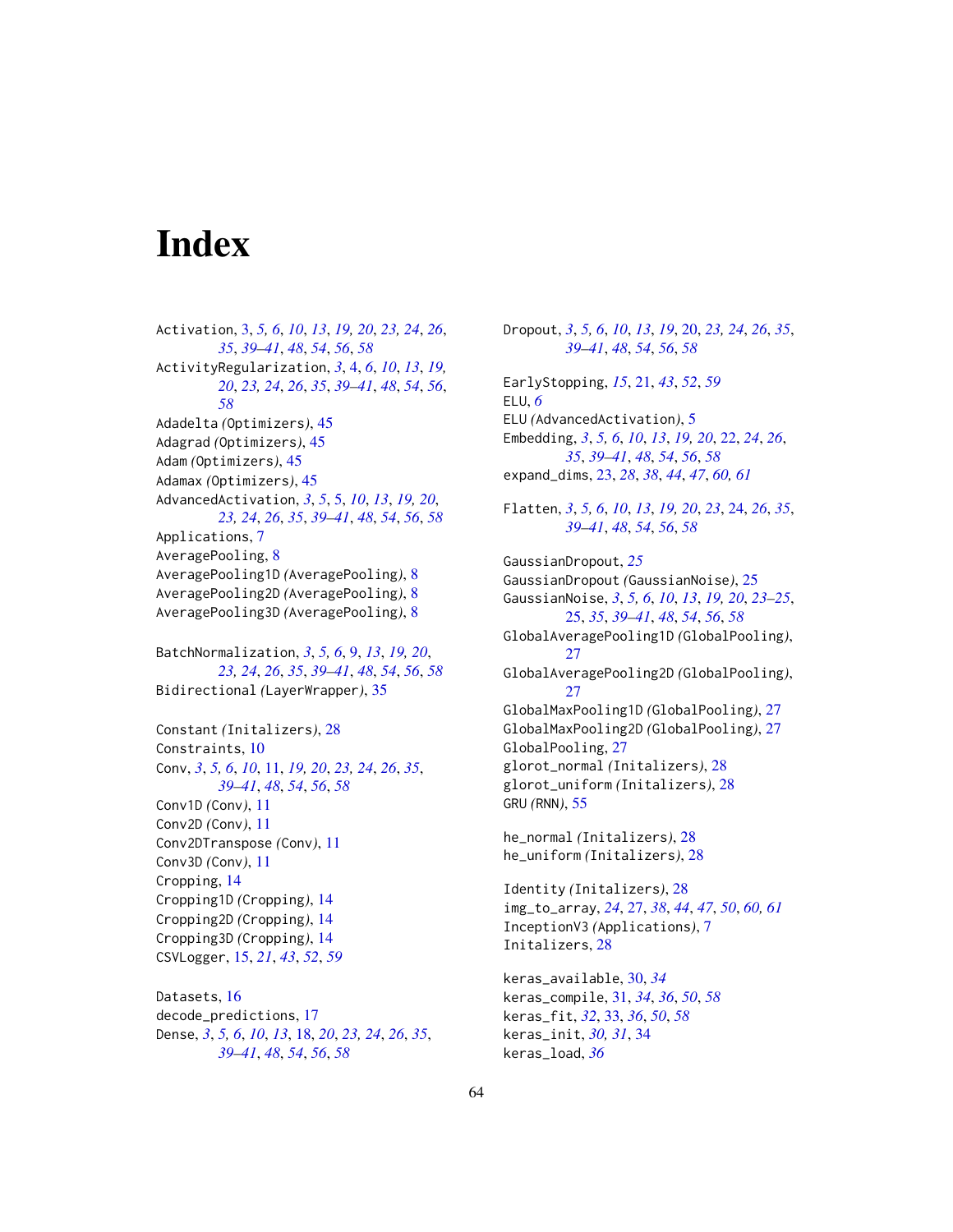### INDEX 65

keras\_load *(*LoadSave*)*, [36](#page-35-0) keras\_load\_weights, *[36](#page-35-0)* keras\_load\_weights *(*LoadSave*)*, [36](#page-35-0) keras\_model\_from\_json, *[36](#page-35-0)* keras\_model\_from\_json *(*LoadSave*)*, [36](#page-35-0) keras\_model\_to\_json, *[36](#page-35-0)* keras\_model\_to\_json *(*LoadSave*)*, [36](#page-35-0) keras\_predict, *[49](#page-48-0)* keras\_predict *(*Predict*)*, [49](#page-48-0) keras\_predict\_classes, *[49](#page-48-0)* keras\_predict\_classes *(*Predict*)*, [49](#page-48-0) keras\_predict\_proba, *[49](#page-48-0)* keras\_predict\_proba *(*Predict*)*, [49](#page-48-0) keras\_save, *[36](#page-35-0)* keras\_save *(*LoadSave*)*, [36](#page-35-0) keras\_save\_weights, *[36](#page-35-0)* keras\_save\_weights *(*LoadSave*)*, [36](#page-35-0) kerasR, [30](#page-29-0) kerasR-package *(*kerasR*)*, [30](#page-29-0) l1 *(*Regularizers*)*, [52](#page-51-0) l1\_l2 *(*Regularizers*)*, [52](#page-51-0) l2 *(*Regularizers*)*, [52](#page-51-0) LayerWrapper, *[3](#page-2-0)*, *[5,](#page-4-0) [6](#page-5-0)*, *[10](#page-9-0)*, *[13](#page-12-0)*, *[19,](#page-18-0) [20](#page-19-0)*, *[23,](#page-22-0) [24](#page-23-0)*, *[26](#page-25-0)*, [35,](#page-34-0) *[39](#page-38-0)[–41](#page-40-0)*, *[48](#page-47-0)*, *[54](#page-53-0)*, *[56](#page-55-0)*, *[58](#page-57-0)* LeakyReLU, *[6](#page-5-0)* LeakyReLU *(*AdvancedActivation*)*, [5](#page-4-0) lecun\_uniform *(*Initalizers*)*, [28](#page-27-0) load\_boston\_housing *(*Datasets*)*, [16](#page-15-0) load\_cifar10 *(*Datasets*)*, [16](#page-15-0) load\_cifar100, *[16](#page-15-0)* load\_cifar100 *(*Datasets*)*, [16](#page-15-0) load\_imdb *(*Datasets*)*, [16](#page-15-0) load\_img, *[24](#page-23-0)*, *[27,](#page-26-0) [28](#page-27-0)*, [37,](#page-36-0) *[44](#page-43-0)*, *[47](#page-46-0)*, *[50](#page-49-0)*, *[60,](#page-59-0) [61](#page-60-0)* load\_mnist *(*Datasets*)*, [16](#page-15-0) load\_reuters *(*Datasets*)*, [16](#page-15-0) LoadSave, *[32](#page-31-0)*, *[34](#page-33-0)*, [36,](#page-35-0) *[50](#page-49-0)*, *[58](#page-57-0)* LocallyConnected, *[3](#page-2-0)*, *[5,](#page-4-0) [6](#page-5-0)*, *[10](#page-9-0)*, *[13](#page-12-0)*, *[19,](#page-18-0) [20](#page-19-0)*, *[23,](#page-22-0) [24](#page-23-0)*, *[26](#page-25-0)*, *[35](#page-34-0)*, [38,](#page-37-0) *[40,](#page-39-0) [41](#page-40-0)*, *[48](#page-47-0)*, *[54](#page-53-0)*, *[56](#page-55-0)*, *[58](#page-57-0)* LocallyConnected1D *(*LocallyConnected*)*, [38](#page-37-0) LocallyConnected2D *(*LocallyConnected*)*, [38](#page-37-0) LSTM *(*RNN*)*, [55](#page-54-0) Masking, *[3](#page-2-0)*, *[5,](#page-4-0) [6](#page-5-0)*, *[10](#page-9-0)*, *[13](#page-12-0)*, *[19,](#page-18-0) [20](#page-19-0)*, *[23,](#page-22-0) [24](#page-23-0)*, *[26](#page-25-0)*, *[35](#page-34-0)*, *[39](#page-38-0)*, [40,](#page-39-0) *[41](#page-40-0)*, *[48](#page-47-0)*, *[54](#page-53-0)*, *[56](#page-55-0)*, *[58](#page-57-0)*

max\_norm *(*Constraints*)*, [10](#page-9-0)

MaxPooling, *[3](#page-2-0)*, *[5,](#page-4-0) [6](#page-5-0)*, *[10](#page-9-0)*, *[13](#page-12-0)*, *[19,](#page-18-0) [20](#page-19-0)*, *[23,](#page-22-0) [24](#page-23-0)*, *[26](#page-25-0)*, *[35](#page-34-0)*, *[39,](#page-38-0) [40](#page-39-0)*, [41,](#page-40-0) *[48](#page-47-0)*, *[54](#page-53-0)*, *[56](#page-55-0)*, *[58](#page-57-0)* MaxPooling1D *(*MaxPooling*)*, [41](#page-40-0) MaxPooling2D *(*MaxPooling*)*, [41](#page-40-0) MaxPooling3D *(*MaxPooling*)*, [41](#page-40-0) ModelCheckpoint, *[15](#page-14-0)*, *[21](#page-20-0)*, [42,](#page-41-0) *[52](#page-51-0)*, *[59](#page-58-0)*

Nadam, *[45](#page-44-0)* Nadam *(*Optimizers*)*, [45](#page-44-0) non\_neg *(*Constraints*)*, [10](#page-9-0) normalize, [43](#page-42-0)

one\_hot, *[24](#page-23-0)*, *[28](#page-27-0)*, *[38](#page-37-0)*, [44,](#page-43-0) *[47](#page-46-0)*, *[60,](#page-59-0) [61](#page-60-0)* Ones *(*Initalizers*)*, [28](#page-27-0) Optimizers, *[31](#page-30-0)*, [45](#page-44-0) Orthogonal *(*Initalizers*)*, [28](#page-27-0)

pad\_sequences, *[24](#page-23-0)*, *[28](#page-27-0)*, *[38](#page-37-0)*, *[44](#page-43-0)*, [47,](#page-46-0) *[60,](#page-59-0) [61](#page-60-0)* Permute, *[3](#page-2-0)*, *[5,](#page-4-0) [6](#page-5-0)*, *[10](#page-9-0)*, *[13](#page-12-0)*, *[19,](#page-18-0) [20](#page-19-0)*, *[23,](#page-22-0) [24](#page-23-0)*, *[26](#page-25-0)*, *[35](#page-34-0)*, *[39](#page-38-0)[–41](#page-40-0)*, [48,](#page-47-0) *[54](#page-53-0)*, *[56](#page-55-0)*, *[58](#page-57-0)* plot\_model, [48](#page-47-0) Predict, *[32](#page-31-0)*, *[34](#page-33-0)*, *[36](#page-35-0)*, [49,](#page-48-0) *[58](#page-57-0)* PReLU *(*AdvancedActivation*)*, [5](#page-4-0) preprocess\_input, [50](#page-49-0)

RandomNormal *(*Initalizers*)*, [28](#page-27-0) RandomUniform *(*Initalizers*)*, [28](#page-27-0) readRDS, *[36](#page-35-0)* ReduceLROnPlateau, *[15](#page-14-0)*, *[21](#page-20-0)*, *[43](#page-42-0)*, [51,](#page-50-0) *[59](#page-58-0)* Regularizers, [52](#page-51-0) RepeatVector, *[3](#page-2-0)*, *[5,](#page-4-0) [6](#page-5-0)*, *[10](#page-9-0)*, *[13](#page-12-0)*, *[19,](#page-18-0) [20](#page-19-0)*, *[23,](#page-22-0) [24](#page-23-0)*, *[26](#page-25-0)*, *[35](#page-34-0)*, *[39](#page-38-0)[–41](#page-40-0)*, *[48](#page-47-0)*, [53,](#page-52-0) *[54](#page-53-0)*, *[56](#page-55-0)*, *[58](#page-57-0)* Reshape, *[3](#page-2-0)*, *[5,](#page-4-0) [6](#page-5-0)*, *[10](#page-9-0)*, *[13](#page-12-0)*, *[19,](#page-18-0) [20](#page-19-0)*, *[23,](#page-22-0) [24](#page-23-0)*, *[26](#page-25-0)*, *[35](#page-34-0)*, *[39](#page-38-0)[–41](#page-40-0)*, *[48](#page-47-0)*, *[54](#page-53-0)*, [54,](#page-53-0) *[56](#page-55-0)*, *[58](#page-57-0)* ResNet50 *(*Applications*)*, [7](#page-6-0) RMSprop, *[45](#page-44-0)* RMSprop *(*Optimizers*)*, [45](#page-44-0) RNN, *[3](#page-2-0)*, *[5,](#page-4-0) [6](#page-5-0)*, *[10](#page-9-0)*, *[13](#page-12-0)*, *[19,](#page-18-0) [20](#page-19-0)*, *[23,](#page-22-0) [24](#page-23-0)*, *[26](#page-25-0)*, *[35](#page-34-0)*, *[39](#page-38-0)[–41](#page-40-0)*, *[48](#page-47-0)*, *[54](#page-53-0)*, [55,](#page-54-0) *[58](#page-57-0)* run\_examples, [57](#page-56-0)

SeparableConv2D *(*Conv*)*, [11](#page-10-0) Sequential, *[3](#page-2-0)*, *[5,](#page-4-0) [6](#page-5-0)*, *[10](#page-9-0)*, *[13](#page-12-0)*, *[19,](#page-18-0) [20](#page-19-0)*, *[23,](#page-22-0) [24](#page-23-0)*, *[26](#page-25-0)*, *[31](#page-30-0)[–36](#page-35-0)*, *[39](#page-38-0)[–41](#page-40-0)*, *[48](#page-47-0)[–50](#page-49-0)*, *[54](#page-53-0)*, *[56](#page-55-0)*, [57](#page-56-0) SGD *(*Optimizers*)*, [45](#page-44-0) SimpleRNN *(*RNN*)*, [55](#page-54-0)

TensorBoard, *[15](#page-14-0)*, *[21](#page-20-0)*, *[43](#page-42-0)*, *[52](#page-51-0)*, [58](#page-57-0) text\_to\_word\_sequence, *[24](#page-23-0)*, *[28](#page-27-0)*, *[38](#page-37-0)*, *[44](#page-43-0)*, *[47](#page-46-0)*, [60,](#page-59-0) *[61](#page-60-0)*